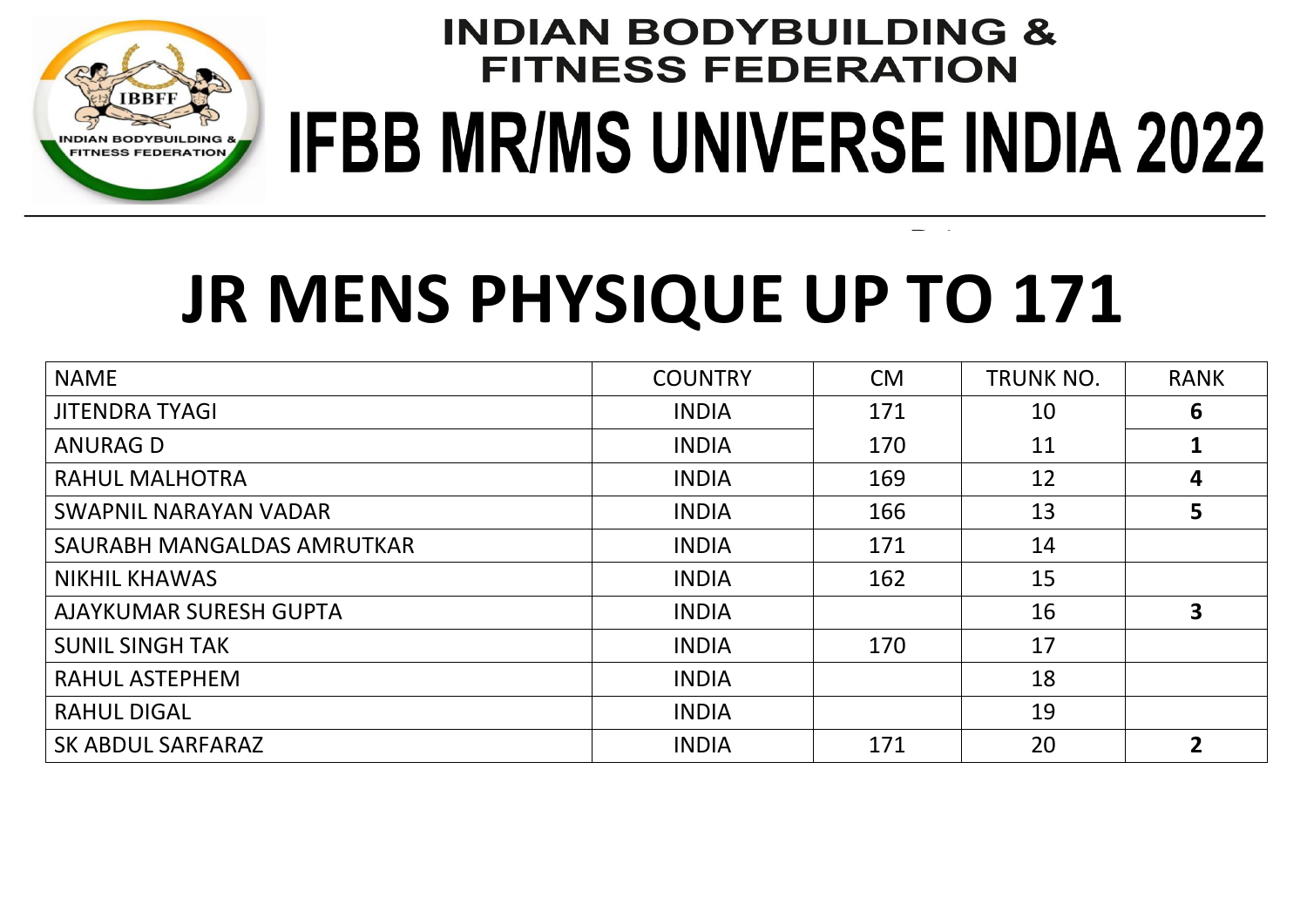

# **JR MENS PHYSIQUE UP TO 175**

| <b>NAME</b>                   | <b>COUNTRY</b> | <b>CM</b> | <b>TRUNK NO.</b> | <b>RANK</b>    |
|-------------------------------|----------------|-----------|------------------|----------------|
| WANGKHEMIMAYUM RONEL SINGH    | <b>INDIA</b>   | 173       | 21               | 5.             |
| <b>LOVELY SHARMA</b>          | <b>INDIA</b>   | 173       | 22               |                |
| <b>MOHIT G KURANDKAR</b>      | <b>INDIAN</b>  | 173       | 23               |                |
| <b>DEVANSHU VERMA</b>         | <b>INDIA</b>   | 175       | 24               | 4              |
| <b>MUKHTAR SAMEER JUMADAR</b> | <b>INDIA</b>   | 172       | 25               |                |
| <b>GEETHA HEMANTH KUMAR</b>   | <b>INDIA</b>   |           | 26               |                |
| <b>ROHIT PATIL</b>            | <b>INDIA</b>   |           | 27               |                |
| <b>AYUSHKUMAR</b>             | <b>INDIA</b>   |           | 28               | 6              |
| <b>FAREED HAMZA</b>           | <b>INDIA</b>   |           | 29               | 3              |
| <b>GURUPRASADA SAHOO</b>      | <b>INDIA</b>   |           | 30               | 2 <sup>1</sup> |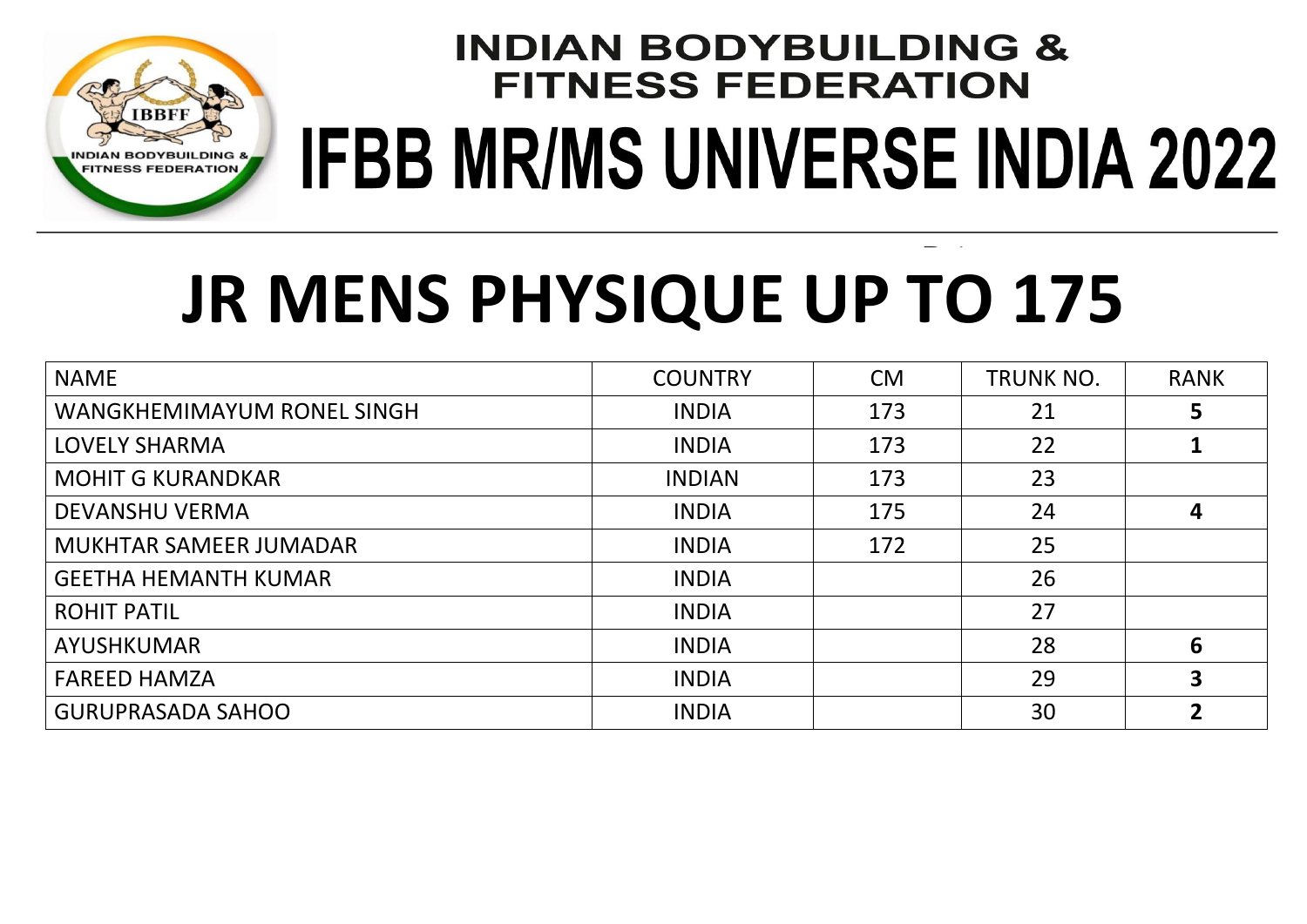

# **JR MENS PHYSIQUE ABOVE 175**

| <b>NAME</b>                | <b>COUNTRY</b> | <b>CM</b> | <b>TRUNK NO.</b> | <b>RANK</b>    |
|----------------------------|----------------|-----------|------------------|----------------|
| A LIYASUDEEN               | <b>INDIA</b>   | 175.2     | 31               | 3              |
| <b>ANUPRAS VIVEK MANE</b>  | <b>INDIA</b>   | 177       | 32               |                |
| PARTHA PBATIN MONDAL       | <b>INDIA</b>   | 176       | 33               | $2^{\circ}$    |
| <b>SHANI YOGESH MISHRA</b> | <b>INDIA</b>   | 182       | 34               | 6              |
| <b>PARMOD</b>              | <b>INDIA</b>   | 180       | 35               |                |
| <b>SK NESHARUDDIN</b>      | <b>INDIA</b>   |           | 36               | $\overline{4}$ |
| <b>AKASHT SEHLOT</b>       | <b>INDIA</b>   |           | 37               | 5              |
| <b>DINESH K</b>            | <b>INDIA</b>   |           | 38               |                |
| <b>SUNIL SETHI</b>         | <b>INDIA</b>   |           | 39               | 1              |
|                            |                |           |                  |                |
|                            |                |           |                  |                |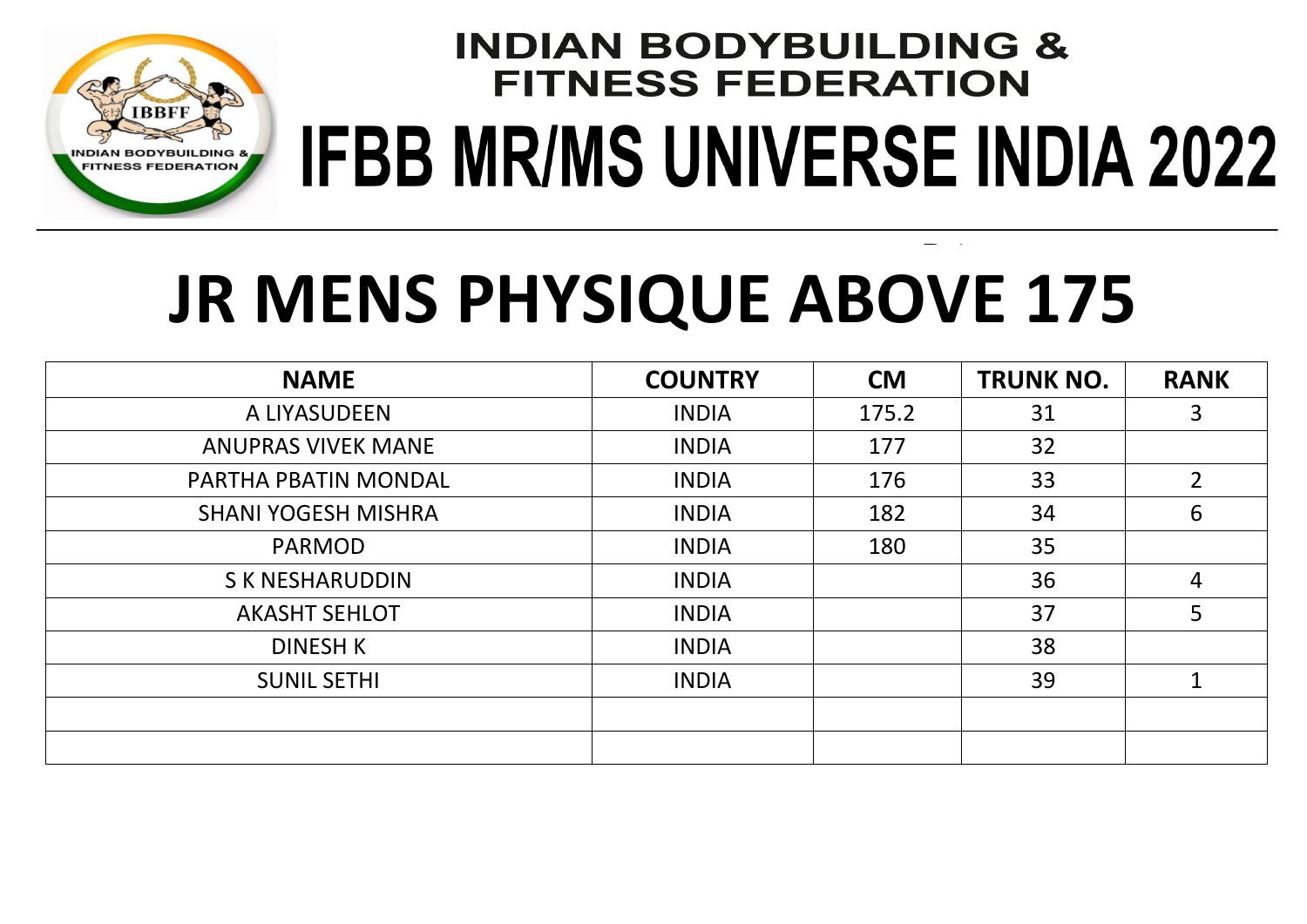

### **SR MENS CLASSIC BODYBUILDING UP TO 171 CM**

| <b>NAME</b>                  | <b>COUNTRY</b>   | <b>CM</b> | <b>TRUNK NO.</b> | <b>RANK</b>    |
|------------------------------|------------------|-----------|------------------|----------------|
| RATNASAGAR SINHA             | <b>INDIA</b>     | 164       | 41               |                |
| RISHI BHARADWAJ              | <b>INDIA</b>     | 168       | 42               |                |
| <b>MANGESH GURUDATTA BET</b> | <b>INDIA</b>     | 165       | 43               | 6              |
| <b>SANDIP BHIMRAO PATIL</b>  | <b>INDIA</b>     | 170       | 44               |                |
| <b>PRATAP GULAB BHOGADE</b>  | <b>INDIA</b>     | 170       | 45               | 5              |
| <b>VIGNESH MATHIVANAN</b>    | <b>INDIA</b>     | 169       | 46               |                |
| <b>JORGE LUIS GALEANO</b>    | <b>GUATEMALA</b> | 171       | 47               | 1              |
| <b>KUNAL KARVIR</b>          | <b>INDIA</b>     | 168       | 48               | 4              |
| <b>MANOJ KUMAR MAJUMDER</b>  | <b>INDIA</b>     | 158       | 49               | 3              |
| <b>KSHETRIMYUM</b>           | <b>INDIA</b>     | 168       | 50               |                |
| <b>UDAY DAVRE</b>            | <b>INDIA</b>     | 170       | 51               | $\overline{2}$ |
| <b>SHRIKANT BHO</b>          | <b>INDIA</b>     | 168       | 52               |                |
| <b>AAWEZH SHEIKH</b>         | <b>INDIA</b>     | 167       | 53               |                |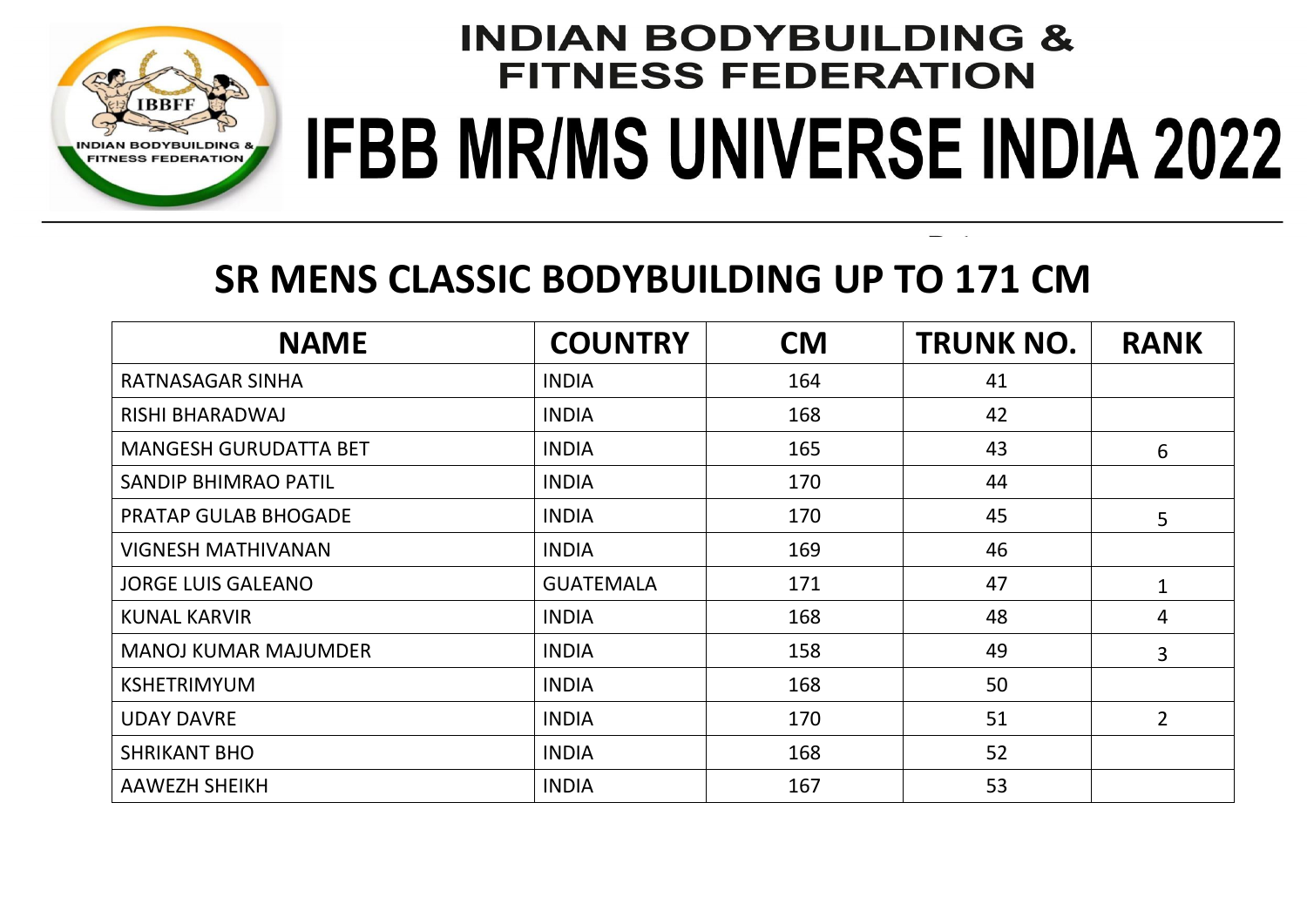

#### **SR MENS CLASSIC BODYBUILDING UP TO 175 CM**

| <b>NAME</b>                    | <b>COUNTRY</b> | <b>CM</b> | <b>TRUNK NO.</b> | <b>RANK</b> |
|--------------------------------|----------------|-----------|------------------|-------------|
| KISHAN TIWARI                  | <b>INDIA</b>   | 175       | 54               |             |
| SIDDHANT KISHORA PATIL         | <b>INDIA</b>   | 171.5     | 55               |             |
| <b>AMRIT KUMAR</b>             | <b>INDIA</b>   | 173       | 56               | 6           |
| <b>ROBIN SINGH</b>             | <b>INDIA</b>   | 171       | 57               |             |
| ROHAN HANUMANT KAMBLE          | <b>INDIA</b>   | 174       | 58               |             |
| <b>MAHESH ANANT BHINGARKAR</b> | <b>INDIA</b>   | 172       | 59               |             |
| AVINASH KALURAM KHAIRE         | <b>INDIA</b>   | 172       | 60               |             |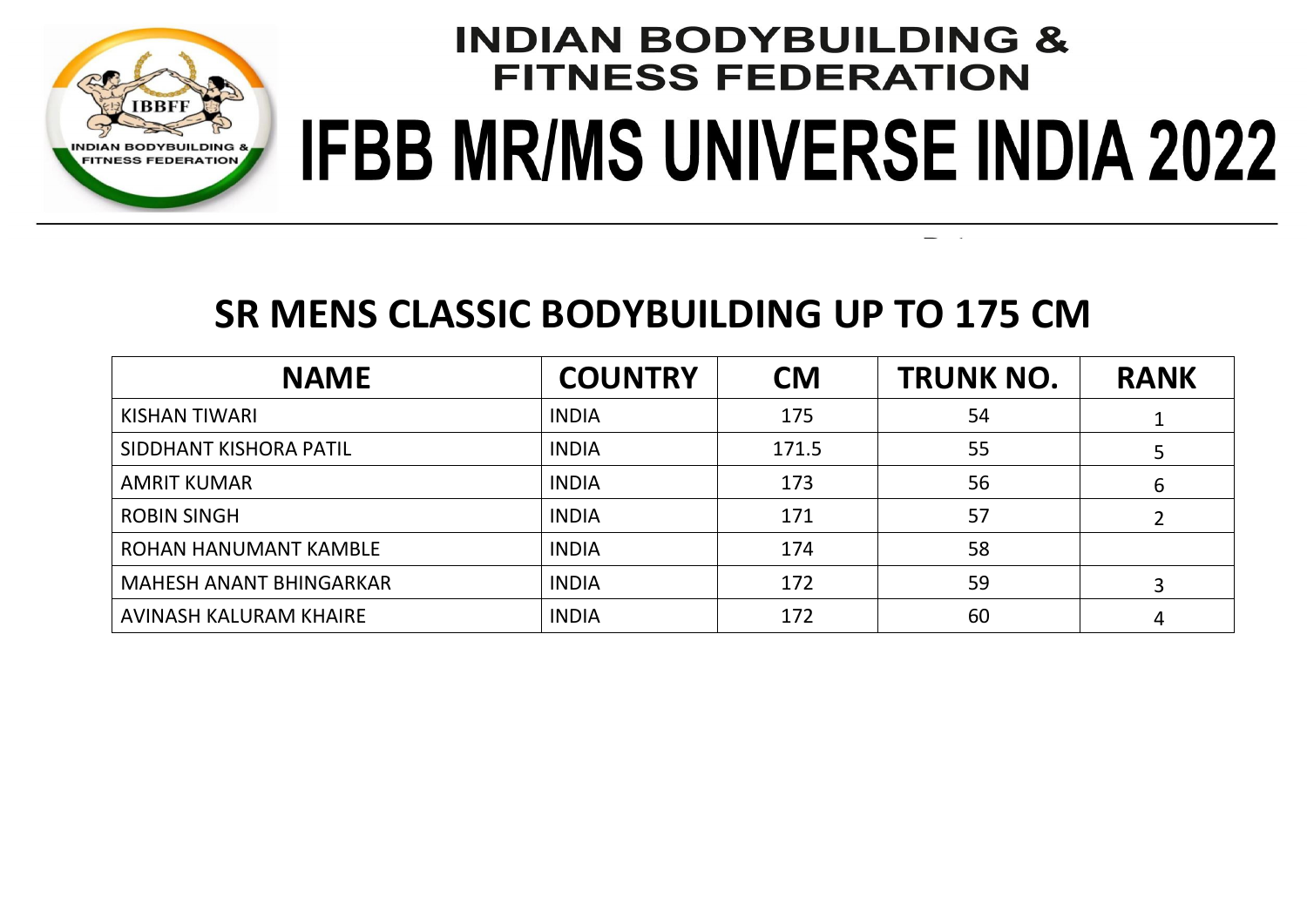

### **SR MENS CLASSIC BODYBUILDING UP TO 180 CM**

| <b>NAME</b>                    | <b>COUNTRY</b> | <b>CM</b> | <b>TRUNK NO.</b> | <b>RANK</b> |
|--------------------------------|----------------|-----------|------------------|-------------|
| P. RAJESH KUMAR                | <b>INDIA</b>   | 179       | 61               |             |
| <b>SOHAN LAL</b>               | <b>INDIA</b>   | 178       | 62               | 5           |
| <b>GOURAV KUMAR</b>            | <b>INDIA</b>   | 177       | 63               | 4           |
| <b>KUSHAKHANGMAI</b>           | <b>INDIA</b>   | 176       | 64               |             |
| <b>KENEILELIE (KENNY SORU)</b> | <b>INDIA</b>   | 176.5     | 65               |             |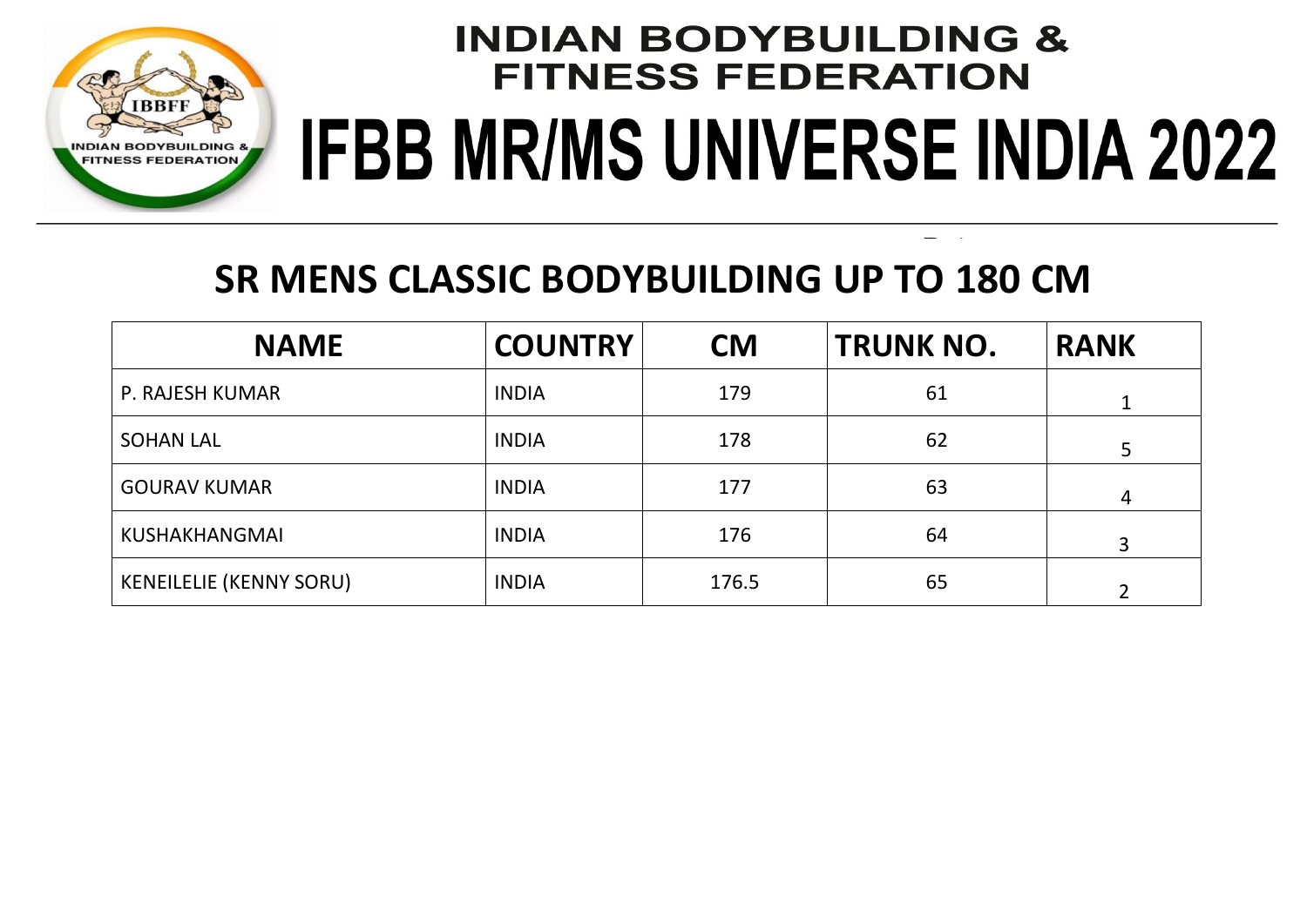

### **SR MENS CLASSIC BODYBUILDING ABOVE 180 CM**

| <b>NAME</b>             | <b>COUNTRY</b> | <b>CM</b> | <b>TRUNK NO.</b> | <b>RANK</b>    |
|-------------------------|----------------|-----------|------------------|----------------|
| DHANANJAY SINGH CHARAK  | <b>INDIA</b>   | 186       | 66               | 3              |
| <b>SARTAJ SHOKEEN</b>   | <b>INDIA</b>   | 180       | 67               | $\mathbf{1}$   |
| <b>SANKET KALE</b>      | <b>INDIA</b>   | 183       | 68               | 4              |
| <b>KHTITIJ SALUNKHE</b> | <b>INDIA</b>   | 182       | 69               | $\overline{2}$ |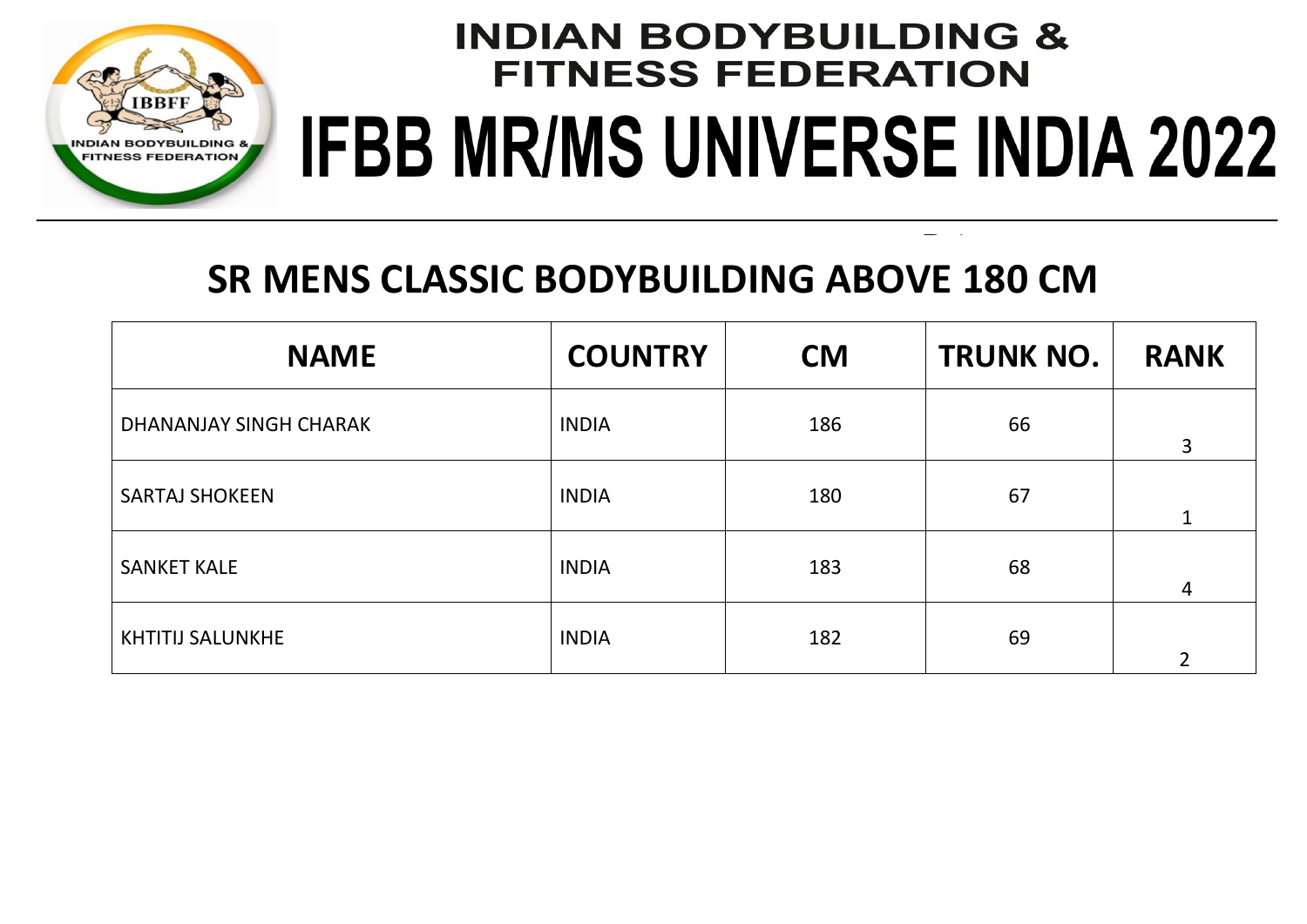

#### **SR MENS CLASSIC PHYSIQUE UP TO 175 CM**

| <b>NAME</b>                     | <b>COUNTRY</b> | <b>CM</b>        | <b>TRUNK NO.</b> | <b>RANK</b> |
|---------------------------------|----------------|------------------|------------------|-------------|
| PHANDOM ARUN MEETEI             | <b>INDIA</b>   | 165 cm / 63.3 kg | 51               |             |
| RAJKUMAR KAPLIDEV JAISWAL       | <b>INDIA</b>   | 174 cm /71.4 kg  | 56               |             |
| <b>SUJIT KUMAR MATHI</b>        | <b>INDIA</b>   | 174 cm / 73.1 kg | 57               |             |
| <b>PRATAP BHOGAD</b>            | <b>INDIA</b>   | 170              | 58               |             |
| <b>VIGNESH MATIVAN</b>          | <b>INDIA</b>   | 169              | 59               |             |
| <b>KISHAN TIWARI</b>            | <b>INDIA</b>   | 175              | 60               | 3           |
| <b>MOHAMMED MOBIN</b>           | <b>INDIA</b>   | 170 cm / 74.9 kg | 71               | 4           |
| <b>SONAM TAMANG</b>             | <b>INDIA</b>   | 168 cm / 72.6 kg | 72               | 6           |
| <b>KAPAL KAPINNGSHANG</b>       | <b>INDIA</b>   | 165 cm / 68.4 kg | 73               |             |
| WANGKHEIMAYUM CHITARANJAM<br>S. | <b>INDIA</b>   | 173 cm / 75.7 kg | 75               |             |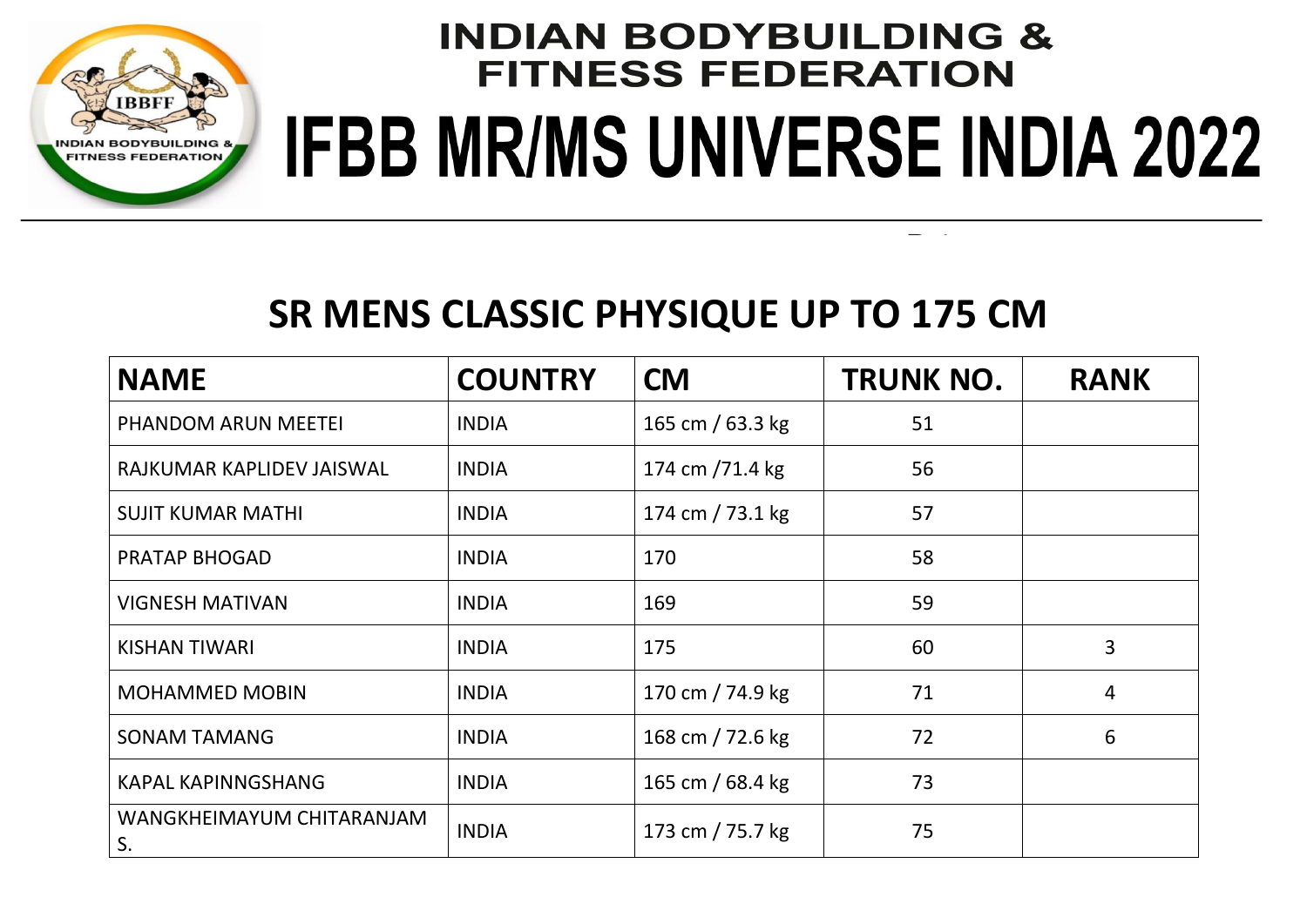| <b>JORGE LUIS</b>    | <b>GUATEMALA</b> |                  | 76 |   |
|----------------------|------------------|------------------|----|---|
| <b>PRADIP PASWAN</b> | <b>INDIA</b>     | 171cm / 76.7 kg  | 77 |   |
| <b>NOOR MOHAMMAD</b> | <b>INDIA</b>     | 172 cm / 76.5 kg | 78 | 2 |
| <b>AJU GHOSH</b>     | <b>INDIA</b>     | 64.1 kg /160 cm  | 79 |   |
| <b>SOUVIK DAS</b>    | <b>INDIA</b>     | 174 cm $/ 71$ kg | 80 | 5 |
| <b>JOYJEET DEY</b>   | <b>INDIA</b>     | 174 cm           | 81 |   |
| KIRAN UMAKANT ADSULE | <b>INDIA</b>     | 163 cm / 65 kg   | 84 |   |
|                      |                  |                  |    |   |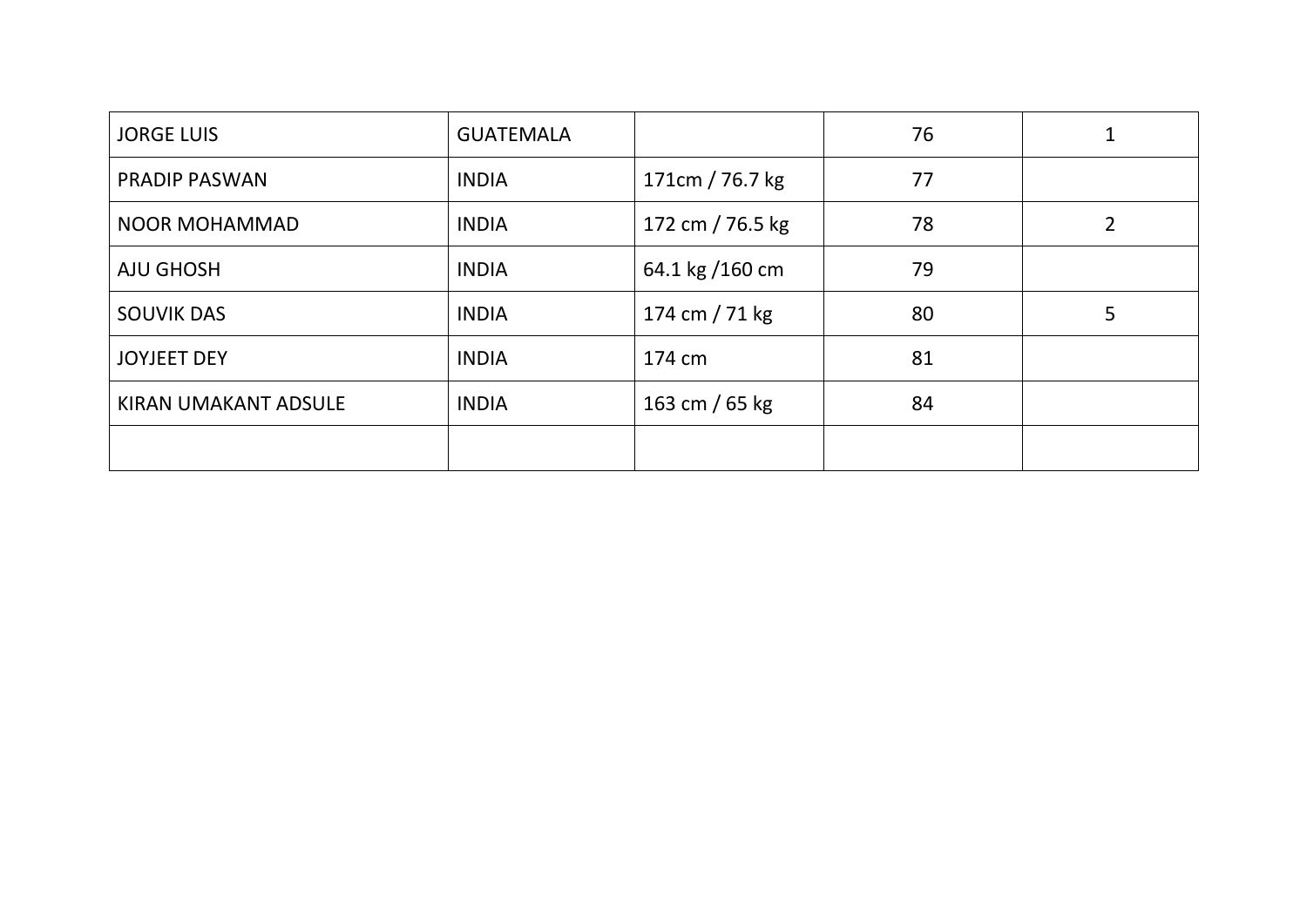

#### **SR MENS CLASSIC PHYSIQUE ABOVE 175 CM**

| <b>NAME</b>             | <b>COUNTRY</b> | <b>CM</b>        | <b>TRUNK NO.</b> | <b>RANK</b>    |
|-------------------------|----------------|------------------|------------------|----------------|
| <b>GAGANDEEP</b>        | <b>INDIA</b>   | 180 cm / 76.6 kg | 41               | $\overline{4}$ |
| <b>NATH BABUSONA</b>    | <b>INDIA</b>   | 178 cm / 71.7 kg | 42               |                |
| <b>F. XAVIER ANANDH</b> | <b>INDIA</b>   | 179 cm/81.8 kg   | 46               | 3              |
| <b>ATISH KUMAR</b>      | <b>INDIA</b>   | 178cm/74         | 48               |                |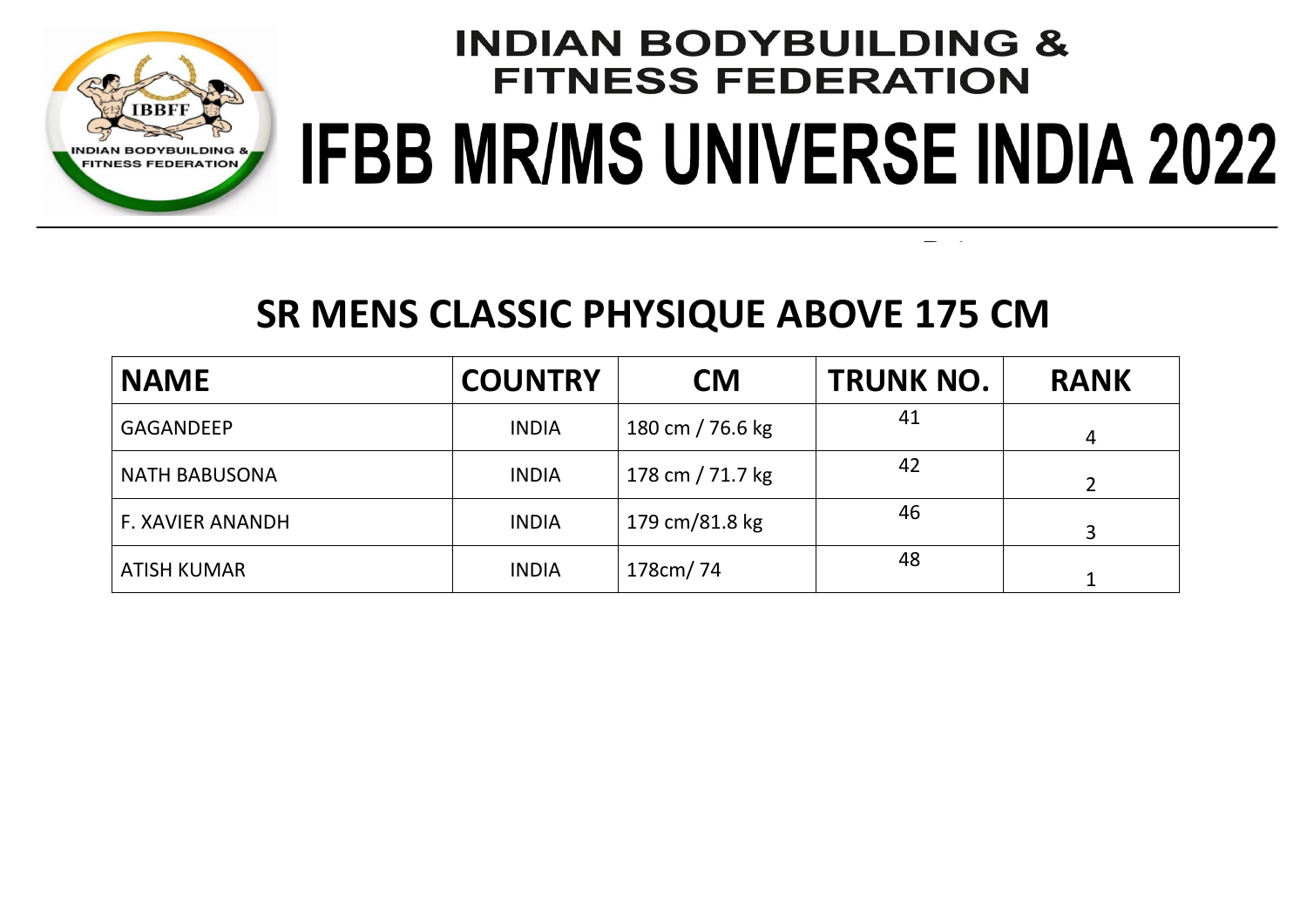

### **SR WOMEN'S BIKINI UP TO 160 CM**

| <b>NAME</b>               | <b>COUNTRY</b> | <b>CM</b> | <b>TRUNK</b><br>NO. | <b>RANK</b> |
|---------------------------|----------------|-----------|---------------------|-------------|
| <b>INDIRA ZENITH PAUL</b> | <b>INDIA</b>   | 157 cm    | 101                 |             |
| <b>SAMRIDHI SHAMI</b>     | <b>INDIA</b>   | 158 cm    | 102                 |             |
| <b>BARNALI SHARMA</b>     | <b>INDIA</b>   | 151 cm    | 104                 |             |
| <b>GAURI VARANKAR</b>     | <b>INDIA</b>   | 155 cm    | 105                 |             |
| <b>MONIKA BHATIYA</b>     | <b>INDIA</b>   | 152       | 106                 | 4           |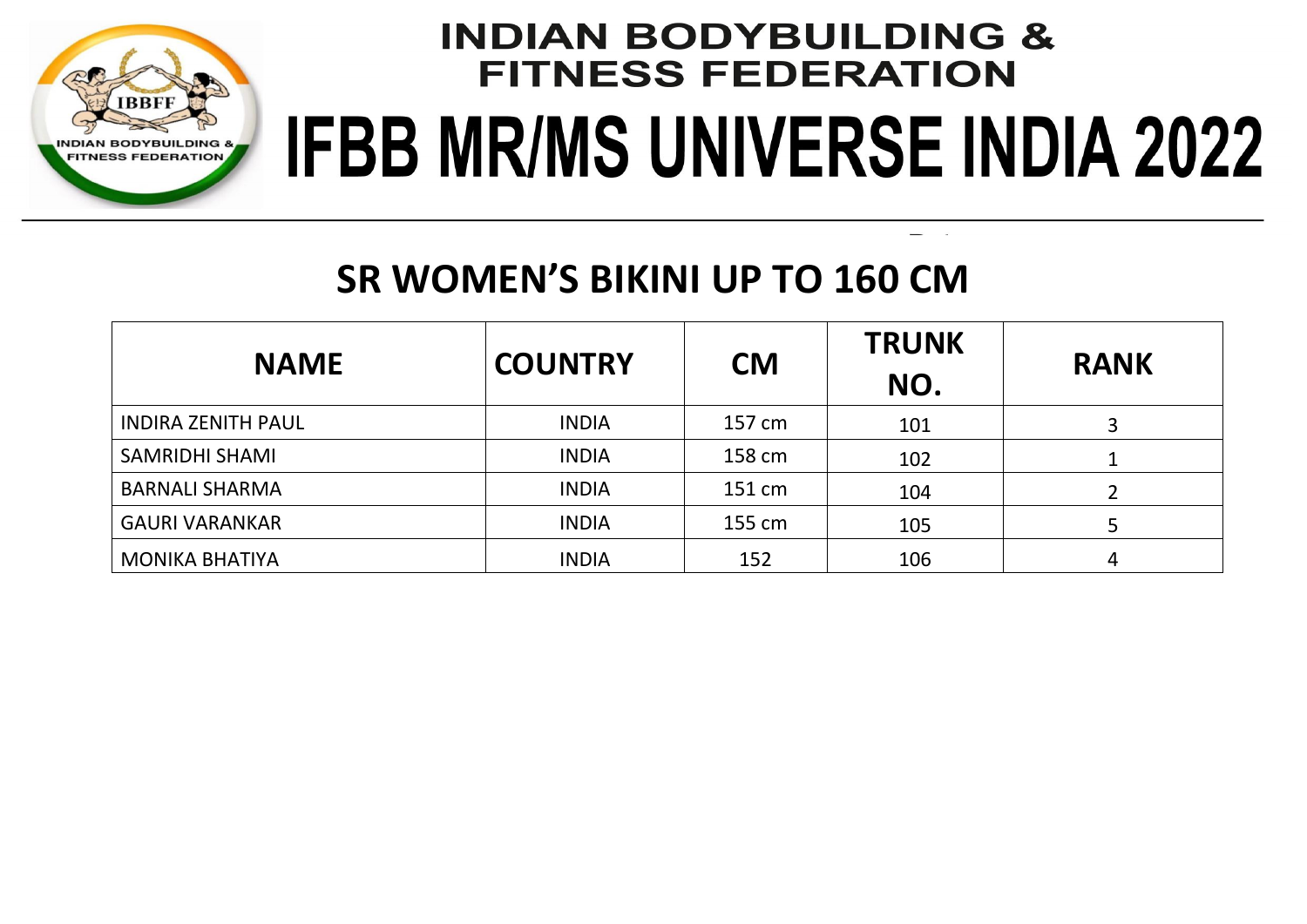

#### **SR WOMEN'S BIKINI ABOVE 160 CM**

| <b>NAME</b>               | <b>COUNTRY</b>   | <b>CM</b> | <b>TRUNK</b><br>NO. | <b>RANK</b> |
|---------------------------|------------------|-----------|---------------------|-------------|
| <b>CLARA PINEDA</b>       | <b>GUATEMALA</b> | 161 cm    | 100                 |             |
| <b>STELLA STEVEN GODE</b> | <b>INDIA</b>     | 160       | 103                 |             |
| HIMNA SALEEM              |                  | 169       | 108                 |             |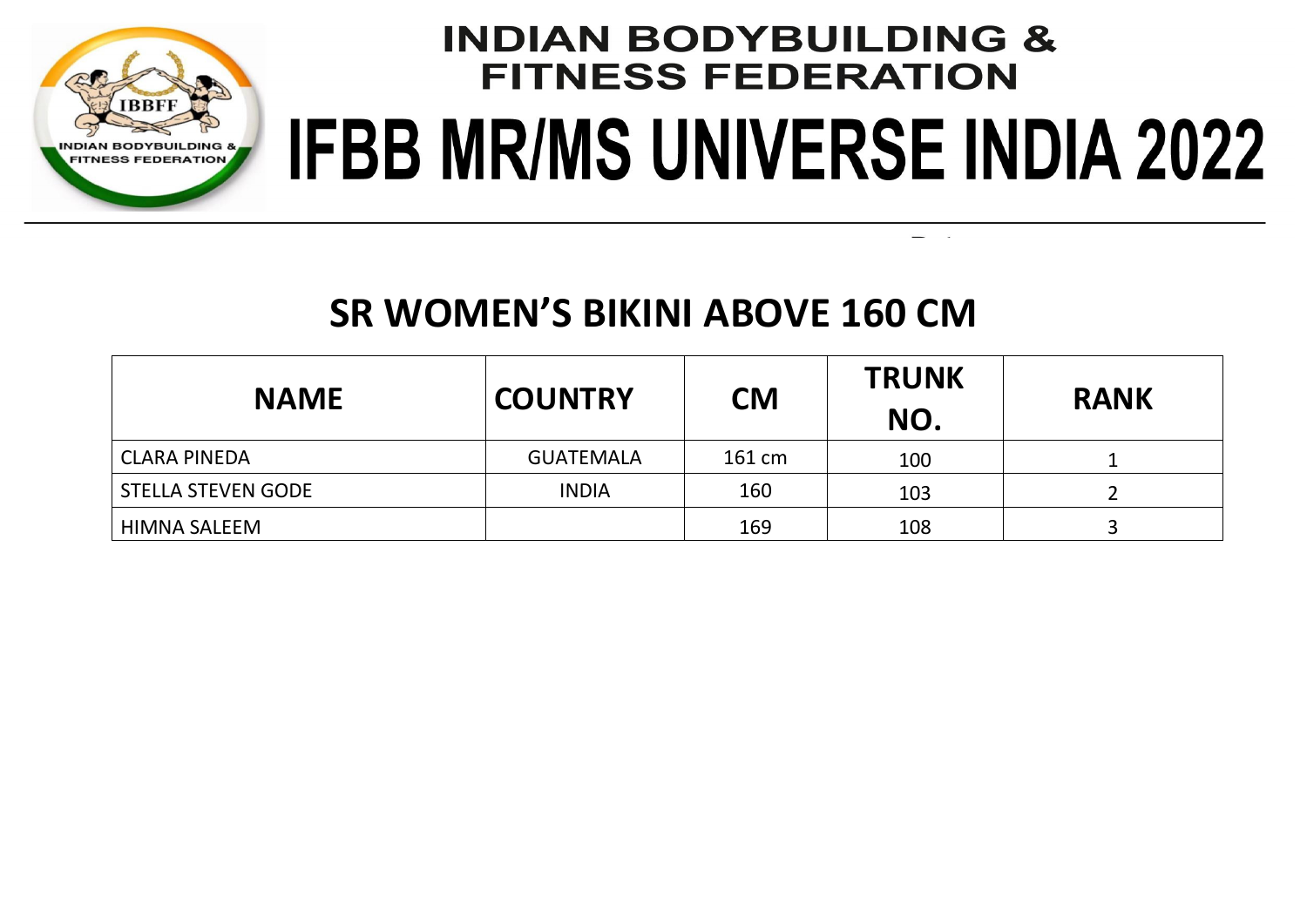

### **WOMEN'S PHYSIQUE**

| <b>NAME</b>             | <b>COUNTRY</b> | <b>CM</b> | <b>TRUNK</b><br>NO. | <b>RANK</b> |
|-------------------------|----------------|-----------|---------------------|-------------|
|                         | <b>INDIA</b>   |           | $\mathbf 1$         |             |
| <b>MENKA BATHIA</b>     | <b>INDIA</b>   | 154 cm    | 91                  |             |
| <b>ANANYA ROY</b>       | <b>INDIA</b>   | 151 cm    | 92                  |             |
| NANDITA SHARMA          | <b>INDIA</b>   | 158 cm    | 94                  | 3           |
| LIPIKA DEBNATH          | <b>INDIA</b>   | 145 cm    | 95                  | 6           |
| <b>DUTTA MEGHANJALI</b> | <b>INDIA</b>   | 152 cm    | 96                  | 5           |
| PRIYA MAJUMDER          | <b>INDIA</b>   | 154 cm    | 98                  | 1           |
| <b>REBA PAUL</b>        | <b>INDIA</b>   | 152.5     | 99                  |             |
| HARSHADA SANTOSH PAWAR  | <b>INDIA</b>   |           | 109                 | 2           |
| <b>CYNTHIA STOCKMAN</b> | <b>INDIA</b>   | 158 cm    | 111                 |             |
| SHRADDHA BUNTY AGARWAL  | <b>INDIA</b>   | 163.5 cm  | 112                 | 4           |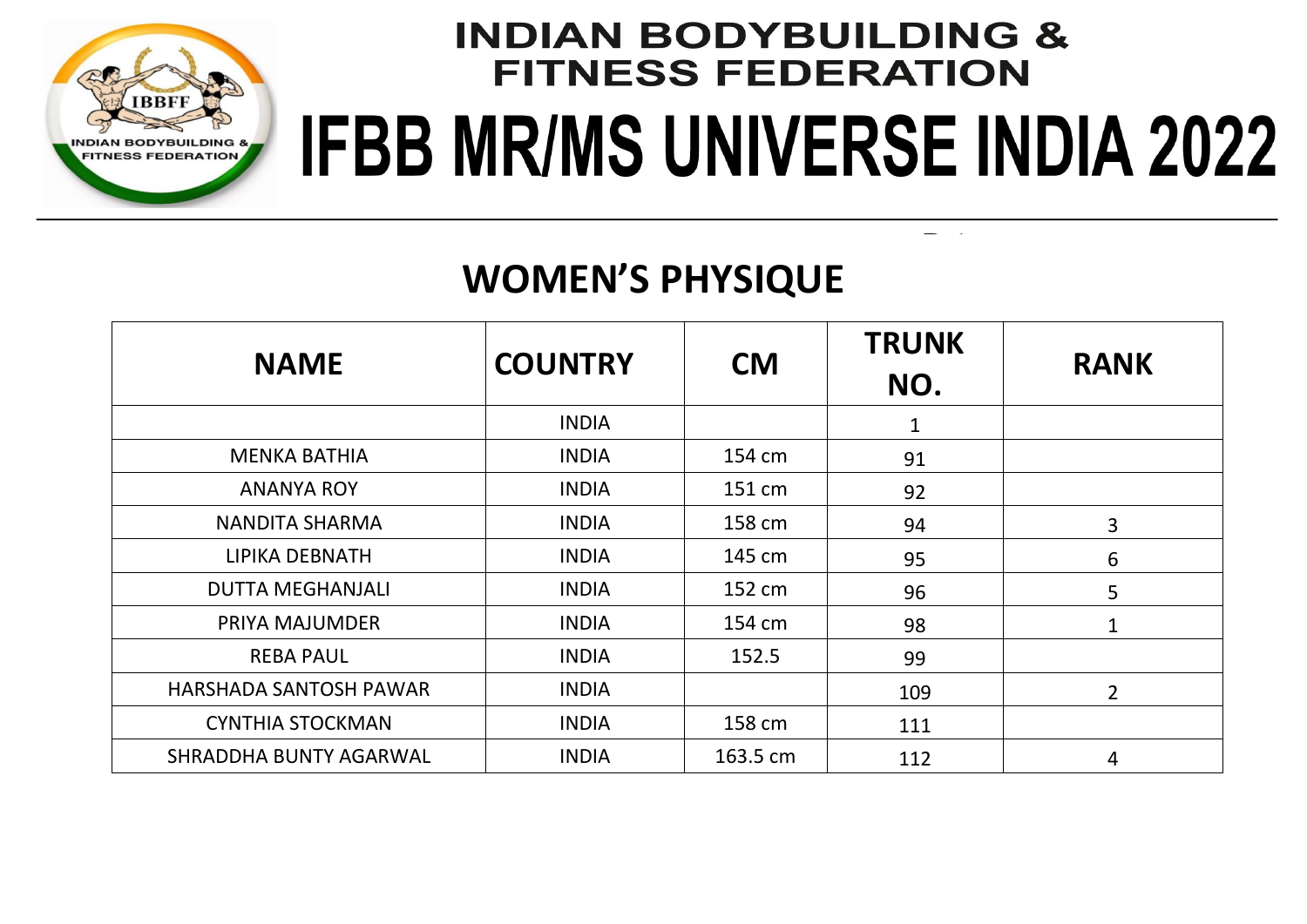

### **INDIAN BODYBUILDING & FITNESS FEDERATION** IFBB MR/MS UNIVERSE INDIA 2022 **MEN'S PHYSIQUE UP TO 171 CM**

| <b>NAME</b>              | <b>COUNTRY</b>   | <b>CM</b> | <b>TRUNK</b><br>NO. | <b>RANK</b>    |
|--------------------------|------------------|-----------|---------------------|----------------|
| <b>SACHIN TYAGI</b>      | <b>INDIA</b>     | 167 cm    | 201                 |                |
| <b>167A RAI PARAJUL</b>  | <b>NEPAL</b>     | 167 cm    | 202                 |                |
| <b>MANISH KUMAR</b>      | <b>INDIA</b>     | 167 cm    | 203                 |                |
| <b>REBESH PRADHAM</b>    | <b>INDIA</b>     | 166 cm    | 204                 | $\overline{2}$ |
| <b>LEGALLANT MATHEIU</b> | <b>MAURITIUS</b> | 170 cm    | 206                 |                |
| <b>SUSHIL KUMAR</b>      | <b>INDIA</b>     | 166 cm &  | 208                 |                |
|                          |                  | Master    |                     |                |
| DAVID SENTHIL KUMAR      | <b>INDIA</b>     | 168 cm    | 209                 |                |
| H. MURUGESAN             | <b>INDIA</b>     | 170 cm    | 210                 |                |
| NIKHIL VALA MAKUANA      | <b>INDIA</b>     | 170 cm    | 212                 |                |
| PRASHANT R. CHAUDHARY    | <b>INDIA</b>     | 169.1 cm  | 213                 |                |
| ISAC O.                  | <b>INDIA</b>     | 170 cm    | 214                 |                |
| R. SHINIL                | <b>INDIA</b>     | 170 cm    | 215                 |                |
| <b>AQUB KHAN</b>         | <b>INDIA</b>     | 171 cm    | 217                 |                |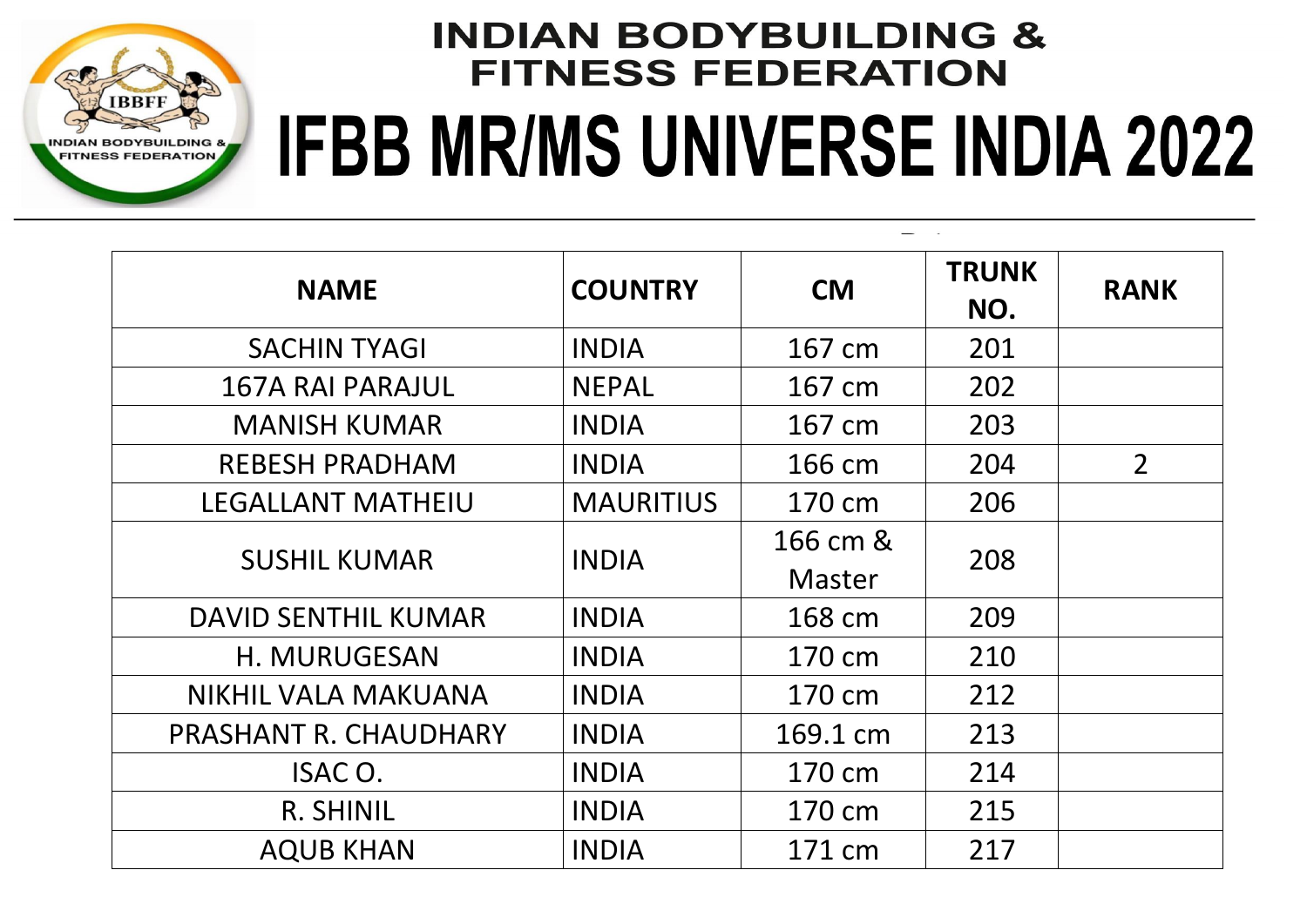| <b>BHASKAR PARASHAR</b>      | <b>INDIA</b> | 171 cm | 218 |                |
|------------------------------|--------------|--------|-----|----------------|
| <b>MOHIT KUMAR</b>           | <b>INDIA</b> | 168 cm | 219 |                |
| <b>KARAN KAPOOR</b>          | <b>INDIA</b> | 169 cm | 220 |                |
| RAGHUMAT JAMA                | <b>INDIA</b> | 169 cm | 222 | 6              |
| <b>AMIT SARKAR</b>           | <b>INDIA</b> | 163 cm | 223 |                |
| <b>SANTOSH SAHU</b>          | <b>INDIA</b> | 168 cm | 224 |                |
| <b>MIRZA SAJID BAIG</b>      | <b>INDIA</b> | 167 cm | 225 |                |
| <b>SMIT PATIL</b>            | <b>INDIA</b> | 167 cm | 228 |                |
| M.D. MOSHIN                  | <b>INDIA</b> | 160 cm | 229 | $\overline{3}$ |
| <b>NIKHIL KHAWAS</b>         | <b>INDIA</b> | 162 cm | 230 |                |
| <b>SUPRATIK SARKAR</b>       | <b>INDIA</b> | 161 cm | 231 | $\overline{4}$ |
| <b>HIMA KUNDA CHOWDHURY</b>  | <b>INDIA</b> | 168 cm | 232 |                |
| <b>NITIN SANGME</b>          | <b>INDIA</b> | 168 cm | 233 |                |
| <b>VIKI BHANDARE</b>         | <b>INDIA</b> | 163 cm | 234 |                |
| <b>AJIT JAYANT PASARI</b>    | <b>INDIA</b> | 169 cm | 235 |                |
| <b>PARAG RAM THAKUR</b>      | <b>INDIA</b> | 164 cm | 236 |                |
| <b>AJAY PRABHAKAR SHETTY</b> | <b>INDIA</b> | 165 cm | 237 |                |
| <b>ATUL DIPAK VARTHA</b>     | <b>INDIA</b> | 167 cm | 238 |                |
| ROHIT ARJUN SAVAISARJE       | <b>INDIA</b> | 170 cm | 239 |                |
| <b>VISHAL VIJAY BHOSALE</b>  | <b>INDIA</b> | 170 cm | 244 |                |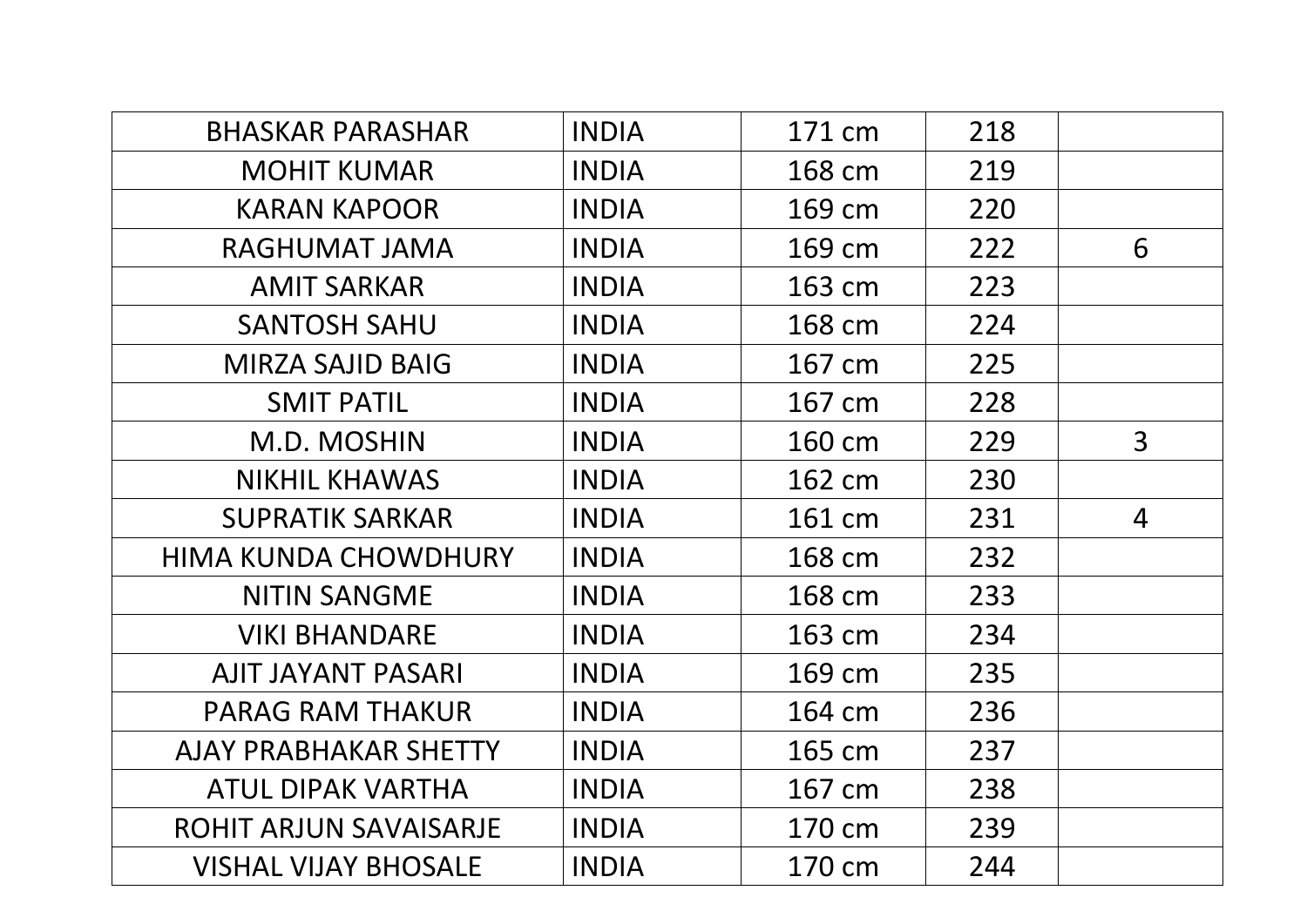| ROKADE PRAFUL SANDIP    | <b>INDIA</b> | 165 cm | 245 |  |
|-------------------------|--------------|--------|-----|--|
| RAJ S. NAKADI           | INDIA        | 165 cm | 246 |  |
| <b>RUPESH ASGAONKAR</b> | <b>INDIA</b> | 168 cm | 247 |  |
| <b>MONTU MOURYA</b>     | INDIA        | 164 cm | 248 |  |
| <b>TINKU ROY</b>        | <b>INDIA</b> | 169    | 249 |  |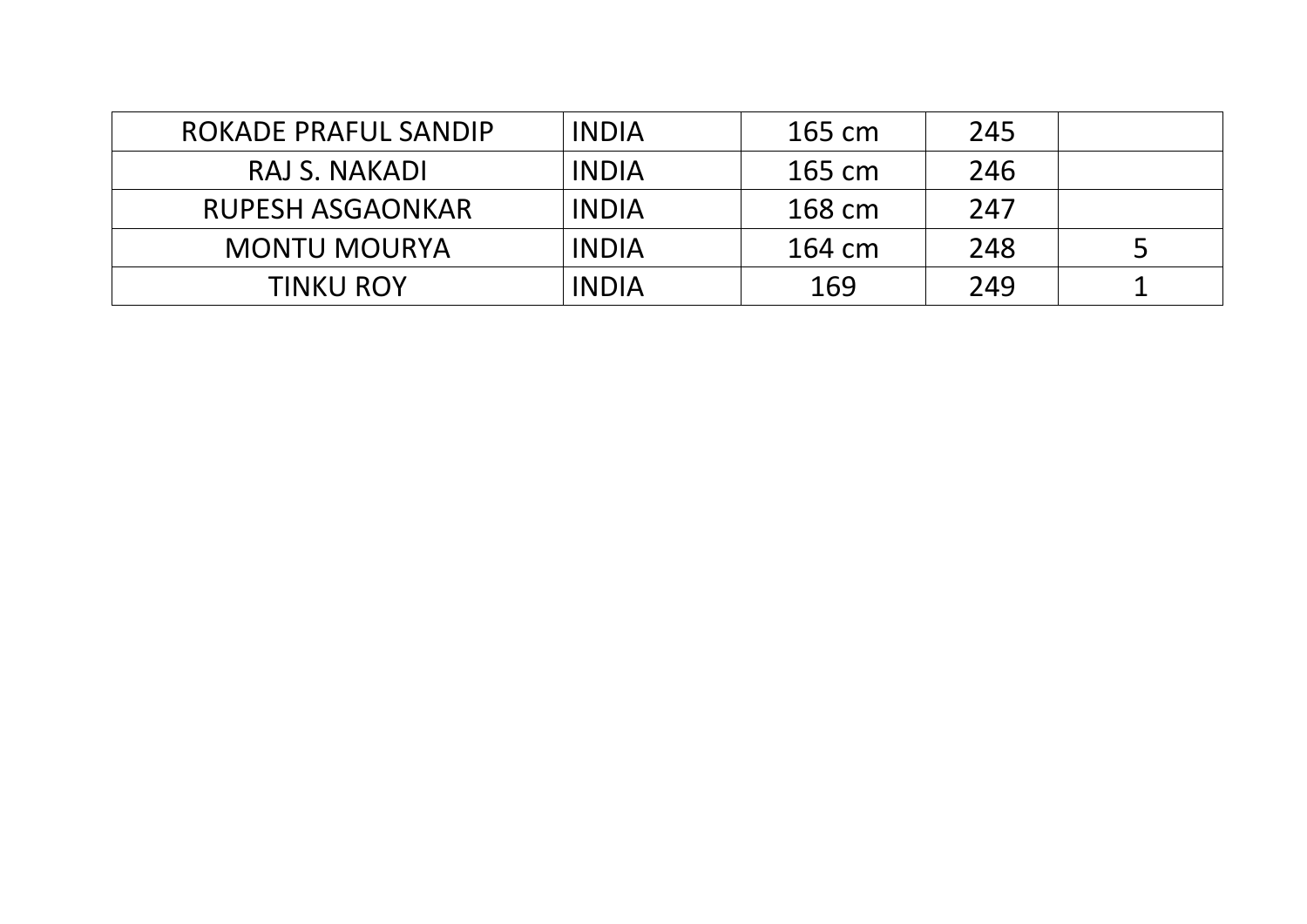

### **MEN'S PHYSIQUE UP TO 175 CM**

| <b>NAME</b>                 | <b>COUNTRY</b> | <b>CM</b>        | <b>TRUNK</b><br>NO. | <b>RANK</b>    |
|-----------------------------|----------------|------------------|---------------------|----------------|
| <b>TARUN KUMAR</b>          | <b>INDIA</b>   | 172 cm           | 251                 |                |
| <b>JITENDRA KUMAR</b>       | <b>INDIA</b>   | 173.5 cm         | 252                 |                |
| <b>VERMA DEVANSHU</b>       | <b>INDIA</b>   | 175 cm Jr.       | 253                 |                |
| <b>RAHUL THAPA</b>          | <b>INDIA</b>   | 173 cm           | 254                 | $\overline{4}$ |
| <b>GEETHA HEMANTH KUMAR</b> | <b>INDIA</b>   | 174 cm           | 255                 |                |
| <b>GURPREET SINGH</b>       | <b>INDIA</b>   | 173 cm           | 256                 | $\mathbf{1}$   |
| <b>RAJIV BHASKARAN</b>      | <b>INDIA</b>   | 175 cm           | 257                 |                |
| PRIYANS MAHESHBHAI B.       | <b>INDIA</b>   | 174 cm           | 258                 | $\overline{5}$ |
| KHUNDRAKPAM SACHIM SINGH    | <b>INDIA</b>   | 172.3 cm         | 259                 |                |
| <b>AYUSH KUMAR</b>          | <b>INDIA</b>   | 174 cm Jr. & Sr. | 260                 |                |
| <b>SAHOO GURUPRASADA</b>    | <b>INDIA</b>   | 174 cm           | 261                 |                |
| <b>NITISH KUMAR</b>         | <b>INDIA</b>   | 173 cm           | 262                 |                |
| <b>FAREED HAMZA</b>         | <b>INDIA</b>   | 173 cm           | 263                 |                |
| SAMADHAN CHADRAKAN NISAL    | <b>INDIA</b>   | 174 cm           | 264                 |                |
| SANGRAM D. SURYAWANSHI      | <b>INDIA</b>   | 174 cm           | 266                 |                |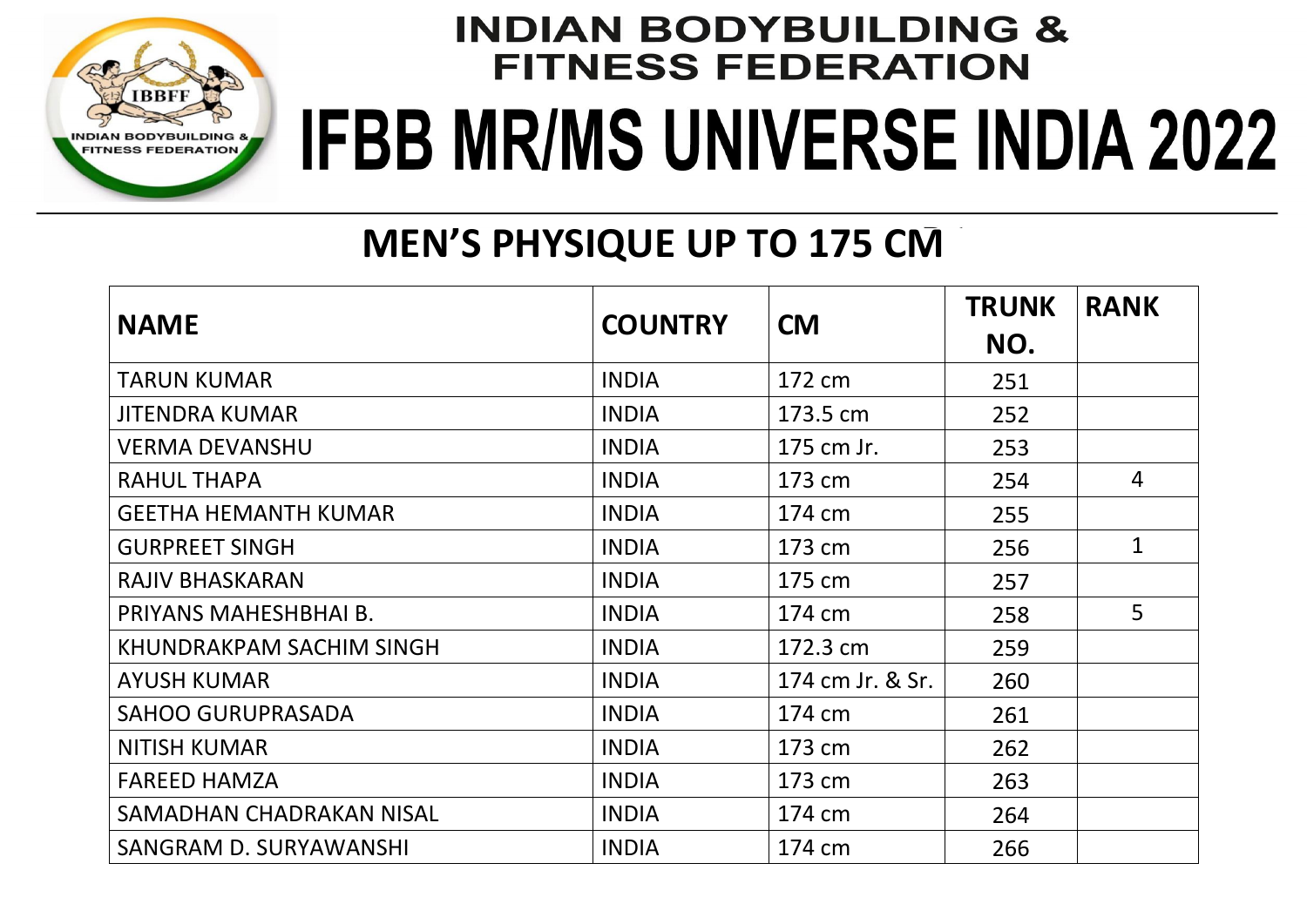| PANKAJSINGH CHANDRASINGH NEGI    | <b>INDIA</b> | 174 cm     | 267 |   |
|----------------------------------|--------------|------------|-----|---|
| <b>GIRISH PANDHARINATH PATIL</b> | <b>INDIA</b> | 173 cm     | 268 |   |
| <b>ROHIT TUKARAM PATIL</b>       | <b>INDIA</b> | 175 cm     | 269 |   |
| MUKHTAR SAMIR JAMADAR            | <b>INDIA</b> | 172 cm Jr. | 270 |   |
| <b>LOVELY SHARMA</b>             | <b>INDIA</b> | 173        | 271 |   |
| <b>SHAHINSHA</b>                 | <b>INDIA</b> | 171.9      | 272 |   |
| <b>PROSENJIT SAHA</b>            | <b>INDIA</b> | 172        | 273 |   |
| <b>SAMADHAN MISAL</b>            | <b>INDIA</b> | 174        | 274 | 6 |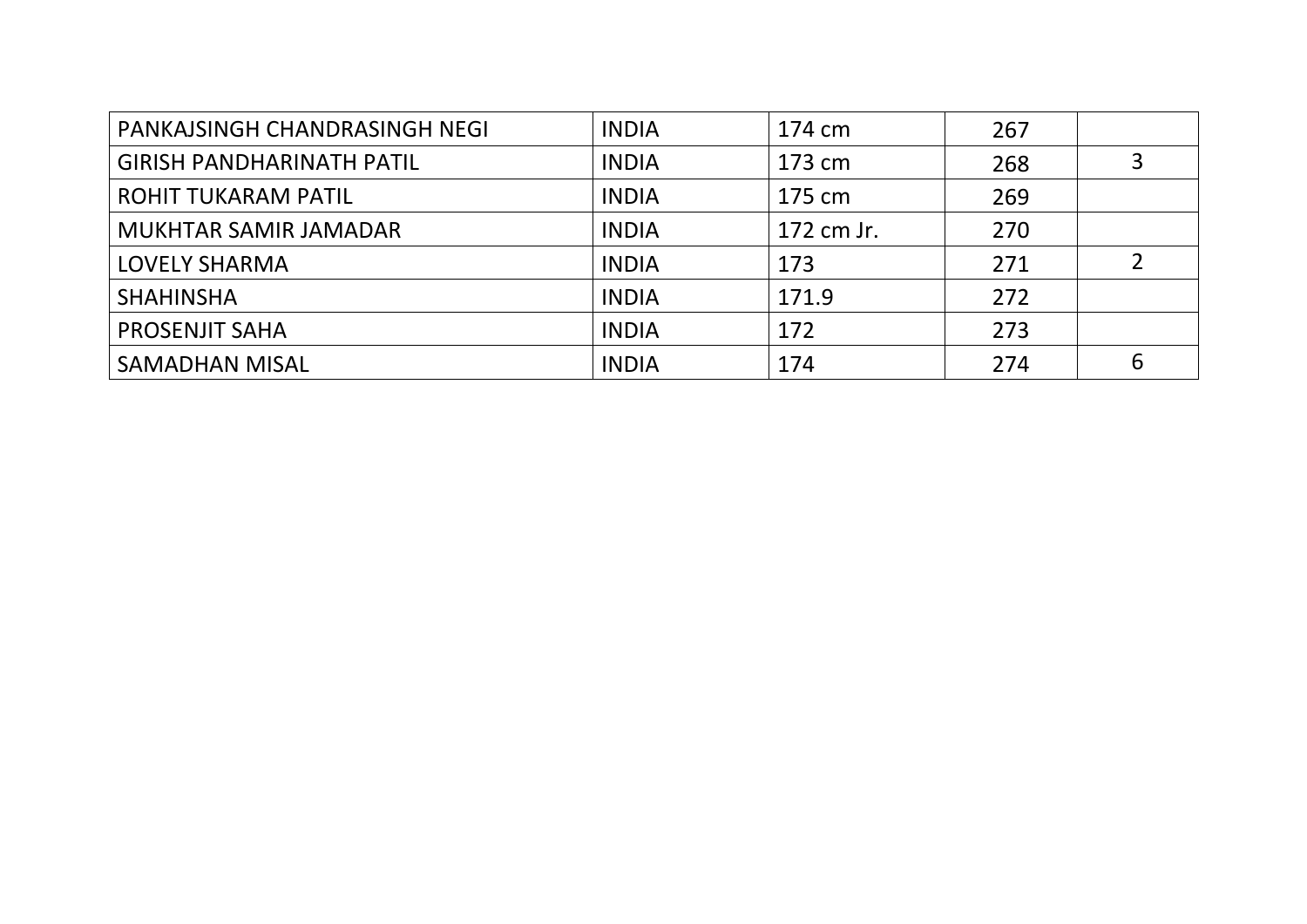

| <b>NAME</b>             | <b>COUNTRY</b> | <b>CM</b> | <b>TRUNK</b><br>NO. | <b>RANK</b> |
|-------------------------|----------------|-----------|---------------------|-------------|
| <b>MANISH KUMAR</b>     | <b>INDIA</b>   | 167 cm    | 203                 |             |
| <b>REBESH PRADHAM</b>   | <b>INDIA</b>   | 166 cm    | 204                 |             |
| NIKHIL VALA MAKUANA     | <b>INDIA</b>   | 170 cm    | 212                 |             |
| <b>BHASKAR PARASHAR</b> | <b>INDIA</b>   | 171 cm    | 218                 |             |
| <b>RAGHUMAT JAMA</b>    | <b>INDIA</b>   | 169 cm    | 222                 |             |
| M.D. MOSHIN             | <b>INDIA</b>   | 160 cm    | 229                 |             |
| <b>SUPRATIK SARKAR</b>  | <b>INDIA</b>   | 161 cm    | 231                 |             |
| <b>NITIN SANGME</b>     | <b>INDIA</b>   | 168 cm    | 233                 |             |
| AJAY PRABHAKAR SHETTY   | <b>INDIA</b>   | 165 cm    | 237                 |             |
| <b>MONTU MOURYA</b>     | <b>INDIA</b>   | 164 cm    | 248                 |             |
| <b>TINKU ROY</b>        | <b>INDIA</b>   | 169       | 249                 |             |

**MEN'S PHYSIQUE UP TO 171 CM - TOP 11**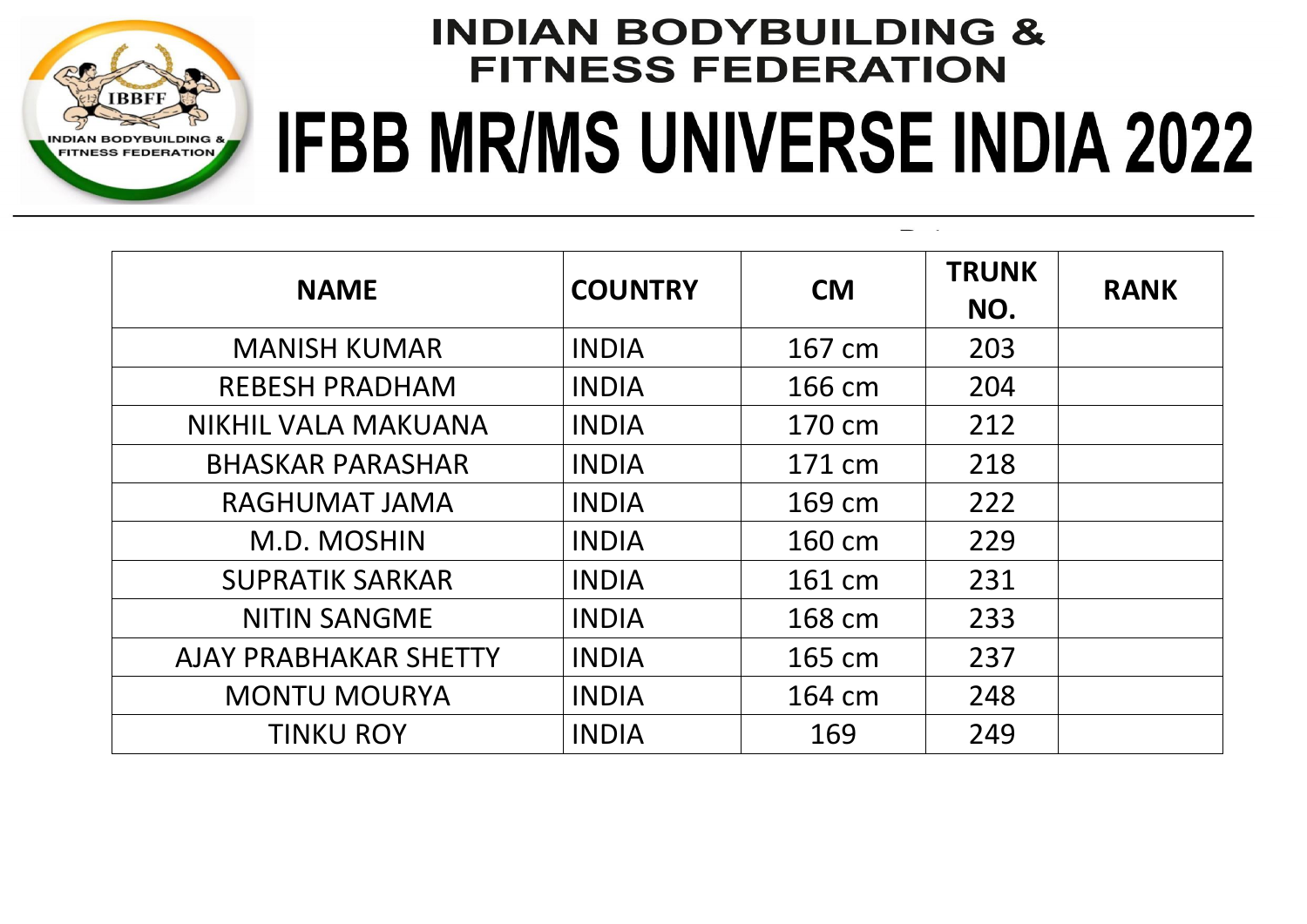

### **MEN'S PHYSIQUE UP TO 175 CM TOP 11**

| <b>NAME</b>                      | <b>COUNTRY</b> | <b>CM</b>        | <b>TRUNK</b><br>NO. | <b>RANK</b> |
|----------------------------------|----------------|------------------|---------------------|-------------|
| <b>JITENDRA KUMAR</b>            | <b>INDIA</b>   | 173.5 cm         | 252                 |             |
| <b>RAHUL THAPA</b>               | <b>INDIA</b>   | 173 cm           | 254                 |             |
| <b>GURPREET SINGH</b>            | <b>INDIA</b>   | 173 cm           | 256                 |             |
| <b>RAJIV BHASKARAN</b>           | <b>INDIA</b>   | 175 cm           | 257                 |             |
| PRIYANS MAHESHBHAI B.            | <b>INDIA</b>   | 174 cm           | 258                 |             |
| <b>AYUSH KUMAR</b>               | <b>INDIA</b>   | 174 cm Jr. & Sr. | 260                 |             |
| <b>GIRISH PANDHARINATH PATIL</b> | <b>INDIA</b>   | 173 cm           | 268                 |             |
| <b>LOVELY SHARMA</b>             | <b>INDIA</b>   | 173              | 271                 |             |
| <b>SHAHINSHA</b>                 | <b>INDIA</b>   | 171.9            | 272                 |             |
| <b>PROSENJIT SAHA</b>            | <b>INDIA</b>   | 172              | 273                 |             |
| <b>SAMADHAN MISAL</b>            | <b>INDIA</b>   | 174              | 274                 |             |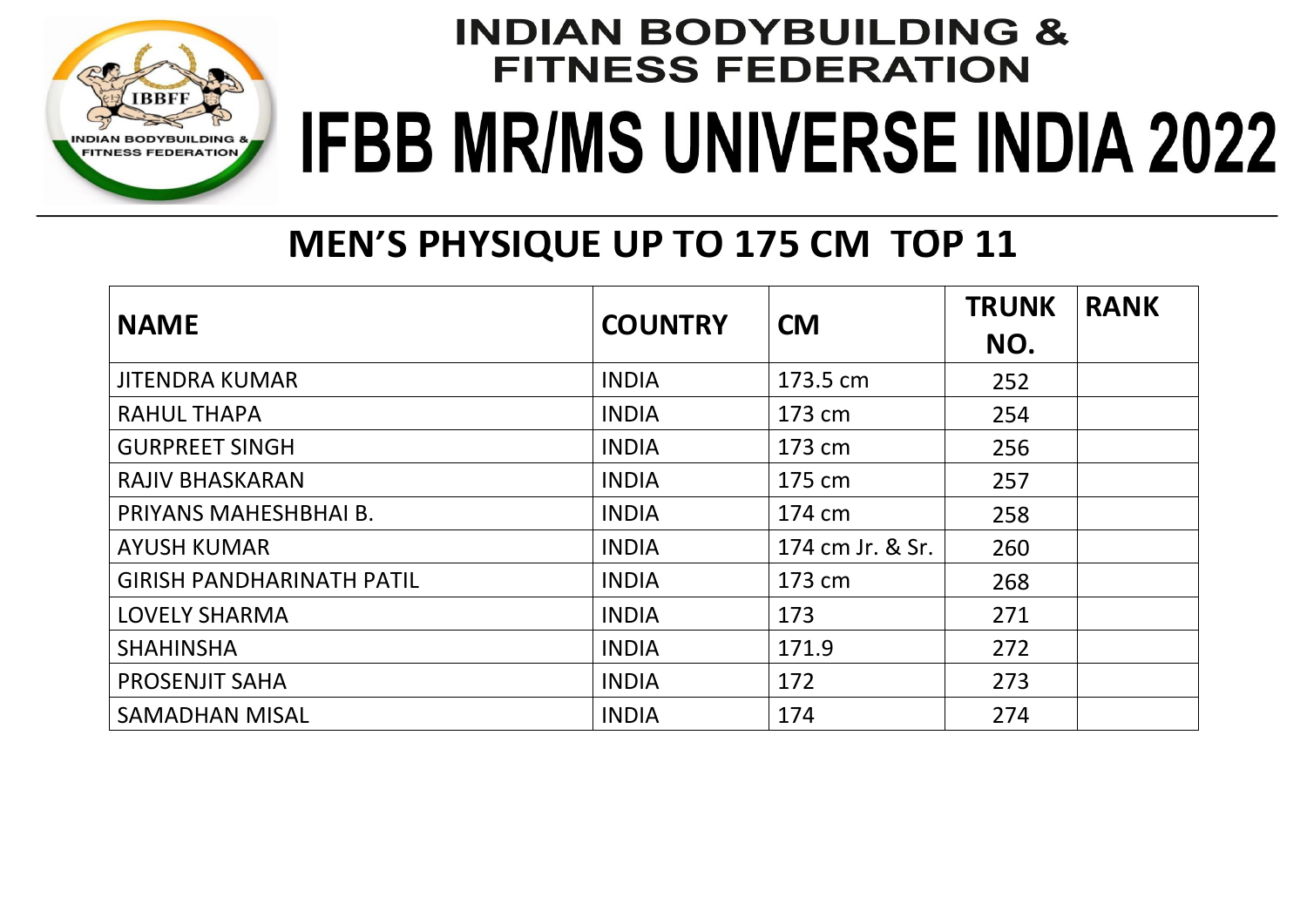

#### **MEN'S PHYSIQUE UP TO 180 CM**

| <b>NAME</b>                   | <b>COUNTRY</b> | <b>CM</b>        | <b>TRUNK</b><br>NO. | <b>RANK</b>    |
|-------------------------------|----------------|------------------|---------------------|----------------|
| LOVENISH O.                   | <b>INDIA</b>   | 175.5 cm         | 130                 | 6              |
| <b>DONBAR RUMNANG</b>         | <b>INDIA</b>   | 176 cm           | 131                 |                |
| <b>KRISHNA PRATAP CHAUMAN</b> | <b>INDIA</b>   | 175.5 cm Jr.     | 132                 | $\mathbf{1}$   |
| LOVELY SHARMA                 | <b>INDIA</b>   | 173 cm Jr. & Sr. | 133                 |                |
| R. RAKESH SHARMA              | <b>INDIA</b>   | 176.2 cm         | 134                 |                |
| A. LLYASUDEEN                 | <b>INDIA</b>   | 175.2 cm Jr.     | 135                 |                |
| K. GOPINATH                   | <b>INDIA</b>   | 176 cm           | 136                 | $\overline{3}$ |
| P. DINESH KUMAR               | <b>INDIA</b>   | 176 cm           | 137                 |                |
| <b>SUMIT KHATRI</b>           | <b>INDIA</b>   | 179 cm           | 138                 |                |
| DINESH K.                     | <b>INDIA</b>   | 178 cm Jr.       | 139                 |                |
| <b>SHADAB IGBAL</b>           | <b>INDIA</b>   | 179 cm           | 140                 |                |
| <b>AKASH SEHLOT</b>           | <b>INDIA</b>   | 177 cm           | 141                 |                |
| <b>SUNIL SETHI</b>            | <b>INDIA</b>   | 177 cm Jr.       | 142                 |                |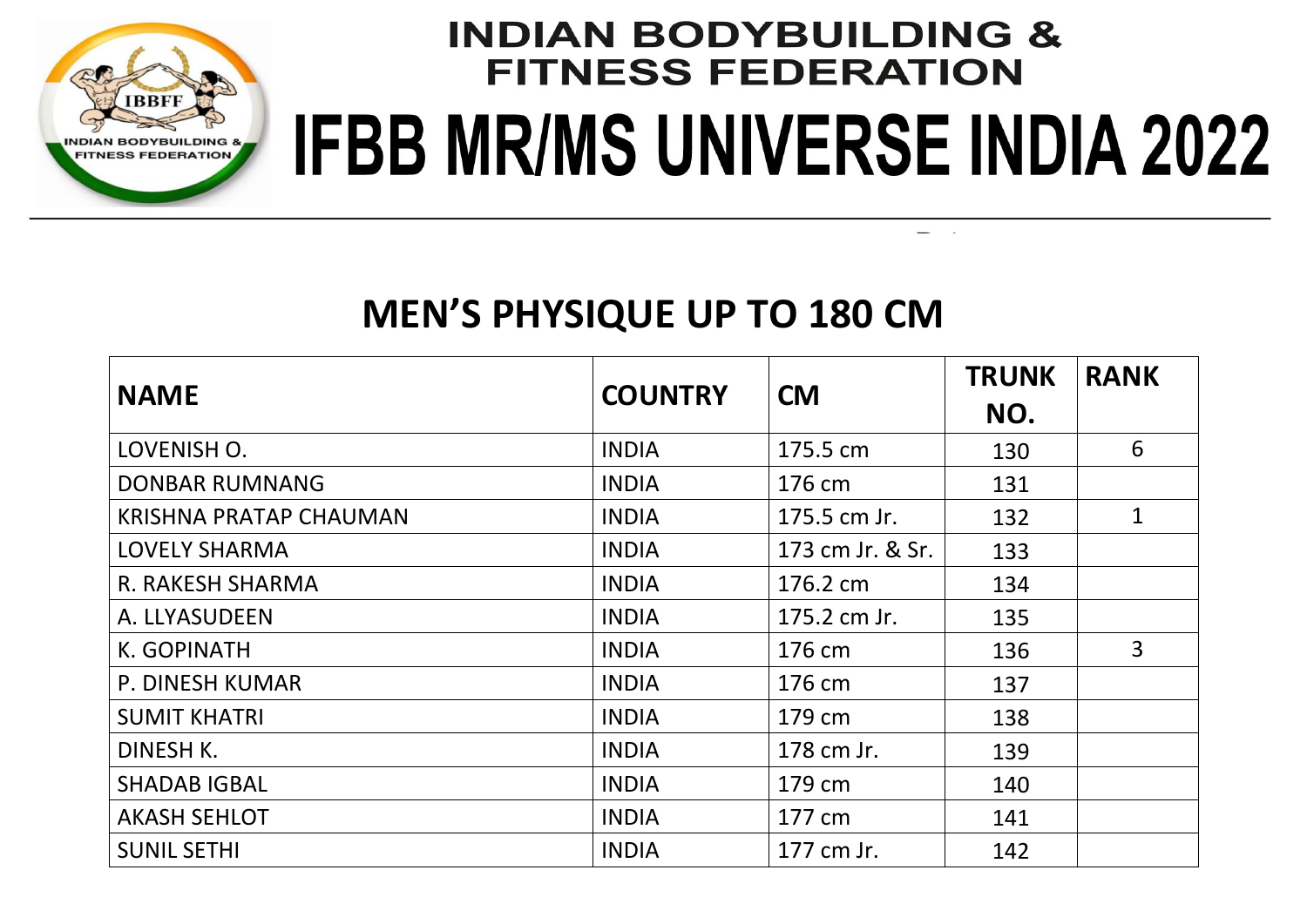| <b>TINKU ROY</b>           | <b>INDIA</b> | 179 cm    | 143 |                |
|----------------------------|--------------|-----------|-----|----------------|
| <b>SAHA PROSENJIT</b>      | <b>INDIA</b> | 177 cm    | 144 |                |
| <b>RANAK BISWAKARMA</b>    | <b>INDIA</b> | 176 cm    | 145 |                |
| <b>MAINAK SAHA</b>         | <b>INDIA</b> | 178 cm    | 146 |                |
| PARTHA PRATIM MONDAL       | <b>INDIA</b> | 176 cm    | 147 |                |
| <b>WAKUDE GOKUL</b>        | <b>INDIA</b> | 176.5 cm  | 148 | $\overline{2}$ |
| <b>GAURAV ANIL THAKARE</b> | <b>INDIA</b> | 178 cm    | 149 |                |
| <b>ANUPRAS VIVEK MANE</b>  | <b>INDIA</b> | 177 cm JR | 150 |                |
| <b>BAPPA CHOWDHURY</b>     | <b>INDIA</b> | 175.5     | 151 | $\overline{4}$ |
| <b>NITISH BARATE</b>       | <b>INDIA</b> | 177       | 152 | 5              |
| PEMPA NISHWAY              | <b>INDIA</b> | 175.5     | 153 |                |
| <b>HIMANSHU TYAGI</b>      | <b>INDIA</b> | 178.20    | 255 |                |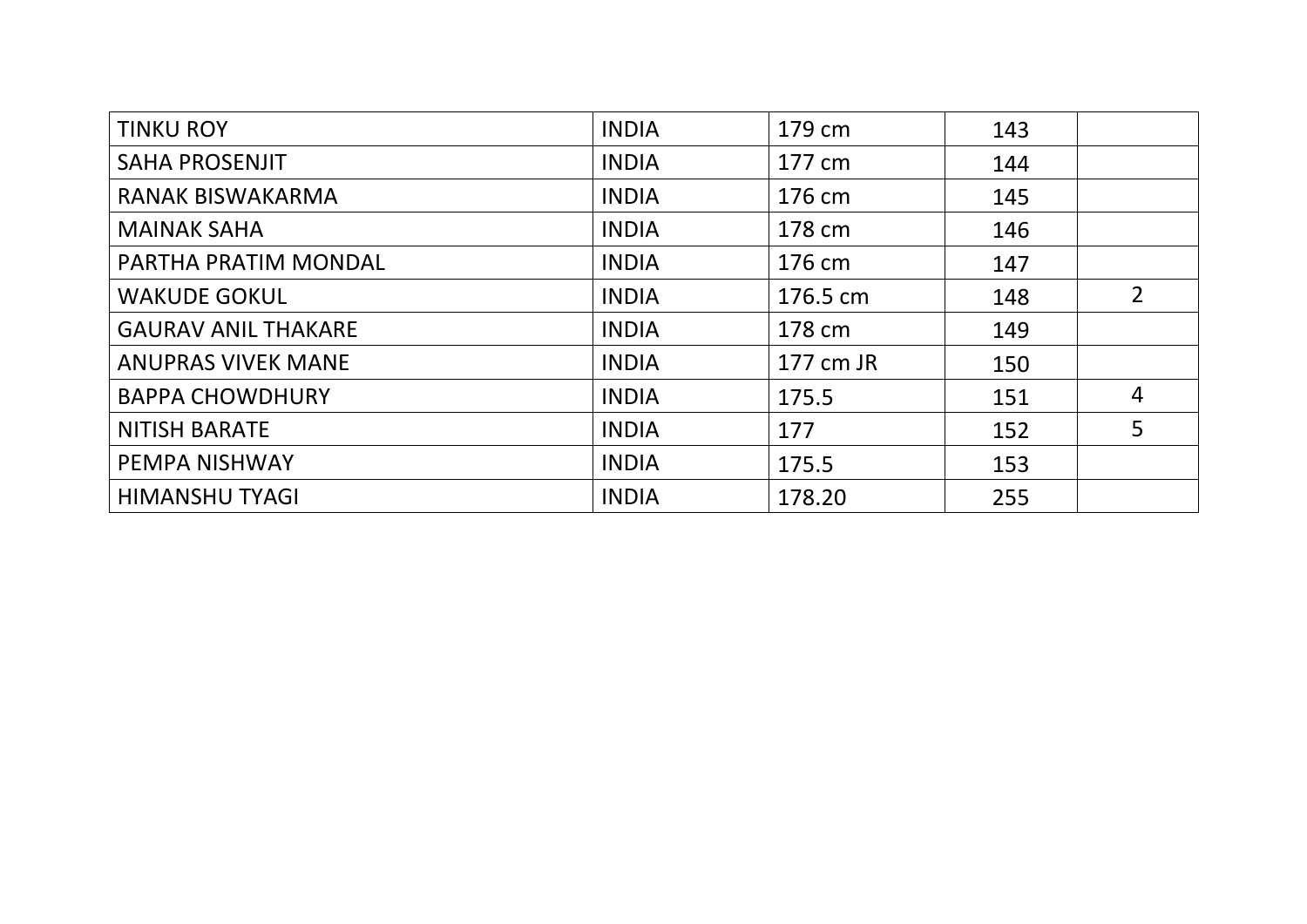

### **MEN'S PHYSIQUE ABOVE 180 CM**

| <b>NAME</b>           | <b>COUNTRY</b> | <b>CM</b> | <b>TRUNK NO.</b> | <b>RANK</b> |
|-----------------------|----------------|-----------|------------------|-------------|
| YADAVENDRA YADAU      | <b>INDIA</b>   | 184 cm    | 181              |             |
| PATEL DIVYESH K.      | <b>INDIA</b>   | 182.1 cm  | 182              |             |
| MIHIR RAJENDRA DHASAL | <b>INDIA</b>   | 184 cm    | 186              |             |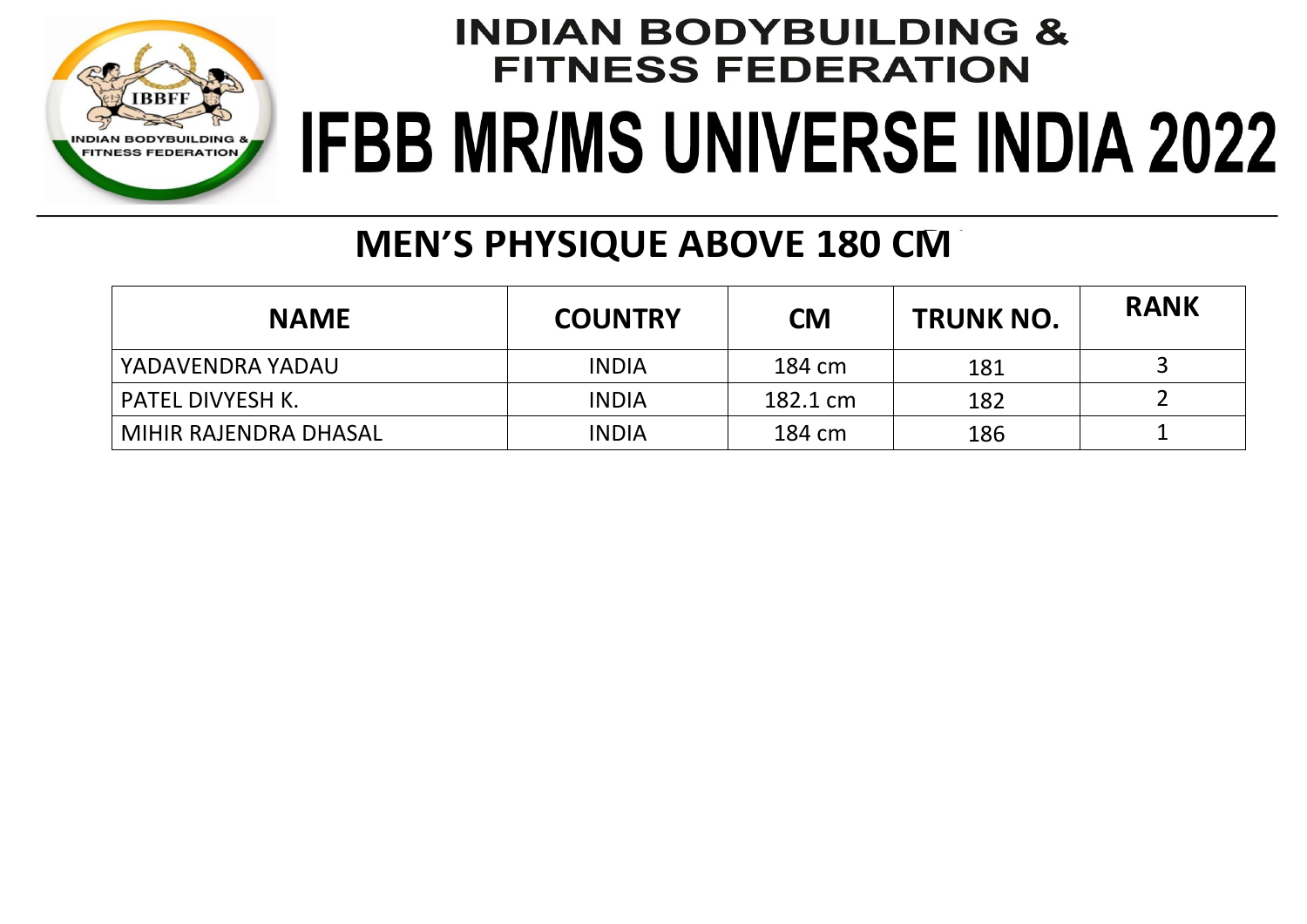

# **INDIAN BODYBUILDING & FITNESS FEDERATION JR BODY BUILDING 60 KG**

 $\overline{\phantom{0}}$  $\sim 10$ 

| <b>NAME</b>                    | <b>COUNTRY</b> | <b>KG</b> | <b>TRUNK NO.</b> | <b>RANK</b> |
|--------------------------------|----------------|-----------|------------------|-------------|
| <b>GOURAB MUKHOPADHYAY</b>     | <b>INDIA</b>   | 60        | 301              |             |
| MANOHARMAYUM TRINABARTA SAHRMA | <b>INDIA</b>   | 60        | 302              | 6           |
| <b>SURAJ SANKPAL</b>           | <b>INDIA</b>   | 60        | 303              | 4           |
| <b>AZHAR SHAIKH</b>            | <b>INDIA</b>   | 58        | 304              |             |
| <b>MAHIRALI</b>                | <b>INDIA</b>   | 60        | 305              |             |
| <b>G MOHDZEESHAN</b>           | <b>INDIA</b>   | 60        | 306              |             |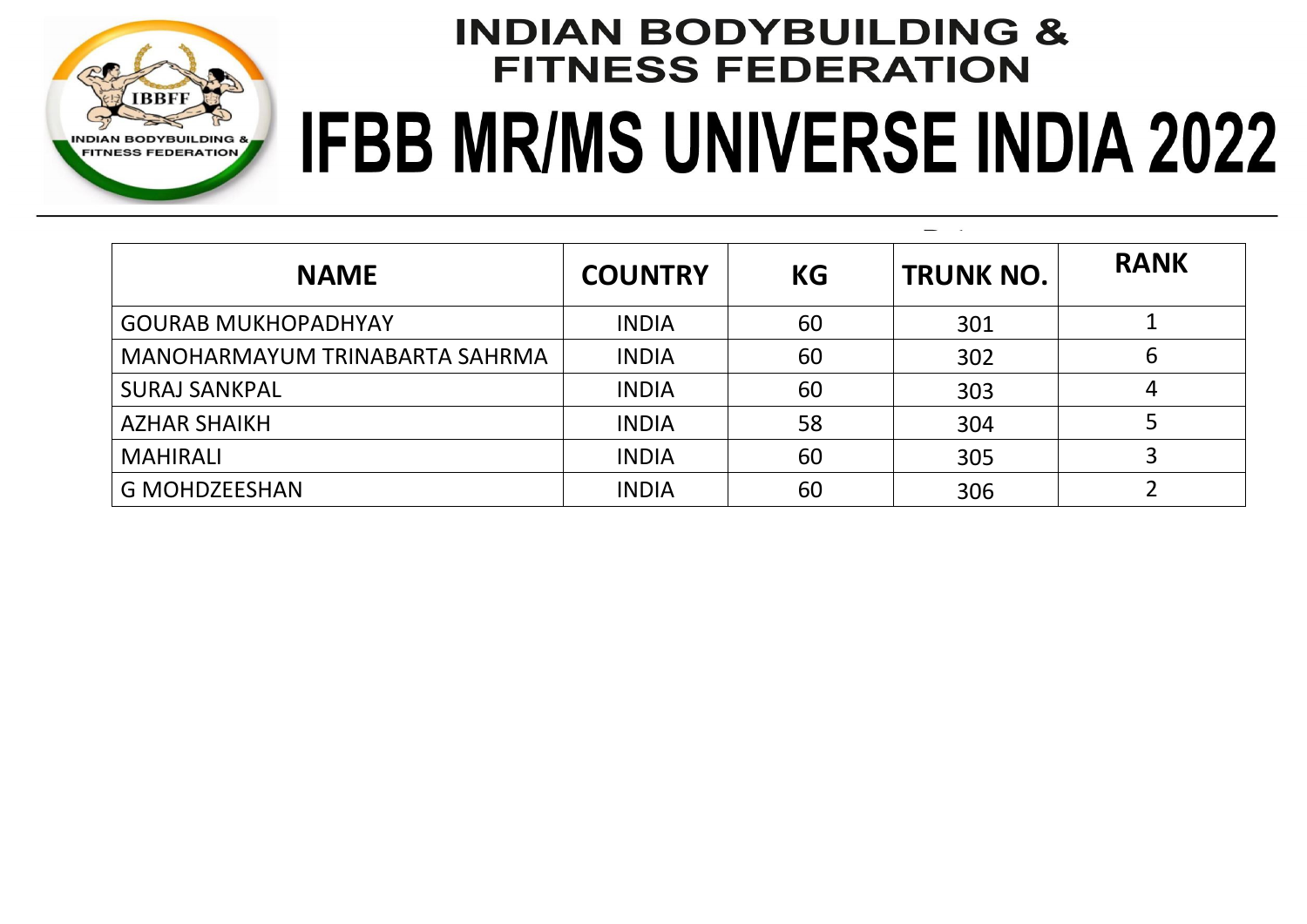

### **JR BODY BUILDING 70 KG**

| <b>NAME</b>               | <b>COUNTRY</b> | <b>KG</b>          | <b>TRUNK NO.</b> | <b>RANK</b>             |
|---------------------------|----------------|--------------------|------------------|-------------------------|
| Sasidharan j              | <b>INDIA</b>   | 64.3Kg             | 311              |                         |
| ashit baruah              | <b>INDIA</b>   | 66.8Kg             | 312              | $\mathbf{1}$            |
| kshetrimayom rungku singh | <b>INDIA</b>   | 66Kg               | 313              | 6                       |
| ningthoujan lion singh    | <b>INDIA</b>   | 64 Kg              | 314              | $\overline{\mathbf{4}}$ |
| tanmoy das                | <b>INDIA</b>   | 62.9Kg             | 315              |                         |
| shatant dey               | <b>INDIA</b>   | 62.5Kg             | 316              | 5                       |
| harshad shubnash. Kale    | <b>INDIA</b>   | 63.4kg             | 317              |                         |
| omkar anil salunkhe       | <b>INDIA</b>   | 68.9 Kg            | 318              |                         |
| paratik rajendra patil    | <b>INDIA</b>   | 63.6Kg             | 319              |                         |
| rajawardan. Nertadeep     | <b>INDIA</b>   | 62.8 <sub>Kg</sub> | 321              |                         |
| ravi kumar n              | <b>INDIA</b>   | 63.9Kg             | 322              | 3                       |
| angrez singh              | <b>INDIA</b>   | 64.50Kg            | 323              | $\overline{2}$          |
| yamin dhal anish          | <b>INDIA</b>   | 66.10Kg            | 324              |                         |
| k.bharat                  | <b>INDIA</b>   | 62.70Kg            | 325              |                         |
| rohan sharma              | <b>INDIA</b>   | 68Kg               | 326              |                         |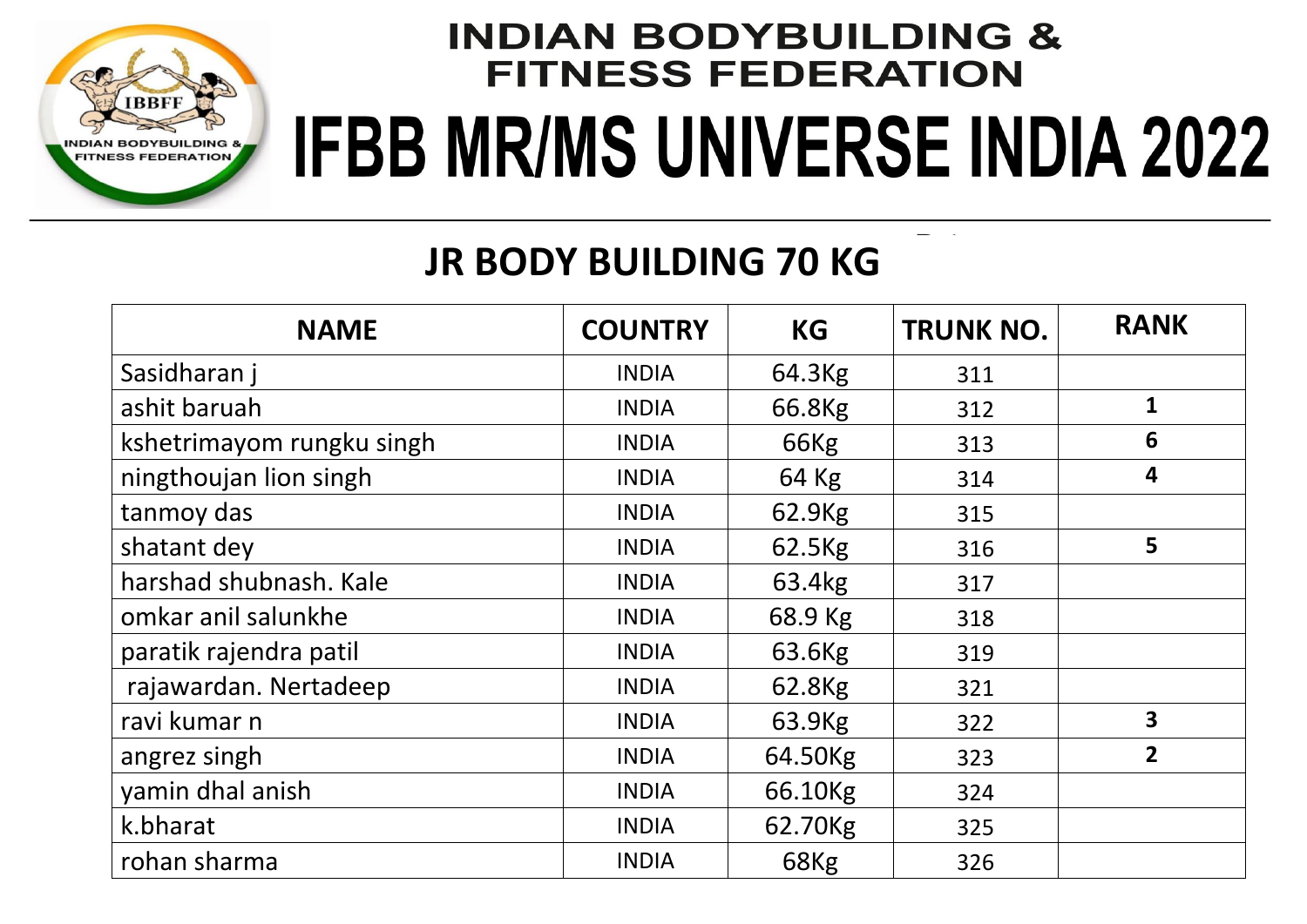

#### **JR BODY BUILDING UP TO 80 KG**

| <b>NAME</b>                      | <b>COUNTRY</b> | <b>KG</b> | <b>TRUNK NO.</b> | <b>RANK</b>    |
|----------------------------------|----------------|-----------|------------------|----------------|
| <b>HRITEK YADAV</b>              | <b>INDIA</b>   | 79        | 331              |                |
| <b>VIMAL LALU</b>                | <b>INDIA</b>   | 74.7      | 332              | $\mathbf{1}$   |
| <b>OMKAR TANAJI PADALKAR</b>     | <b>INDIA</b>   | 74.1      | 333              |                |
| <b>SHANGUBAN ROCKY SINGH</b>     | <b>INDIA</b>   | 80        | 334              | $\overline{2}$ |
| <b>MAYUR SUDAM SHINDE</b>        | <b>INDIA</b>   | 74        | 335              | 5              |
| <b>ABHISHEK SUBHASH LIMBHORE</b> | <b>INDIA</b>   | 78        | 336              | $\overline{4}$ |
| LEOC.F (KERLA)                   | <b>INDIA</b>   | 76        | 337              | 6              |
| <b>SUROJIT. DEY</b>              | <b>INDIA</b>   | 77        | 338              | 3              |
|                                  |                |           |                  |                |
|                                  |                |           |                  |                |
|                                  |                |           |                  |                |
|                                  |                |           |                  |                |
|                                  |                |           |                  |                |
|                                  |                |           |                  |                |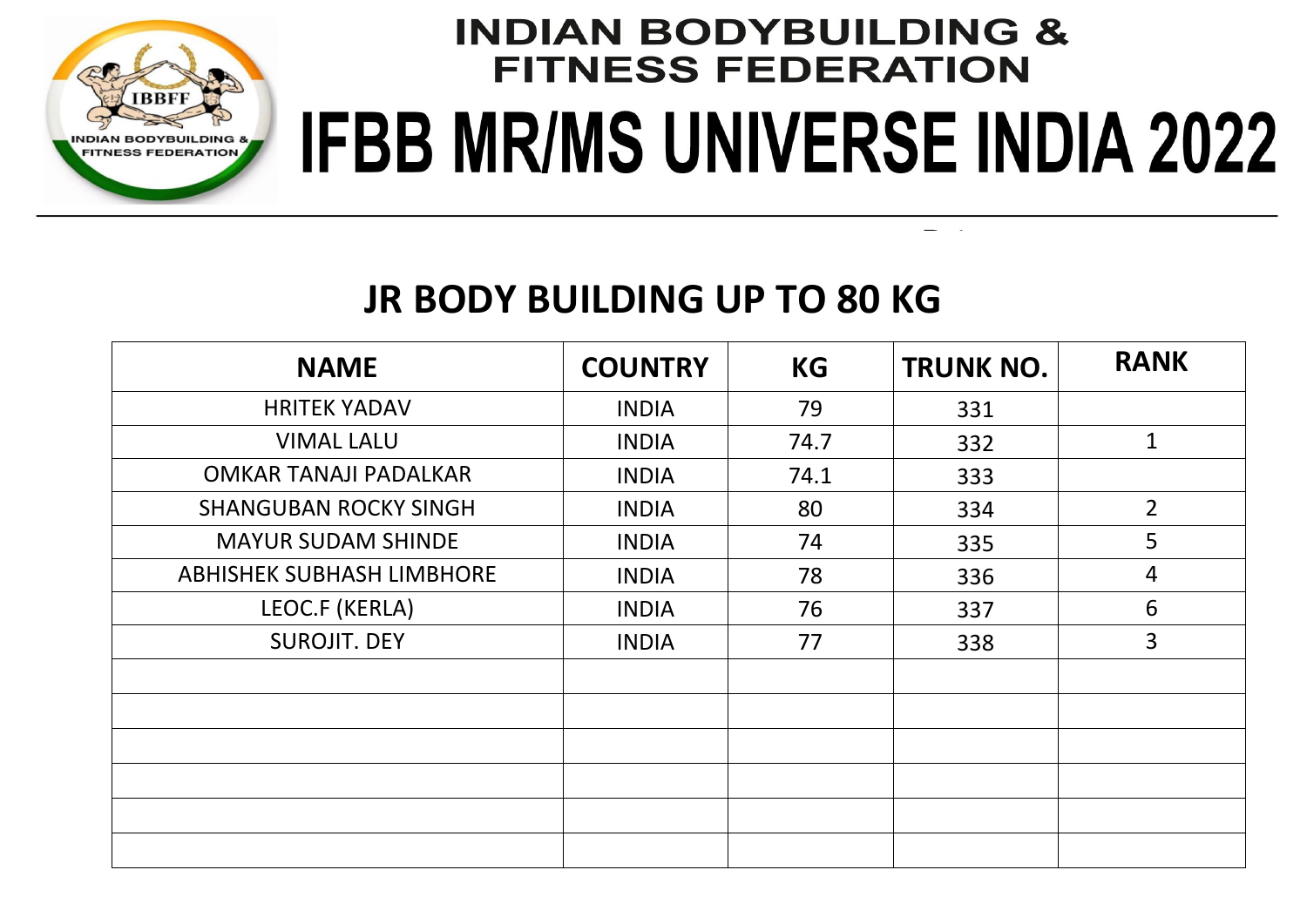

### **JR BODY BUILDING ABOVE 80 KG**

| <b>NAME</b>                | <b>COUNTRY</b> | <b>KG</b> | <b>TRUNK NO.</b> | <b>RANK</b>    |
|----------------------------|----------------|-----------|------------------|----------------|
| <b>ASWIN S WARRIER</b>     | <b>INDIA</b>   | 86.9      | 341              | 6              |
| <b>NIKHIL V.S</b>          | <b>INDIA</b>   | 85.9      | 342              | 4              |
| <b>PRASAD ARUN KUMBHAR</b> | <b>INDIA</b>   | 87.5      | 343              |                |
| <b>DEVANK GUPTA</b>        | <b>INDIA</b>   | 89        | 344              | $\mathbf 1$    |
| <b>VAIBHAV CHHABRA</b>     | <b>INDIA</b>   | 92        | 346              | 5              |
| <b>SANKET KALE</b>         | <b>INDIA</b>   | 88        | 347              | $\overline{2}$ |
| <b>ALBERT WILSON</b>       | <b>INDIA</b>   | 93        | 348              | 3              |
|                            |                |           |                  |                |
|                            |                |           |                  |                |
|                            |                |           |                  |                |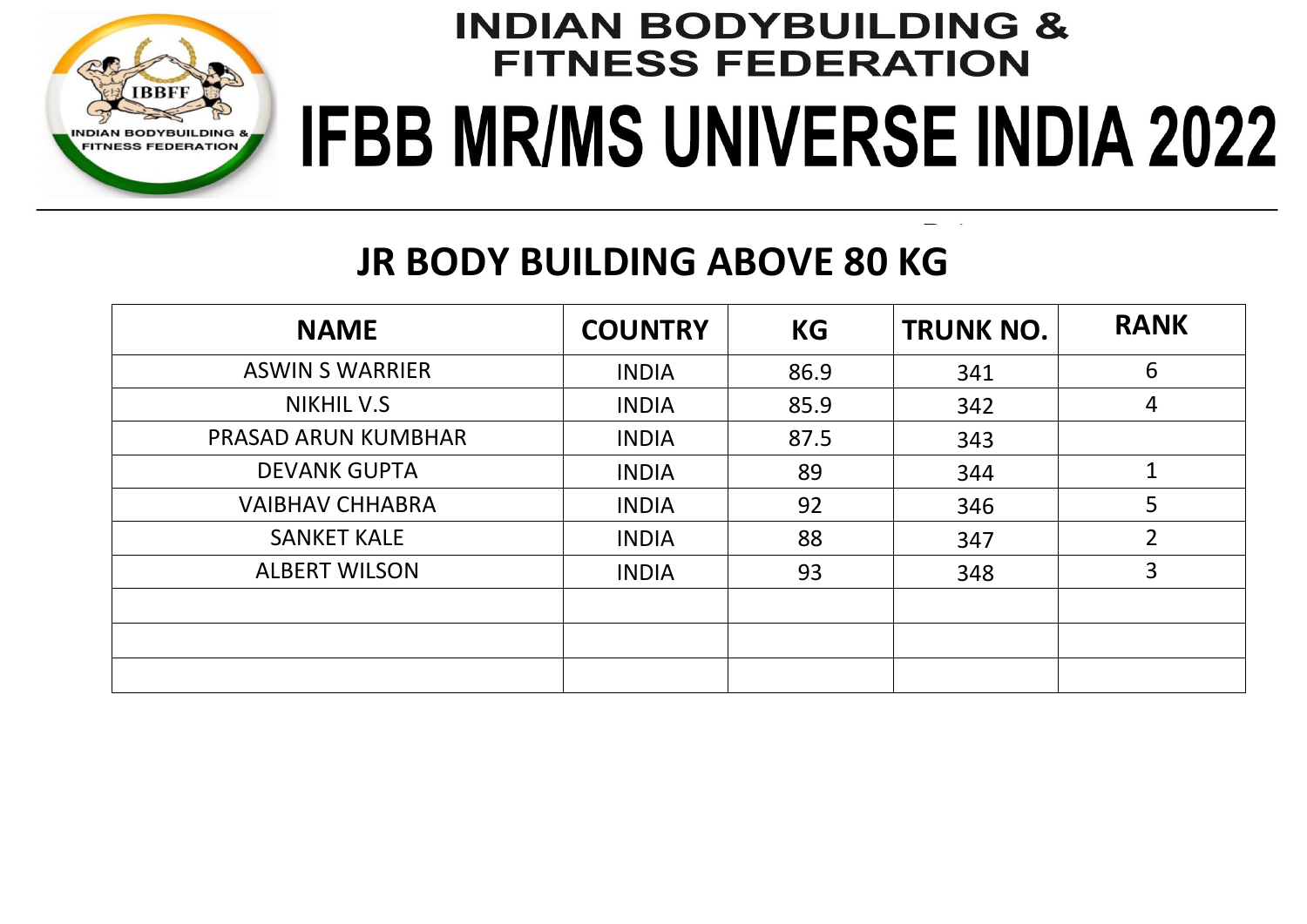

 $\sim 10$ 

### **JR WOMEN'S BODY FITNESS**

| <b>NAME</b>            | <b>COUNTRY</b> | <b>CM</b> | <b>TRUNK NO.</b> | <b>RANK</b> |
|------------------------|----------------|-----------|------------------|-------------|
| <b>VIDHYA DHANDE</b>   | <b>INDIA</b>   | 161       | 352              |             |
| PARVATI.P.             | <b>INDIA</b>   | 153       | 353              |             |
| <b>SIMARAN RAHANE</b>  | <b>INDIA</b>   | 160       | 354              |             |
| <b>GRANTHANI HANDE</b> | <b>INDIA</b>   | 149       | 355              |             |
| <b>KRISHNENDHUMK</b>   | <b>INDIA</b>   | 150       | 356              |             |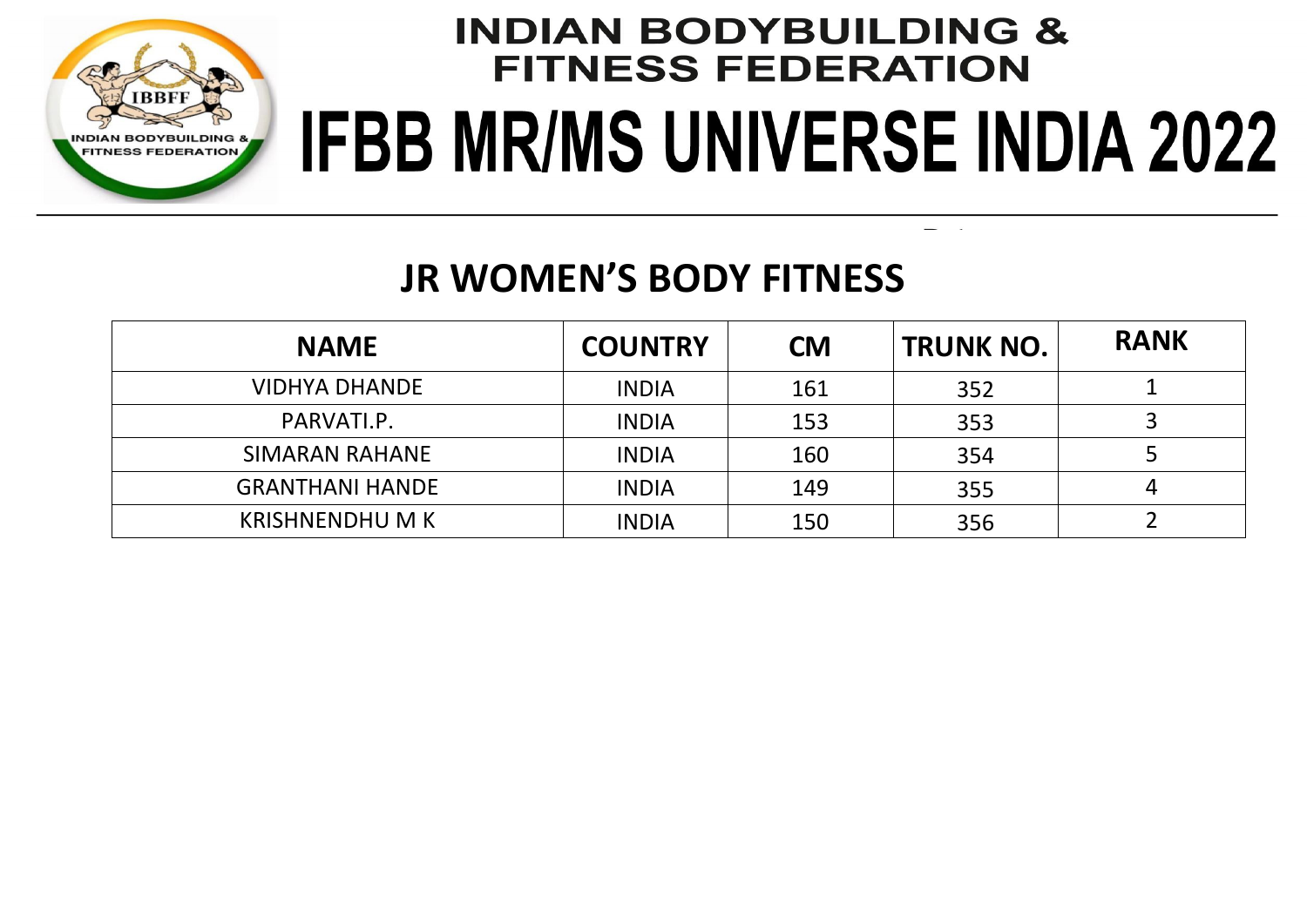

### **MASTER BODYBUILDING AGE 40 TO 50 YEARS**

| <b>NAME</b>                | <b>COUNTRY</b> | <b>YEAR'S</b> | <b>TRUNK NO.</b> | <b>RANK</b> |
|----------------------------|----------------|---------------|------------------|-------------|
| <b>ASHWIN PANCHAL</b>      | <b>INDIA</b>   | 41            | 361              |             |
| <b>PRADEEP KUMAR</b>       | <b>INDIA</b>   | 43            | 362              |             |
| PRAGATHISWARAN K.W.        | <b>INDIA</b>   | 47            | 363              |             |
| R.YUVRAJ                   | <b>INDIA</b>   | 41            | 364              |             |
| A.JAYPAL                   | <b>INDIA</b>   | 42            | 365              |             |
| YUMNAM TOMBA SWGH          | <b>INDIA</b>   | 41            | 366              |             |
| <b>MANNA DEY</b>           | <b>INDIA</b>   | 42            | 367              |             |
| RAJESH. V. JAMPALWAR       | <b>INDIA</b>   | 44            | 368              |             |
| RAVINDRA G. SALVE          | <b>INDIA</b>   | 44            | 369              |             |
| <b>S.S DALVI</b>           | <b>INDIA</b>   | 40            | 370              |             |
| <b>SAMTOSH J. MARDEKAR</b> | <b>INDIA</b>   | 46            | 371              |             |
| <b>DEEPAK RAUAL</b>        | <b>INDIA</b>   | 44            | 372              |             |
| RADHAKRISHNAD VK.PANICKER  | <b>INDIA</b>   | 43            | 373              |             |
| <b>VIJAY JADHAV</b>        | <b>INDIA</b>   | 42            | 374              | 6           |
| <b>RUBUL GOGOI</b>         | <b>INDIA</b>   | 42            | 375              |             |
| <b>KAUSHIK DOTTA</b>       | <b>INDIA</b>   | 46            | 376              |             |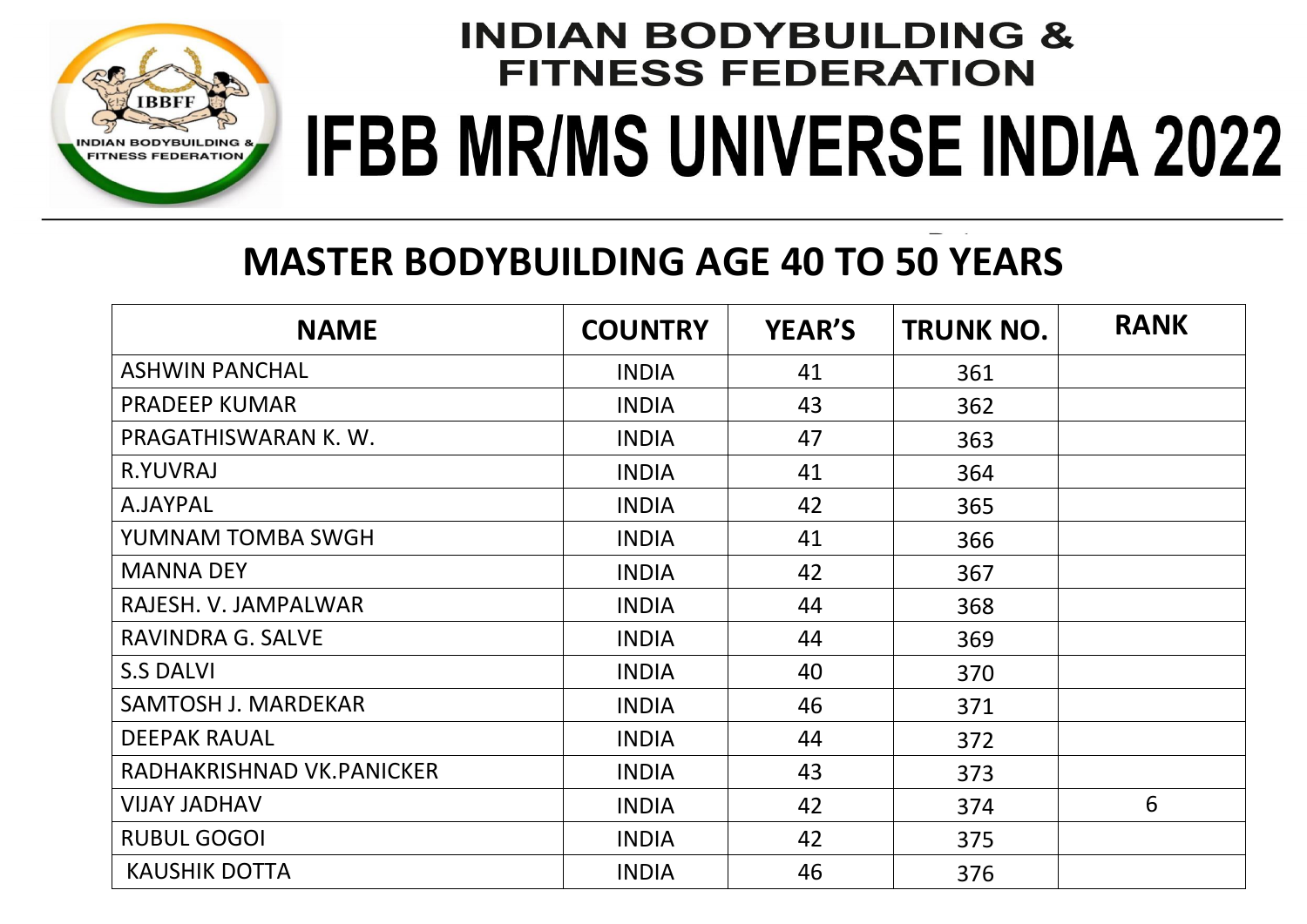| <b>S.SHYAM SUNDAR RAO</b> | <b>INDIA</b> | 42  | 377 |                |
|---------------------------|--------------|-----|-----|----------------|
| <b>WAHID ALI</b>          | <b>INDIA</b> | 42  | 378 | 3              |
| <b>SUSHIL KUMAR</b>       | <b>INDIA</b> | 43  | 379 | $\overline{2}$ |
| MACHINDRANATH M. JALMI    | <b>INDIA</b> | 44  | 380 |                |
| <b>ASHOK KUMAR</b>        | <b>INDIA</b> | 41  | 381 | 1              |
| <b>RAJU RANA</b>          | <b>INDIA</b> | 46  | 382 |                |
| <b>GOPAL BORU</b>         | <b>INDIA</b> | 44  | 383 |                |
| ELANGOVAN J.              | <b>INDIA</b> | 42  | 384 |                |
| <b>V.SUNIL KUMAR</b>      | <b>INDIA</b> | 44  | 385 |                |
| <b>MOHAD IMRAN</b>        | <b>INDIA</b> | 43  | 386 |                |
| SATHEESH. MR.             | <b>INDIA</b> | 43  | 387 | 5              |
| <b>HARMEET SINGH</b>      | <b>INDIA</b> | 41  | 388 |                |
| AMIT KUMAR. DEB NATH      | <b>INDIA</b> | 487 | 389 |                |
| <b>ARUN BHOIR</b>         | <b>INDIA</b> |     | 390 |                |
| <b>KARTIK NAIDO</b>       | <b>INDIA</b> |     | 391 | $\overline{4}$ |
| <b>JAGESH DAITI</b>       | <b>INDIA</b> |     | 392 |                |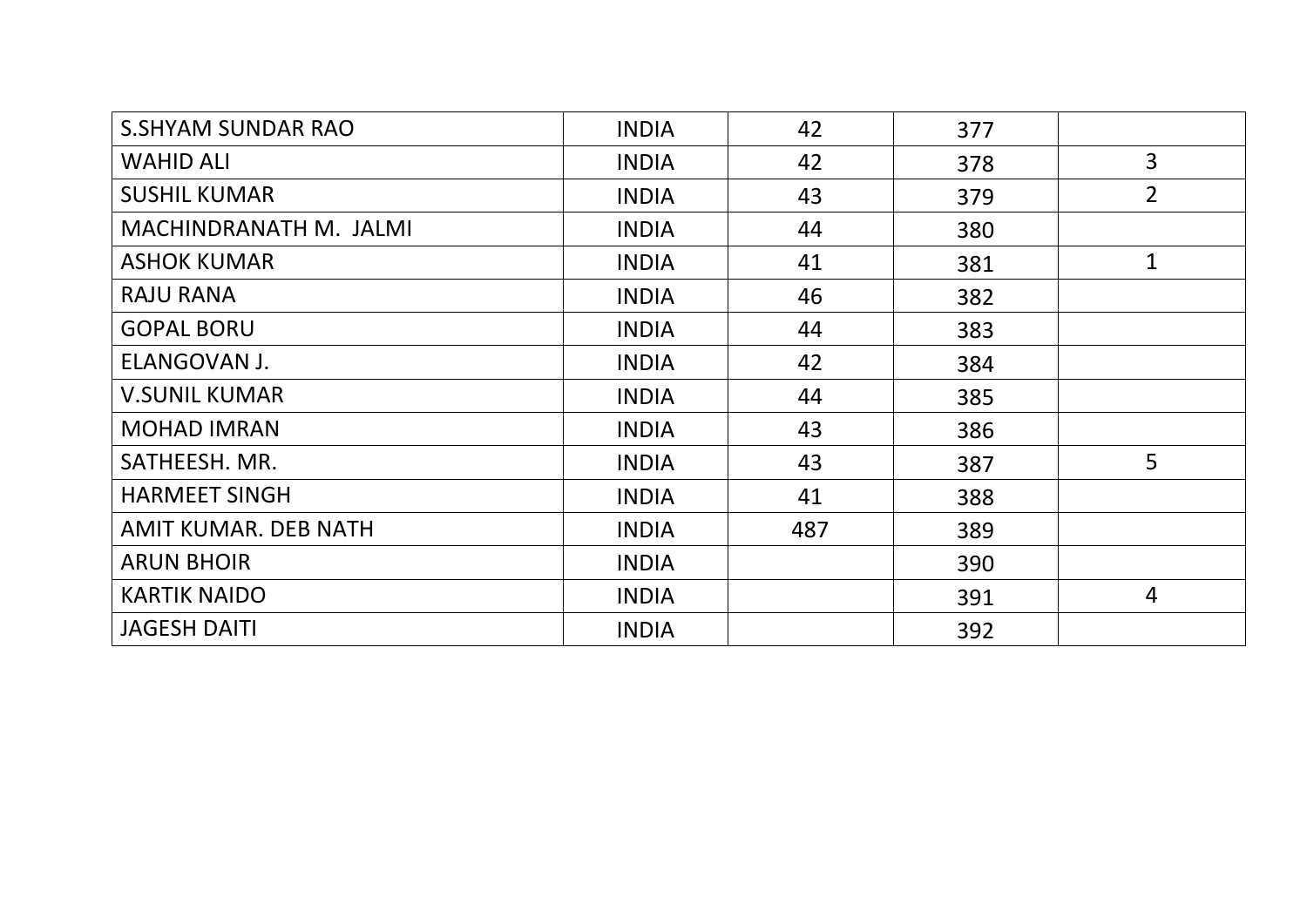

### **MASTER BODYBUILDING ABOVE 50 YEARS**

| <b>NAME</b>                 | <b>COUNTRY</b> | <b>YEAR'S</b> | <b>TRUNK NO.</b> | <b>RANK</b>    |
|-----------------------------|----------------|---------------|------------------|----------------|
| <b>CHAMBA BHUTIA</b>        | <b>INDIA</b>   | 52            | 401              | 1              |
| ZAHEER ABBAS P.             | <b>INDIA</b>   | 51            | 402              |                |
| SANYOG. RAJHUVANSHI.        | <b>INDIA</b>   | 51            | 403              | $\overline{2}$ |
| ASHAYANI KHARADIA           | <b>INDIA</b>   | 58            | 404              |                |
| <b>MURALI P.C</b>           | <b>INDIA</b>   | 60            | 405              |                |
| <b>AMRIT MANLIMBOD</b>      | <b>INDIA</b>   | 62            | 406              | 6              |
| AMIT KUNAR DEBNATH          | <b>INDIA</b>   | 50            | 407              |                |
| ROY. KALIPRASD              | <b>INDIA</b>   | 52            | 408              | $\overline{4}$ |
| SUNTOSH KAMLESHWAR SING     | <b>INDIA</b>   | 55            | 409              |                |
| <b>KUKU RAM</b>             | <b>INDIA</b>   | 51            | 410              | 5              |
| <b>ANTHONY BRANCO</b>       | <b>INDIA</b>   | 58            | 411              |                |
| <b>JAMIR SHAIKH MAHEBUB</b> | <b>INDIA</b>   | 52            | 412              |                |
| K. RAMESH                   | <b>INDIA</b>   | 55            | 413              |                |
| <b>PAONAM ROMESH MEETEI</b> | <b>INDIA</b>   | 50            | 414              |                |
| AMIT KUMAR DEBNATH          | <b>INDIA</b>   | 50            | 415              |                |
| <b>NILESH Y SAWANT</b>      | <b>INDIA</b>   | 50            | 416              |                |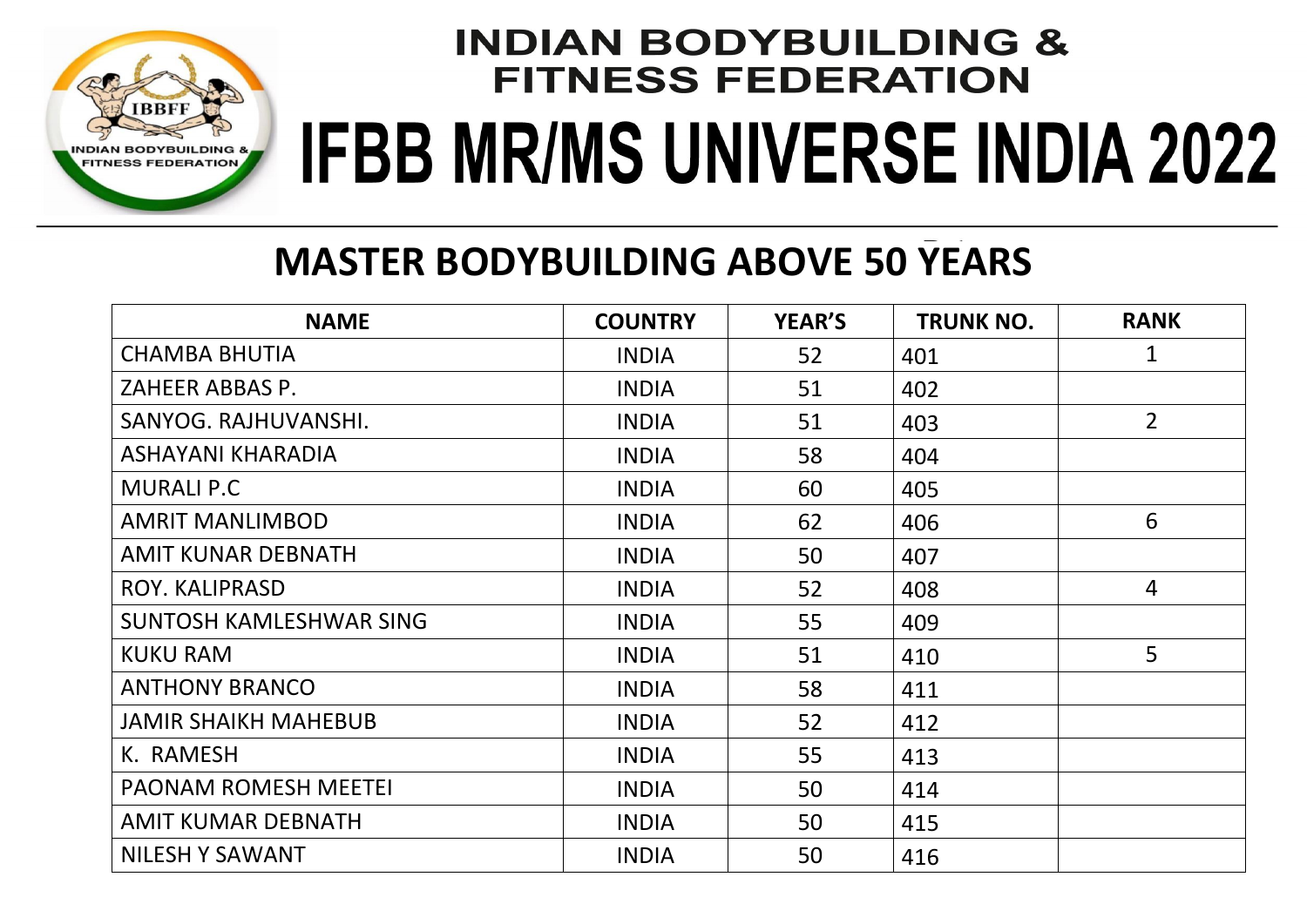| KUS <sup>c</sup><br><b>CHAMGMAI</b><br><b>SSAL</b> | <b>INDIA</b> | ᇰᆂ       | ┱┻                      |  |
|----------------------------------------------------|--------------|----------|-------------------------|--|
| SUKHVINDER SINGH SAINI                             | <b>INDIA</b> | ~~<br>∪∠ | $\sim$ 10 $\sim$<br>т⊥∪ |  |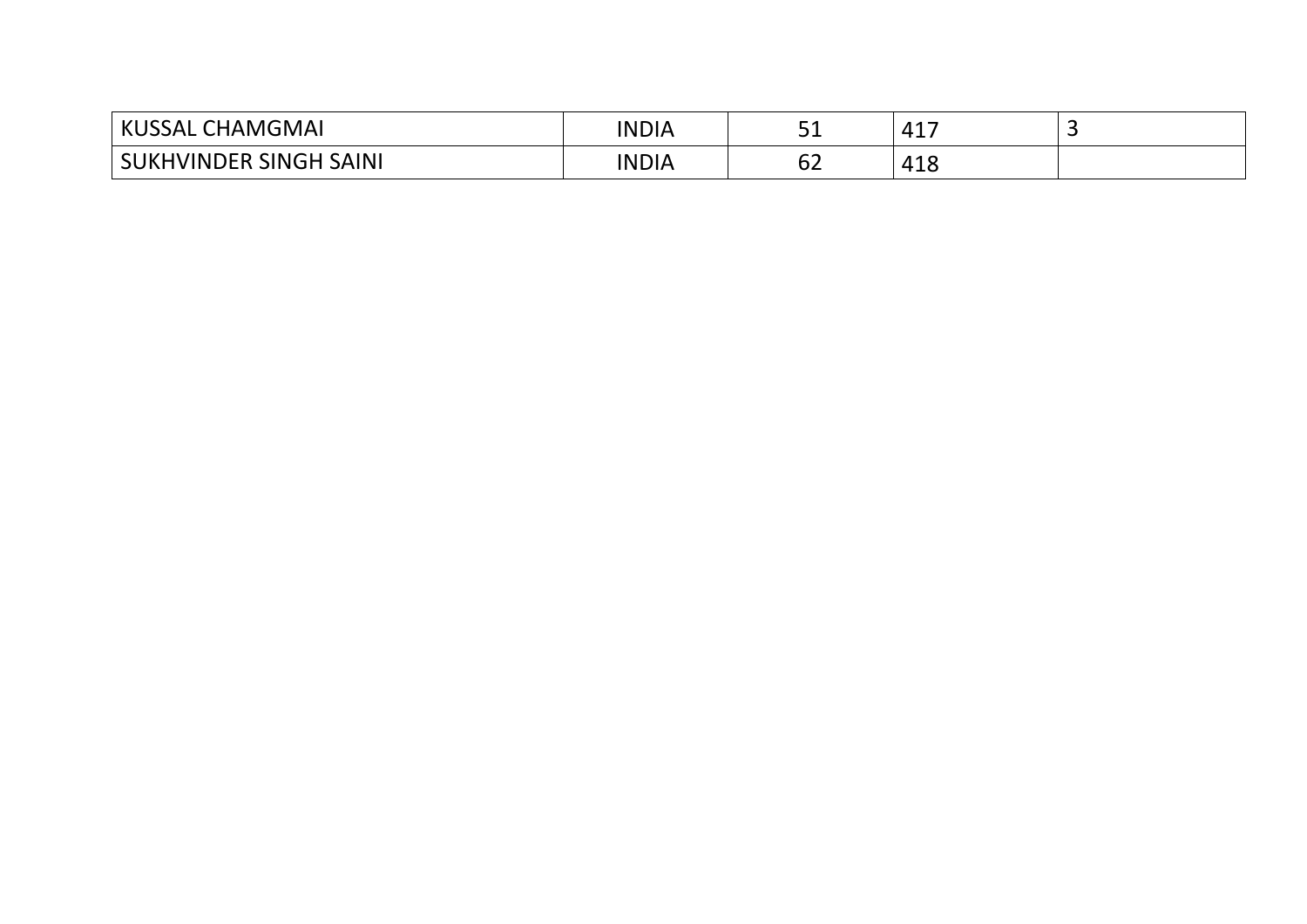

### **WHEELCHAIRS BODYBUILDING**

| <b>NAME</b>                   | <b>COUNTRY</b> | <b>KG</b> | <b>TRUNK NO.</b> | <b>RANK</b>    |
|-------------------------------|----------------|-----------|------------------|----------------|
| <b>IYYANAR S.</b>             | <b>INDIA</b>   |           | 421              |                |
| <b>HIRDESH SINGH</b>          | <b>INDIA</b>   |           | 422              | $\overline{2}$ |
| <b>ASHWAN SONWANI</b>         | <b>INDIA</b>   |           | 423              |                |
| DINISH K.D.                   | <b>INDIA</b>   | 79.5      | 424              | $\mathbf 1$    |
| YOGESH KAMIAKAR MEHER         | <b>INDIA</b>   | 47.1      | 425              | $\overline{3}$ |
| <b>AKSHAY CHHAGAN SHEJWAL</b> | <b>INDIA</b>   | 59.9      | 426              | $\overline{4}$ |
| <b>RUPAM ROY</b>              | <b>INDIA</b>   | 52.6      | 427              | 6              |
| <b>MAYUR DEORE</b>            | <b>INDIA</b>   | 54.1      | 428              | 5              |
| <b>MANOJ PATIL</b>            | <b>INDIA</b>   | 55        | 429              |                |
| <b>ANKIT CHAUDHARY</b>        | <b>INDIA</b>   | 55        | 430              |                |
| <b>SURAJ GAYWAL</b>           | <b>INDIA</b>   | 51        | 431              |                |
|                               |                |           |                  |                |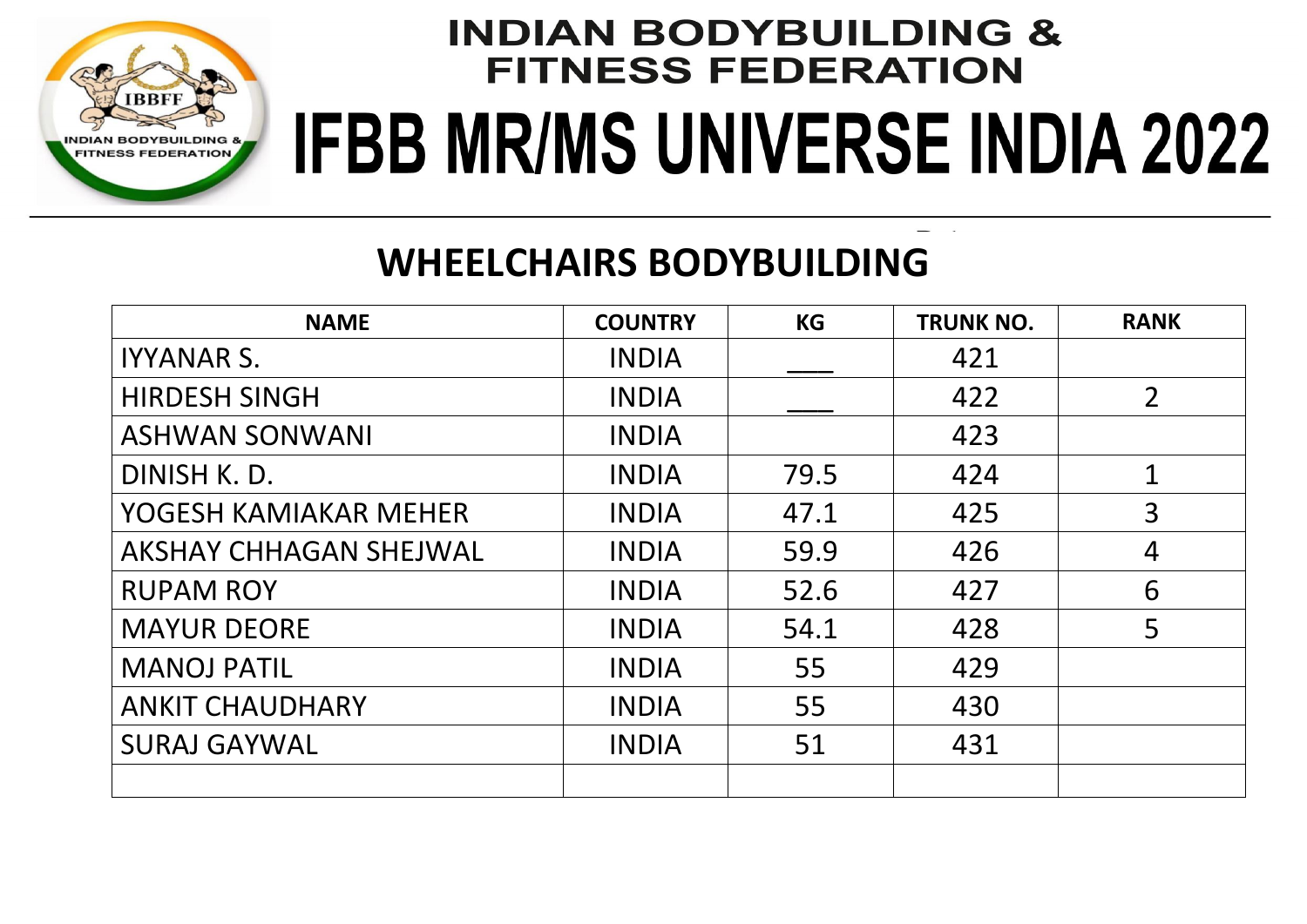

 $\sim$   $\alpha$  $\sim$ 

### **WOMENS FIT MODEL**

| <b>NAME</b>             | <b>COUNTRY</b> | <b>CM</b> | <b>TRUNK NO.</b> | <b>RANK</b> |
|-------------------------|----------------|-----------|------------------|-------------|
| <b>NEHA SHUKLA</b>      | <b>INDIA</b>   | 171       | 398              |             |
| <b>GOURAVI DUBEY</b>    | <b>INDIA</b>   | 160       | 399              |             |
| <b>INNA SINDELEYEVA</b> | KAZAKHSTAN     | 172       | 400              |             |
|                         |                |           |                  |             |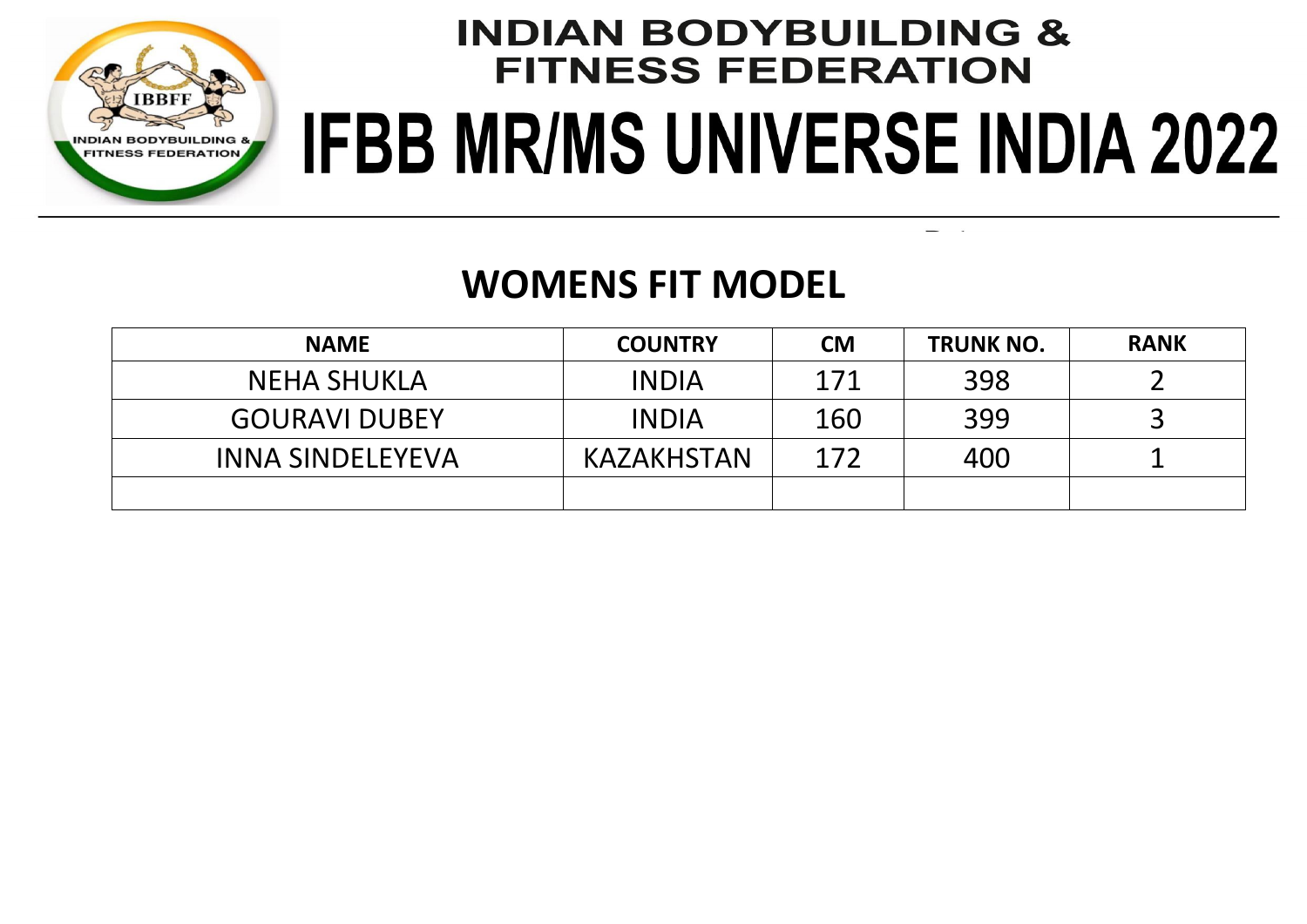

### **SR WOMAN BODYFITNESS**

| <b>NAME</b>                 | <b>COUNTRY</b> | <b>CM</b> | <b>TRUNK NO.</b> | <b>RANK</b> |
|-----------------------------|----------------|-----------|------------------|-------------|
| <b>GRATHANLI HANDE</b>      | <b>INDIA</b>   | 149       | 441              |             |
| <b>SNEHA PRAKASH</b>        | <b>INDIA</b>   |           | 442              |             |
| <b>GAURI VARANKAR</b>       | <b>INDIA</b>   |           | 444              |             |
| <b>SUSHIL MILIND RAHANE</b> | <b>INDIA</b>   | 160       | 445              |             |
| <b>MONIKA KUNTE</b>         | <b>INDIA</b>   |           | 446              |             |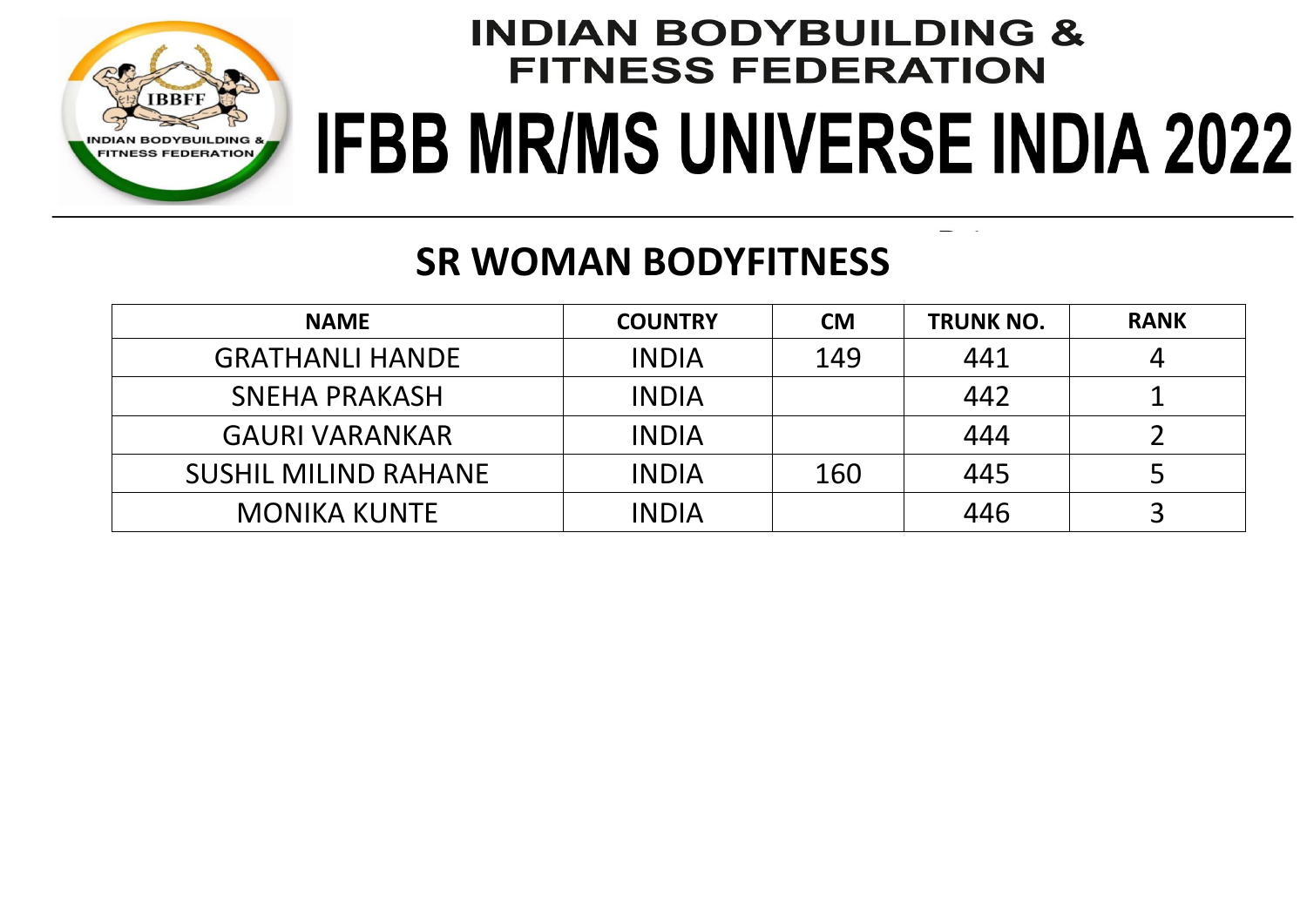

#### **MENS BODY BUILDING UP TO 60 KG**

| <b>NAME</b>                   | <b>COUNTRY</b>   | <b>KG</b> | <b>TRUNK NO.</b> | <b>RANK</b>             |
|-------------------------------|------------------|-----------|------------------|-------------------------|
| <b>KOLIN HEITIRACHACHI</b>    | <b>SHRILANKA</b> | 57.8      | 461              |                         |
| <b>M DEVARAJ</b>              | <b>INDIA</b>     | 58.7      | 462              |                         |
| <b>DUEGESH A</b>              | <b>INDIA</b>     | 57        | 463              |                         |
| <b>ANIKT SAINI</b>            | <b>INDIA</b>     | 59.3      | 464              |                         |
| <b>S K MUTQUE</b>             | <b>INDIA</b>     | 58        | 465              | 6                       |
| <b>GOURAB MUKHOPADHAY</b>     | <b>INDIA</b>     | 60        | 466              |                         |
| <b>BAPI DAS</b>               | <b>INDIA</b>     | 57.5      | 467              |                         |
| <b>BHOLANATH MANDI</b>        | <b>INDIA</b>     | 58.7      | 468              |                         |
| <b>RAJ BHRAI</b>              | <b>INDIA</b>     | 59.5      | 469              | $\overline{\mathbf{4}}$ |
| <b>SHUBHAM GAUNS</b>          | <b>INDIA</b>     | 58.9      | 470              |                         |
| <b>SATISH KONKALIKAR</b>      | <b>INDIA</b>     | 59.5      | 471              |                         |
| DNYEWSHWAR D SONAWANE         | <b>INDIA</b>     | 59.4      | 472              |                         |
| <b>PATIL YOGESH NAGESH</b>    | <b>INDIA</b>     | 58.8      | 473              | $\overline{2}$          |
| <b>NITIN VIBHISHAN DHAKLE</b> | <b>INDIA</b>     | 60        | 474              |                         |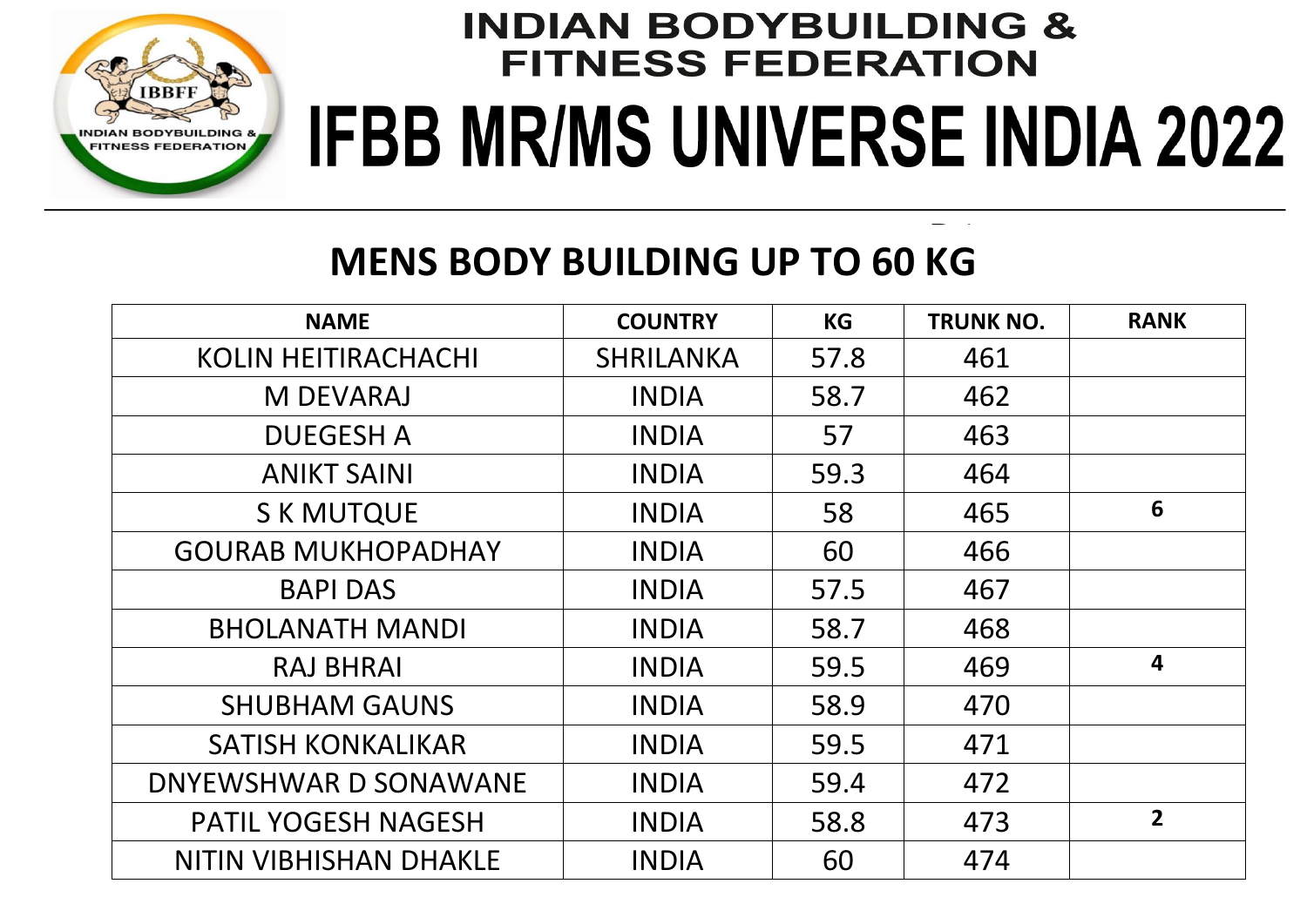| <b>SURAJ SANKPAL</b>          | <b>INDIA</b> | 60    | 475 |                         |
|-------------------------------|--------------|-------|-----|-------------------------|
| <b>MOHASIN SHAIKH</b>         | <b>INDIA</b> | 57    | 476 |                         |
| SADDAMHUSAIN SHAIKH           | <b>INDIA</b> | 59    | 477 |                         |
| <b>SARAD KUMAR MANJEE</b>     | <b>INDIA</b> | 52.9  | 478 |                         |
| <b>CAHNDANKUMAR PANIGRAHI</b> | <b>INDIA</b> | 53.1  | 479 |                         |
| <b>REHMAN R NALBAND</b>       | <b>INDIA</b> | 53.1  | 480 |                         |
| <b>DAMODAR C HULE</b>         | <b>INDIA</b> | 54.1  | 481 |                         |
| <b>AZHAR I SHAIKH</b>         | <b>INDIA</b> | 54.1  | 482 |                         |
| <b>RABI SAHU</b>              | <b>INDIA</b> | 60    | 483 |                         |
| <b>S GUNASEKAR</b>            | <b>INDIA</b> | 59.9  | 484 |                         |
| DNYANESHWAR SONAWANE          | <b>INDIA</b> | 59.40 | 485 |                         |
| <b>JAGESH DAIT</b>            | <b>INDIA</b> | 59.20 | 486 | 5                       |
| <b>ABHISHEK PAWAR</b>         | <b>INDIA</b> | 59.10 | 487 | $\mathbf{1}$            |
| <b>SURAJ CHANDORIYA</b>       | <b>INDIA</b> | 57.2  | 488 |                         |
| <b>MANOJ KUMAR MAJUMDAR</b>   | <b>INDIA</b> | 58.00 | 489 | $\overline{\mathbf{3}}$ |
| FAHEEM AHMADRAZA              | <b>INDIA</b> | 59.10 | 490 |                         |
| ASHWANI KHARADIA              | <b>INDIA</b> | 58.10 | 491 |                         |
| <b>RUSHIKESH MHATRE</b>       | <b>INDIA</b> | 59.10 | 492 |                         |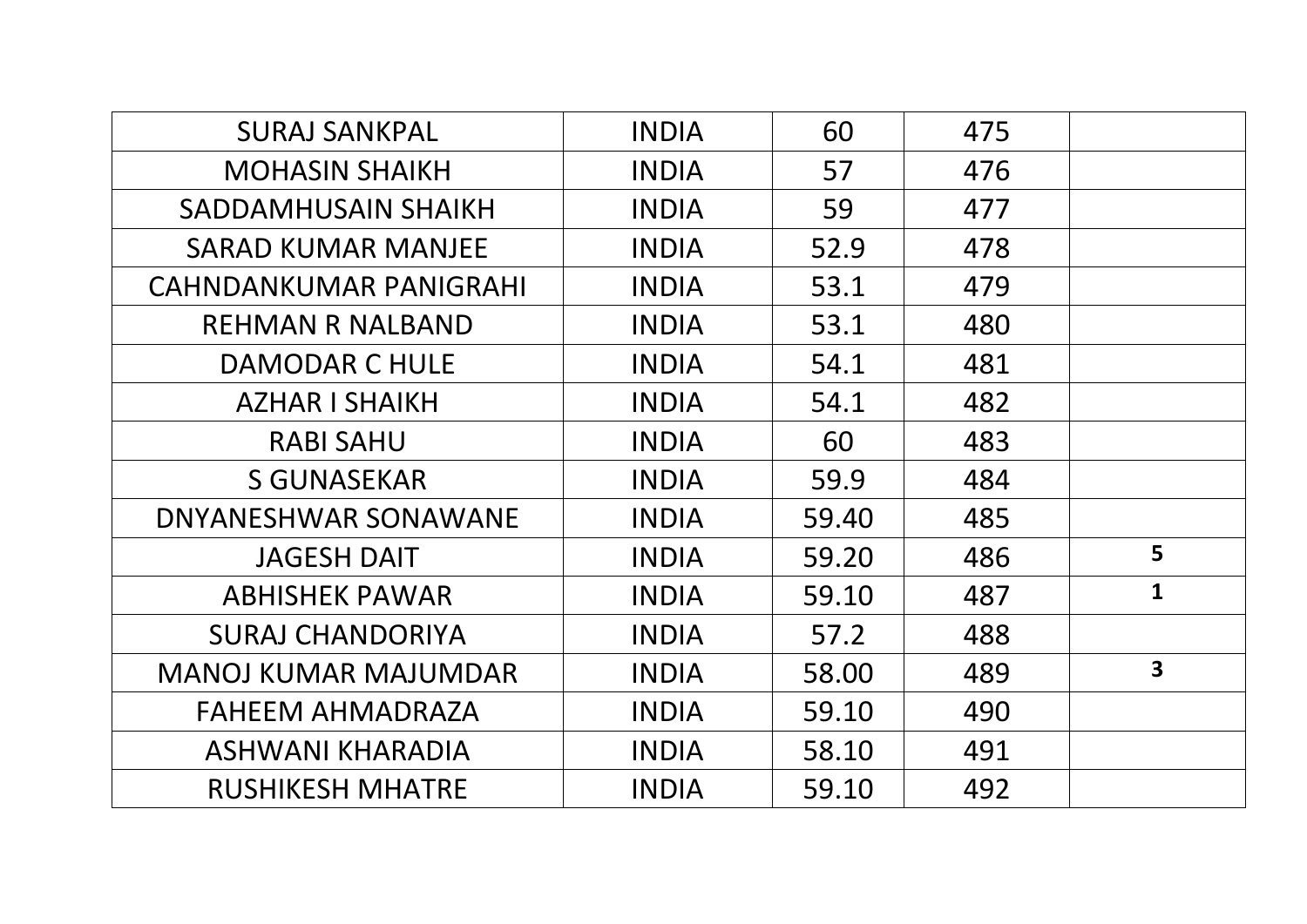

#### **MENS BODY BUILDING UP TO 65 KG**

| <b>NAME</b>               | <b>COUNTRY</b> | <b>KG</b> | <b>TRUNK NO.</b> | <b>RANK</b>    |
|---------------------------|----------------|-----------|------------------|----------------|
| <b>NITIN DAKHALE</b>      | <b>INDIA</b>   | 65        | 499              |                |
| <b>KUKU RAM</b>           | <b>INDIA</b>   | 62        | 501              |                |
| <b>GUMA DEBOJYOTI.</b>    | <b>INDIA</b>   | 65        | 502              |                |
| <b>SASIDHARAN J</b>       | <b>INDIA</b>   | 64.3      | 503              |                |
| P.VASANTHN                | <b>INDIA</b>   | 63.7      | 504              |                |
| <b>VISHAL KUMAR</b>       | <b>INDIA</b>   | 64.7      | 505              |                |
| NINGTHOUJAM LION SING     | <b>INDIA</b>   | 64        | 506              |                |
| <b>TANMOY DAS</b>         | <b>INDIA</b>   | 62.9      | 507              |                |
| <b>ROY KALI PRASAD</b>    | <b>INDIA</b>   | 64.7      | 508              |                |
| <b>SHANTHAN DEY</b>       | <b>INDIA</b>   | 62.5      | 509              |                |
| <b>AFSAR TELIKHAN</b>     | <b>INDIA</b>   | 63.5      | 510              |                |
| <b>HARSHAD SHUBHANSH</b>  | <b>INDIA</b>   | 63.5      | 511              |                |
| <b>PANCHAKSHREE LONAR</b> | <b>INDIA</b>   | 64.4      | 512              | $\overline{2}$ |
| <b>JAYENDRA MAYEKAR</b>   | <b>INDIA</b>   | 62.4      | 513              |                |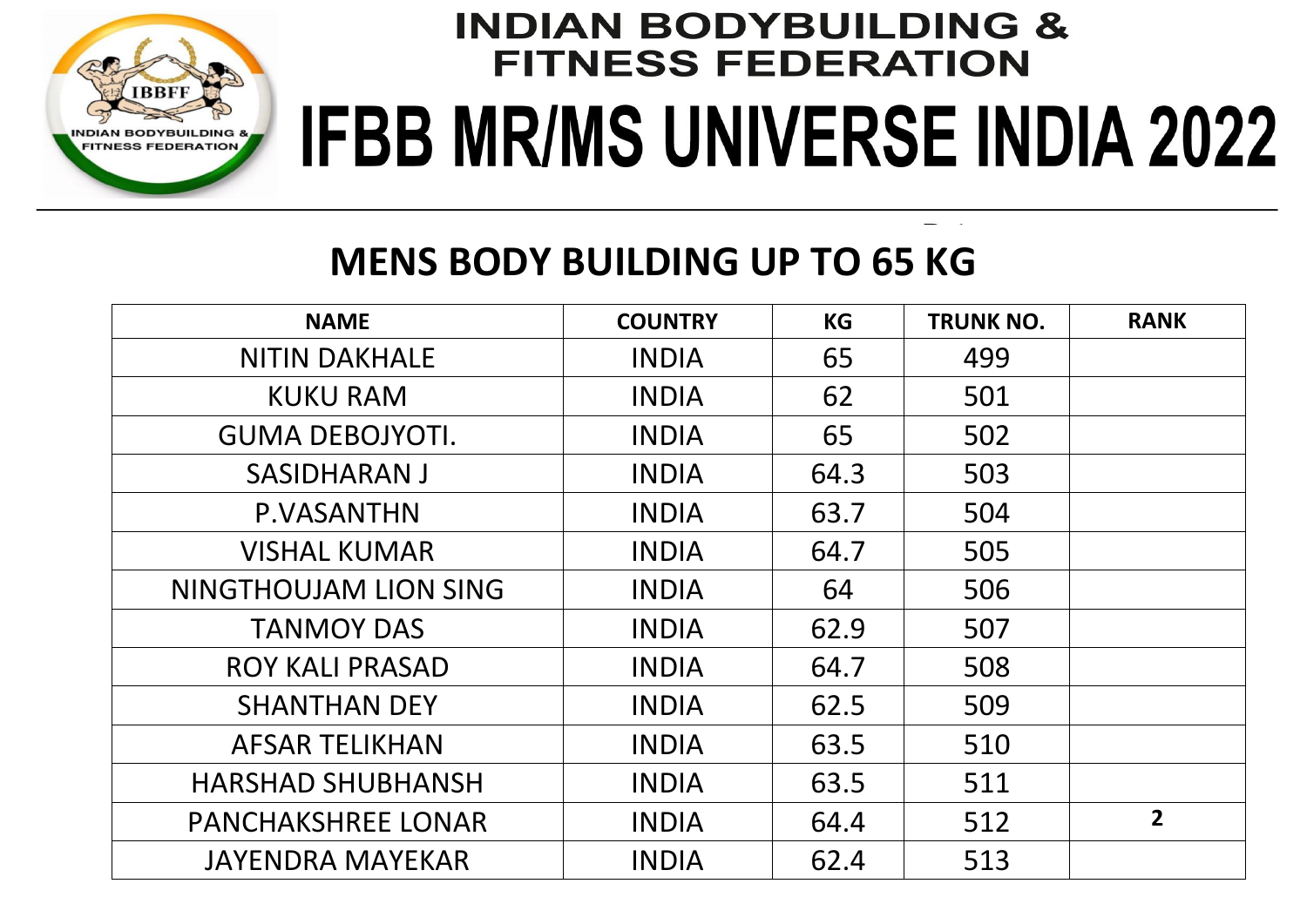| <b>SURESH C.SONWANE</b>  | <b>INDIA</b> | 64.4  | 514 |                         |
|--------------------------|--------------|-------|-----|-------------------------|
| <b>PRATIK R. PATIL</b>   | <b>INDIA</b> | 63    | 515 |                         |
| RAJWARDHAN NETRADEEP     | <b>INDIA</b> | 62    | 516 |                         |
| <b>SHIVANG AJAY.</b>     | <b>INDIA</b> | 64    | 517 |                         |
| <b>RAJESH KSHIRASGAR</b> | <b>INDIA</b> |       | 518 |                         |
| <b>SRI MURUGAN. P</b>    | <b>INDIA</b> |       | 519 |                         |
| <b>SUBHANKAR DAS</b>     | <b>INDIA</b> |       | 520 | $\overline{\mathbf{3}}$ |
| <b>ROHTASH KUMAR</b>     | <b>INDIA</b> |       | 521 | 6                       |
| <b>AJU GHOSH</b>         | <b>INDIA</b> |       | 522 | $\overline{\mathbf{4}}$ |
| <b>SHARAD KUMAR MAZI</b> | <b>INDIA</b> | 62.80 | 523 |                         |
| <b>RAVI RANDERI</b>      | <b>INDIA</b> | 62.30 | 524 |                         |
| <b>SANDEEP PATIL</b>     | <b>INDIA</b> | 63.3  | 525 |                         |
| <b>ANIL DHANGAR</b>      | <b>INDIA</b> | 63.6  | 526 |                         |
| <b>MAHESHWSR JENA</b>    | <b>INDIA</b> | 63.12 | 527 |                         |
| <b>ABHISHEK PATIL</b>    | <b>INDIA</b> | 63.20 | 528 | 5                       |
| <b>DEBOJYOTI GUPTA</b>   | <b>INDIA</b> | 64.5  | 529 |                         |
| <b>KIRAN SHINDE</b>      | <b>INDIA</b> | 64    | 530 | $\mathbf{1}$            |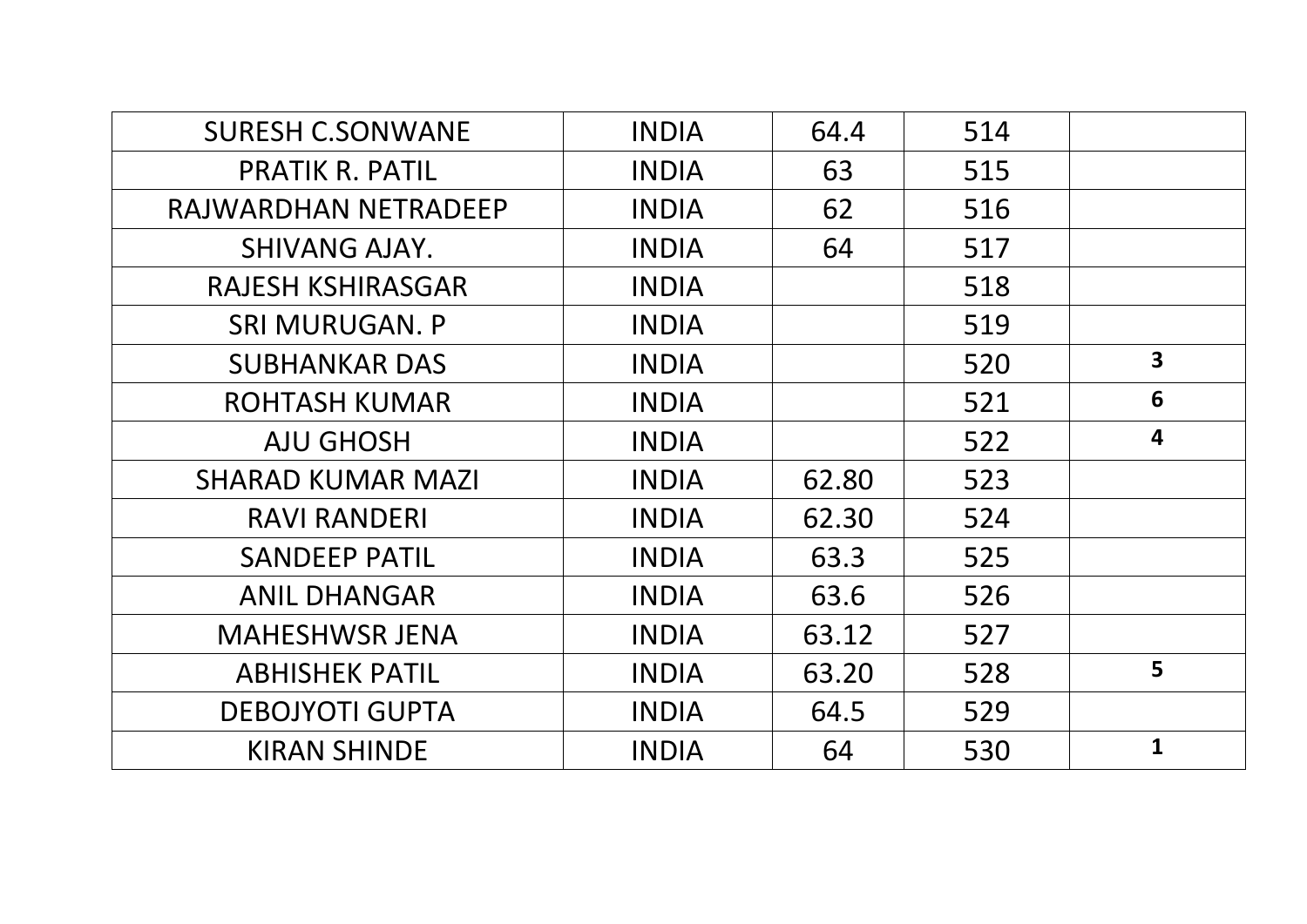

### **MENS BODY BUILDING UP TO 70 KG**

| <b>NAME</b>             | <b>COUNTRY</b>  | <b>KG</b> | <b>TRUNK NO.</b> | <b>RANK</b>    |
|-------------------------|-----------------|-----------|------------------|----------------|
| <b>MIT KUMAR</b>        | <b>INDIA</b>    | 69.4      | 531              |                |
| <b>ASHOK KUMAR</b>      | <b>INDIA</b>    | 68.8      | 532              |                |
| <b>JORGE LUSI</b>       | <b>GUTERALA</b> | 69        | 533              | $\overline{2}$ |
| <b>UDAY DEYARE</b>      | <b>INDIA</b>    | 69        | 534              | $\mathbf{1}$   |
| SATYENDRA SINGH.        | <b>INDIA</b>    | 68        | 535              | 5              |
| <b>SHARDOOL SHARAMA</b> | <b>INDIA</b>    | 67        | 536              |                |
| <b>SHRIKANT BHOIR</b>   | <b>INDIA</b>    | 68        | 537              |                |
| PALASHDHALI             | <b>INDIA</b>    | 68        | 538              |                |
| <b>J.WATSON</b>         | <b>INDIA</b>    | 67        | 539              |                |
| <b>PADALA S KUMAR</b>   | <b>INDIA</b>    | 68.       | 540              |                |
| <b>ARUN BHOIR</b>       | <b>INDIA</b>    |           | 541              |                |
| <b>SUNIL YADAV</b>      | <b>INDIA</b>    | 67        | 542              |                |
| <b>PARITUSH ROY</b>     | <b>INDIA</b>    | 66        | 543              | 4              |
| <b>TIKEN GOGOI</b>      | <b>INDIA</b>    | 67        | 544              |                |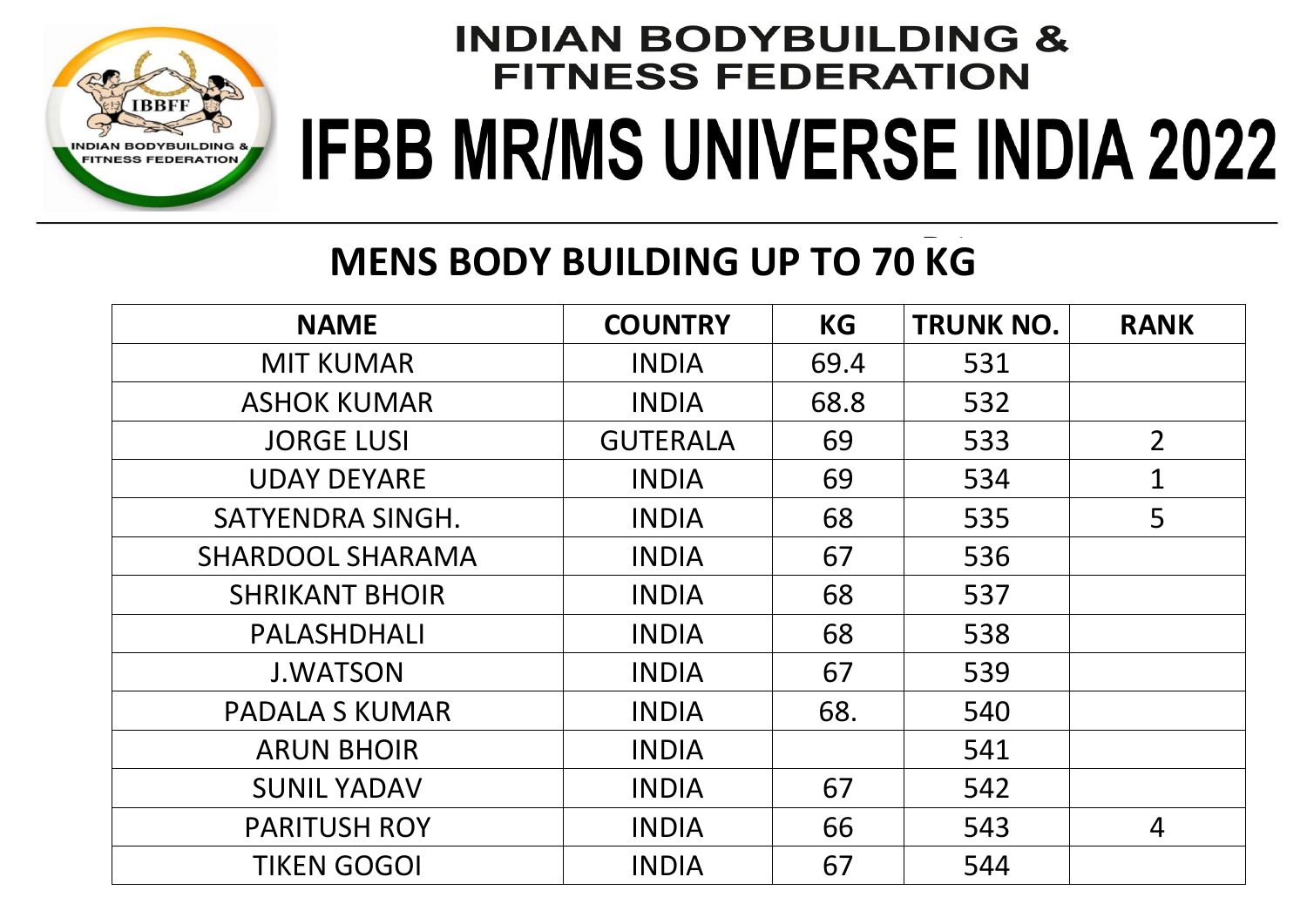| <b>JAINUL KHAH</b>     | <b>INDIA</b> | 68     | 545 |   |
|------------------------|--------------|--------|-----|---|
| <b>BISWAJIT BISWAS</b> | <b>INDIA</b> | 68     | 546 |   |
| <b>SAGAR SAHA</b>      | <b>INDIA</b> | 69     | 547 |   |
| <b>MARICH MANLAMA</b>  | <b>INDIA</b> | 69.5   | 548 | 6 |
| <b>ARJUNTHAR KUDE</b>  | <b>INDIA</b> | 70     | 549 |   |
| <b>ROHIT MURUDKAR</b>  | <b>INDIA</b> | 70     | 550 |   |
| Sushil kumar           | <b>INDIA</b> | 69.700 | 551 |   |
| <b>SUNIL KUMAR</b>     | <b>INDIA</b> | 69     | 552 |   |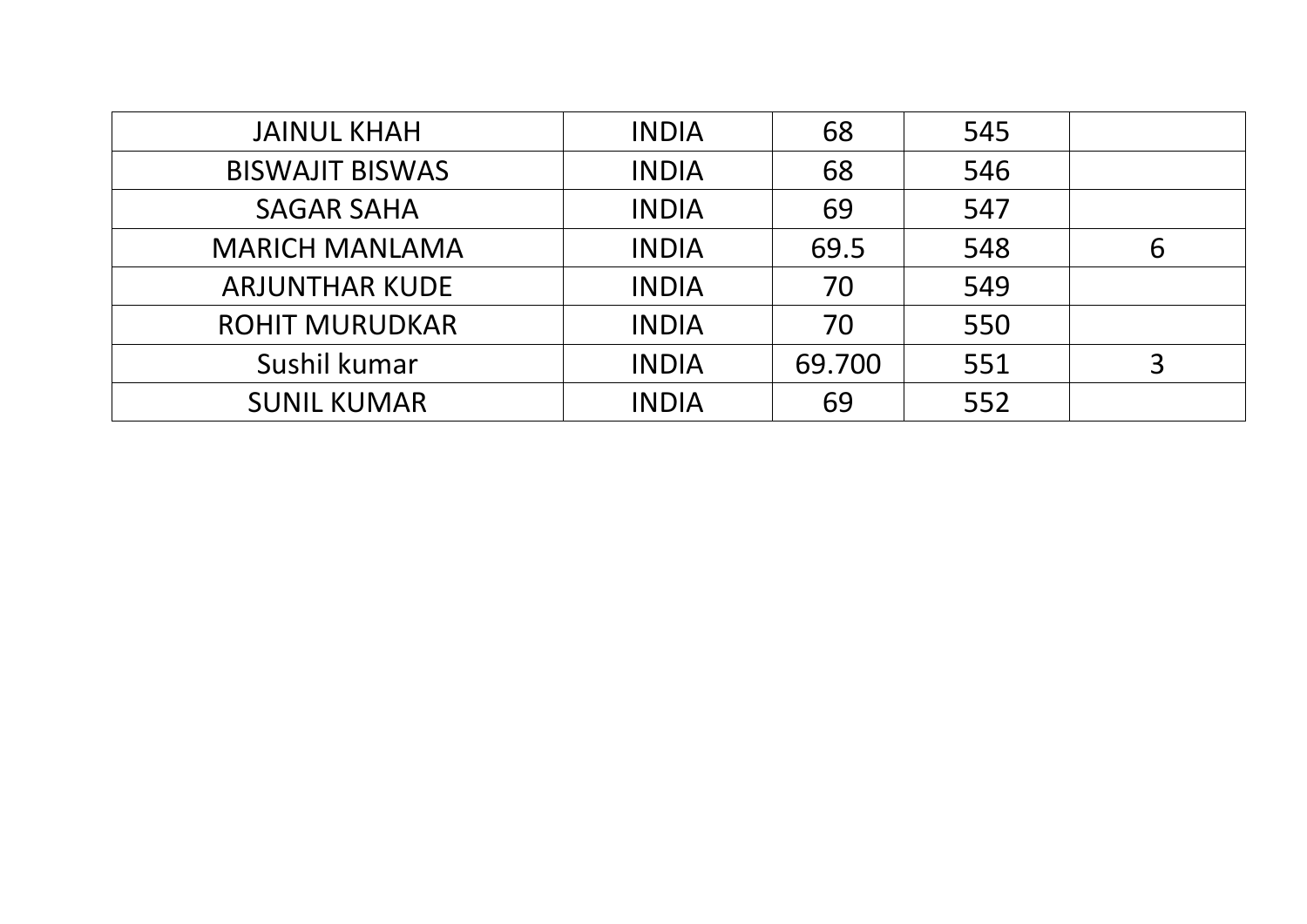

### **MENS BODY BUILDING UP TO 75 KG**

| <b>NAME</b>                      | <b>COUNTRY</b> | <b>KG</b> | <b>TRUNK NO.</b> | <b>RANK</b>    |
|----------------------------------|----------------|-----------|------------------|----------------|
| <b>ATEL VICKY, BABUBHAI</b>      | <b>INDIA</b>   | 72        | 601              |                |
| <b>NANDAN SINGH PANDA</b>        | <b>INDIA</b>   | 72        | 602              |                |
| <b>SANGRAM SINGH SANJAY MORE</b> | <b>INDIA</b>   | 73.20     | 603              |                |
| PIMJARI RIJWAN M                 | <b>INDIA</b>   | 75        | 604              | $\overline{2}$ |
| <b>TUSHAR CHORGE</b>             | <b>INDIA</b>   | 74.9      | 605              |                |
| RAHUL ATREY.                     | <b>INDIA</b>   | 73        | 606              |                |
| <b>BHUSHAN HODAGE</b>            | <b>INDIA</b>   | 74.5      | 607              | 5              |
| <b>HAPPY</b>                     | <b>INDIA</b>   | 72        | 608              |                |
| <b>ASHISH BOPATE</b>             | <b>INDIA</b>   | 74.6      | 609              | $\mathbf{1}$   |
| <b>AMIT SATAM</b>                | <b>INDIA</b>   | 74.600    | 610              |                |
| RAJENDRA JADHAV                  | <b>INDIA</b>   | 71.06     | 611              |                |
| <b>G. BHASKAR RAO</b>            | <b>INDIA</b>   | 72        | 612              |                |
| <b>MAHESH BHIMGARKAR</b>         | <b>INDIA</b>   | 70.300    | 613              |                |
| <b>VAIBHAV VHANAGADE</b>         | <b>INDIA</b>   | 74        | 614              |                |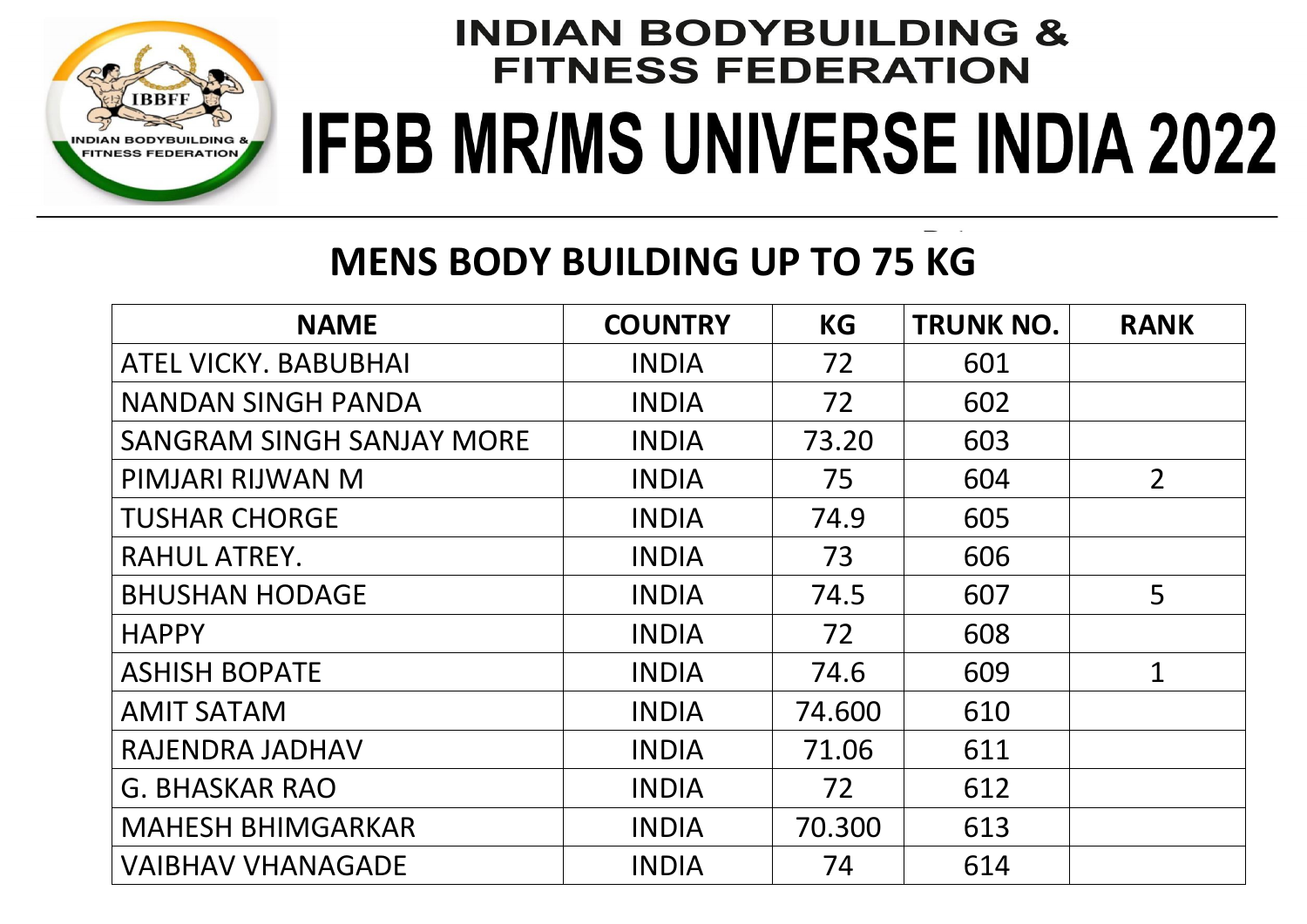| <b>NAUSHAD SHAIKH</b>      | <b>INDIA</b> | 74.03  | 615 |                |
|----------------------------|--------------|--------|-----|----------------|
| <b>GOPAL KRISHNA DEVAR</b> | <b>INDIA</b> | 72.09  | 616 |                |
| <b>SHUBHAM WAIKAR</b>      | <b>INDIA</b> | 71.500 | 617 | 4              |
| <b>HELAN JR.</b>           | <b>INDIA</b> | 73     | 618 |                |
| <b>RAVINDRA G. SALVE</b>   | <b>INDIA</b> | 74.600 | 619 |                |
| <b>RAMVEER</b>             | <b>INDIA</b> | 73     | 620 |                |
| <b>GURRALA KRISHNA.</b>    | <b>INDIA</b> | 73     | 621 |                |
| <b>RAHUL ATREY</b>         | <b>INDIA</b> | 73     | 622 |                |
| <b>RUPESH CHAVAN</b>       | <b>INDIA</b> | 73     | 623 |                |
| <b>SAGAR DESAI</b>         | <b>INDIA</b> | 72.300 | 624 |                |
| <b>VISHAL SINHA</b>        | <b>INDIA</b> | 74     | 625 | $\overline{3}$ |
| <b>ISHWAR KARUSHIK</b>     | <b>INDIA</b> | 74.07  | 626 | 6              |
| RAVI SHANKAR MISHRA        | <b>INDIA</b> | 71.07  | 627 |                |
| Vinod kumar                | <b>INDIA</b> | 74     | 628 |                |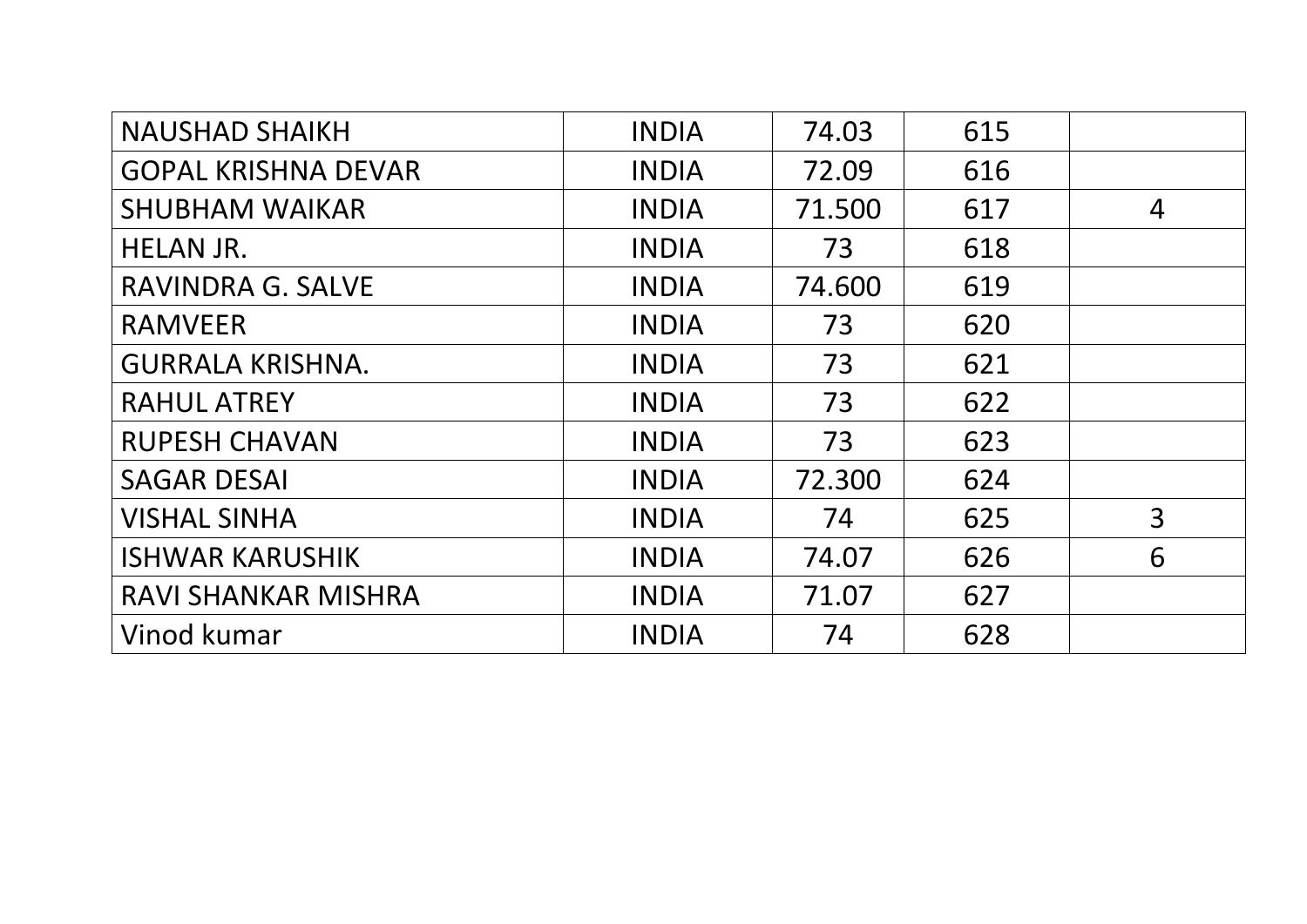

### **MENS BODY BUILDING UP TO 80 KG**

| <b>NAME</b>                 | <b>COUNTRY</b> | <b>KG</b> | <b>TRUNK NO.</b> | <b>RANK</b>    |
|-----------------------------|----------------|-----------|------------------|----------------|
| <b>HEMSING SOLANKI</b>      | <b>INDIA</b>   | 75.700    | 631              | 3              |
| <b>EBI FRANCIS</b>          | <b>INDIA</b>   | 80        | 632              |                |
| <b>AJINKYA REDEKAR</b>      | <b>INDIA</b>   | 77.09     | 633              | $\mathbf{1}$   |
| <b>SANDEEP TAMBE</b>        | <b>INDIA</b>   | 79.07     | 634              |                |
| <b>MAHARSHIKUMAR</b>        | <b>INDIA</b>   | 77        | 635              |                |
| <b>ROHIDAS KADAM</b>        | <b>INDIA</b>   | 79        | 636              |                |
| <b>ADHITHYAN PB</b>         | <b>INDIA</b>   | 75.800    | 637              |                |
| <b>RAJESH IRLE</b>          | <b>INDIA</b>   | 75.800    | 638              | $\overline{2}$ |
| <b>LONGJAM AARSHI KUMAR</b> | <b>INDIA</b>   | 77.600    | 639              |                |
| PANKAJ THAKULKAR            | <b>INDIA</b>   | 77.900    | 640              | 5              |
| <b>ROHIT MOREY</b>          | <b>INDIA</b>   | 79.6      | 645              | 6              |
| SONU                        | <b>INDIA</b>   | 80        | 647              | $\overline{4}$ |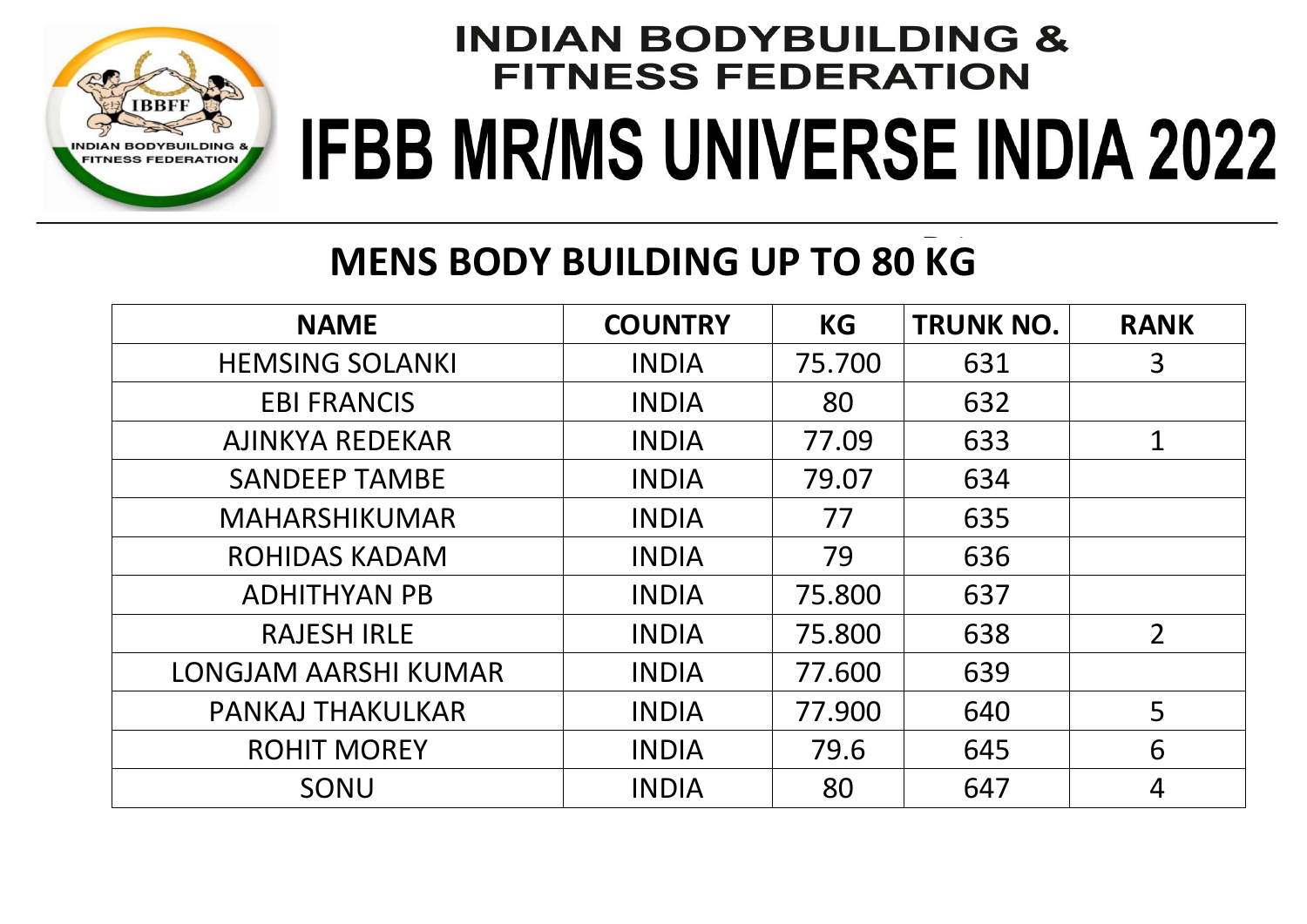

### **MENS BODY BUILDING UP TO 85 KG**

| <b>NAME</b>               | <b>COUNTRY</b> | <b>KG</b> | <b>TRUNK NO.</b> | <b>RANK</b>    |
|---------------------------|----------------|-----------|------------------|----------------|
| <b>ROBIN PUBKARAN</b>     | <b>INDIA</b>   | 83        | 641              | 2 <sup>1</sup> |
| <b>RAJESH K</b>           | <b>INDIA</b>   | 85        | 642              |                |
| <b>VINEET SHARMA</b>      | <b>INDIA</b>   | 83        | 643              | $\overline{3}$ |
| <b>SAYED M HUSAINI</b>    | <b>INDIA</b>   | 81        | 644              |                |
| <b>VEITI SHIVAJI</b>      | <b>INDIA</b>   | 84        | 646              | $\mathbf{1}$   |
| <b>WASHID ALI</b>         | <b>INDIA</b>   | 84        | 648              |                |
| <b>CHAINMAYA PASAYAT</b>  | <b>INDIA</b>   | 81.6      | 649              |                |
| <b>GOPAKUMAR S</b>        | <b>INDIA</b>   | 81.6      | 650              |                |
| <b>AMIT KUMAR DEBNATH</b> | <b>INDIA</b>   | 82.6      | 651              |                |
| <b>MANNA DAY</b>          | <b>INDIA</b>   | 81.7      | 652              |                |
| PRANAV J ABHANGRAO        | <b>INDIA</b>   | 84.8      | 653              |                |
| <b>HARPAL B RAJPUT</b>    | <b>INDIA</b>   | 84        | 654              |                |
| <b>BHARAT A CHAVAN</b>    | <b>INDIA</b>   | 81.5      | 655              | 4              |
| <b>SANDESH V NALAWADE</b> | <b>INDIA</b>   | 82        | 656              |                |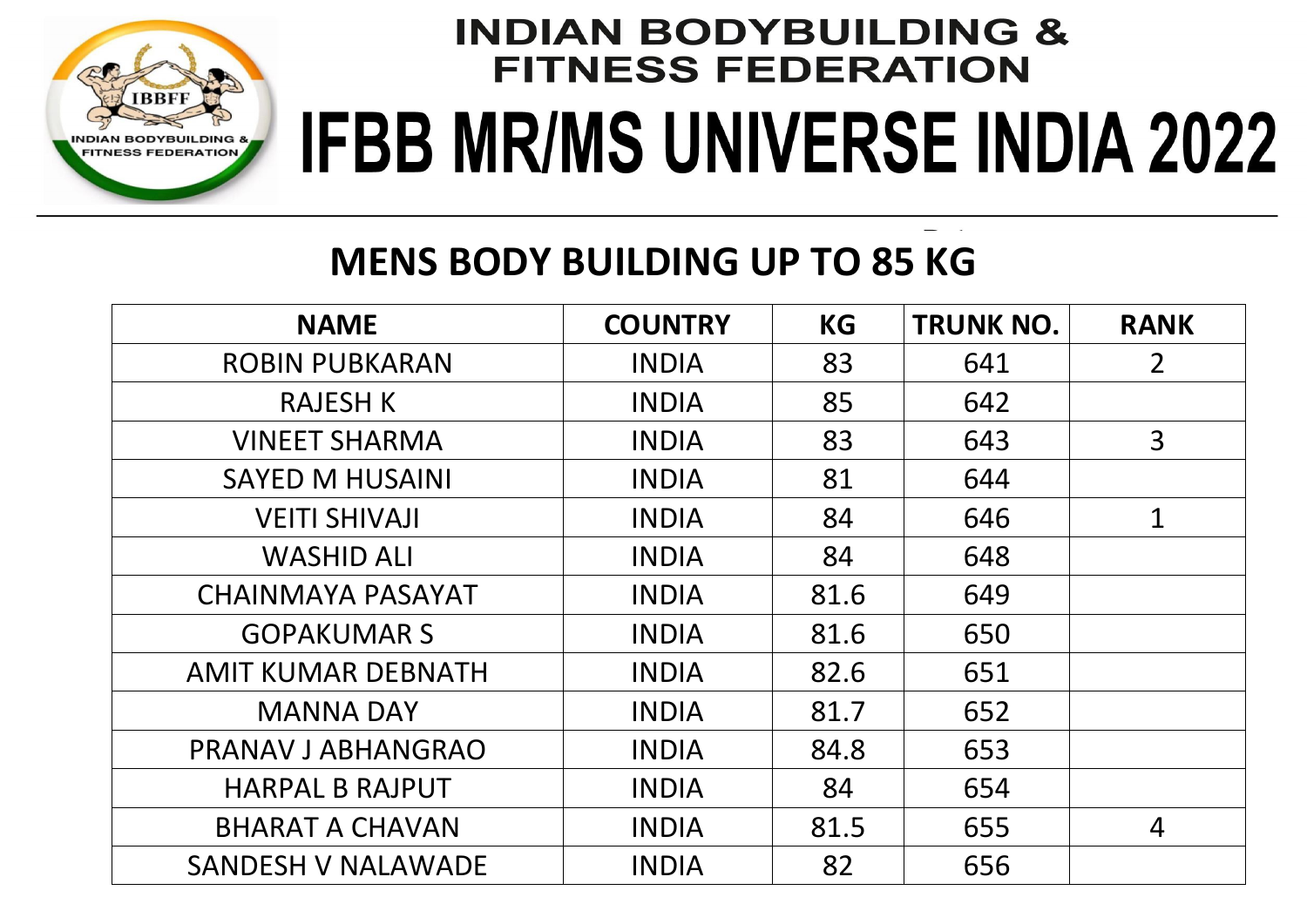| <b>SANTOSH MARDEKAR</b> | <b>INDIA</b> | 83   | 657 |   |
|-------------------------|--------------|------|-----|---|
| <b>RUSHIKESH MHATRE</b> | <b>INDIA</b> | 82   | 658 |   |
| <b>AKASH R KAVADE</b>   | <b>INDIA</b> | 83   | 659 |   |
| <b>ANDESH R YADAV</b>   | <b>INDIA</b> | 82   | 660 |   |
| <b>SANJAY KUMAR DAS</b> | <b>INDIA</b> | 80.5 | 661 | 6 |
| <b>KSHITIJ SALUNKHE</b> | <b>INDIA</b> | 81.1 | 662 |   |
| <b>M VENKTESH</b>       | <b>INDIA</b> | 80.2 | 663 |   |
| KUMUDA RANJAN PATRA     | <b>INDIA</b> | 82   | 664 |   |
| <b>VIJAY GOSWAMI</b>    | <b>INDIA</b> | 84   | 665 | 5 |
| <b>DEEPAK LALWANI</b>   | <b>INDIA</b> | 83   | 666 |   |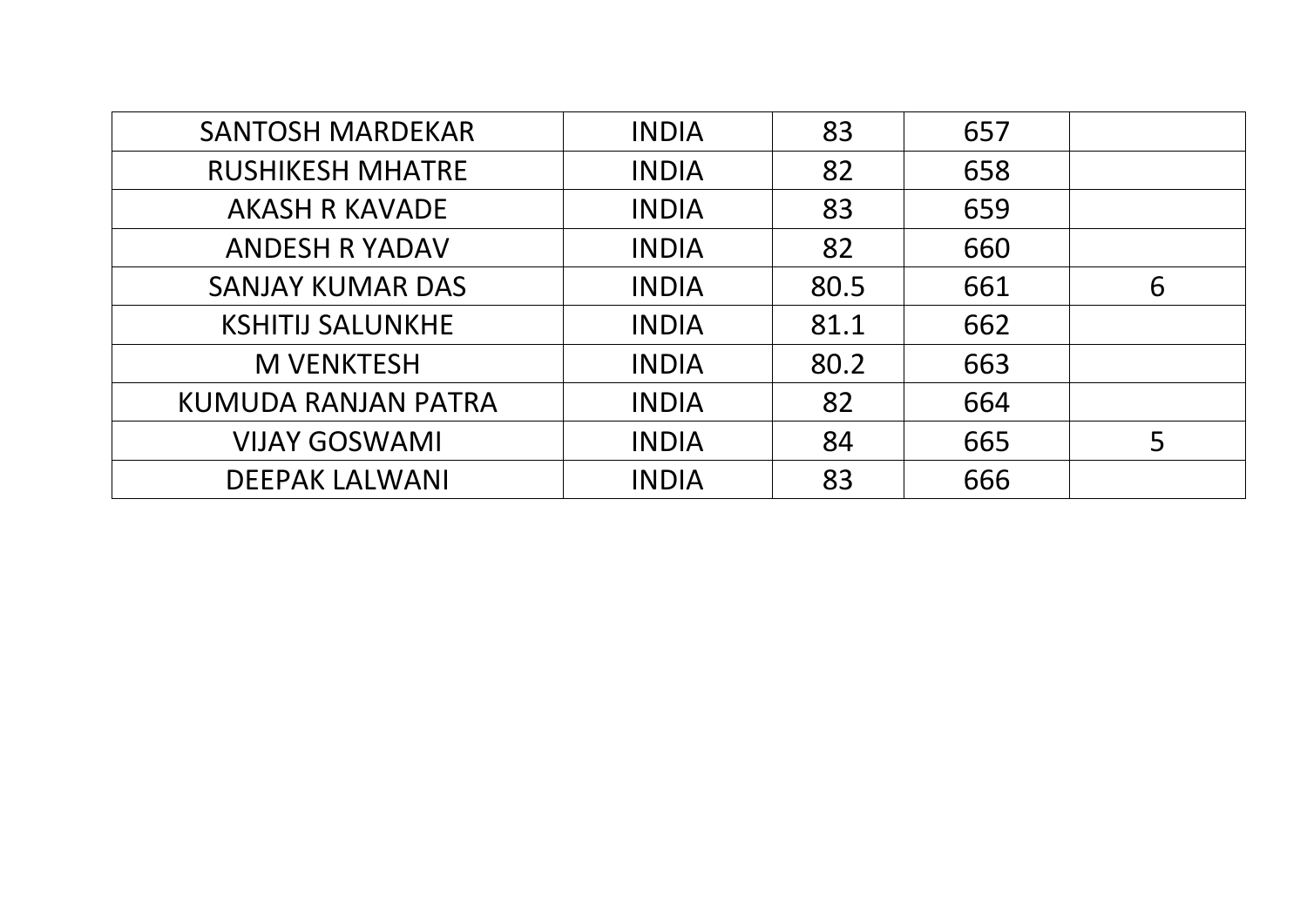

#### **MENS BODY BUILDING UP TO 90 KG**

| <b>NAME</b>                    | <b>COUNTRY</b> | <b>KG</b> | <b>TRUNK NO.</b> | <b>RANK</b>    |
|--------------------------------|----------------|-----------|------------------|----------------|
| <b>ROBI MEITEI MOIRANGTHEM</b> | <b>INDIA</b>   | 87.20     | 651              | 1              |
| <b>MORTHA VEERABABU</b>        | <b>INDIA</b>   | 87.20     | 652              |                |
| <b>SANJIB GHOSH</b>            | <b>INDIA</b>   | 87.9      | 658              |                |
| <b>KENETH ANTHONY</b>          | <b>INDIA</b>   | 90        | 671              | $\overline{2}$ |
| <b>GURUNATH K GHARGE</b>       | <b>INDIA</b>   | 88        | 672              |                |
| <b>KRISHANA KUMAR</b>          | <b>INDIA</b>   | 87.00     | 678              | 6              |
| <b>PRASUN SHINGH RAJPUT</b>    | <b>INDIA</b>   | 85.00     | 680              | 5              |
| <b>AJAY ADSUL</b>              | <b>INDIA</b>   | 88        | 681              | 3              |
| PRANAV ABHANGRAO               | <b>INDIA</b>   | 88        | 692              |                |
| <b>VAIBHAV G MARKANTEWAR</b>   | <b>INDIA</b>   | 90        | 695              |                |
| <b>KARTIK NAYDU</b>            | <b>INDIA</b>   | 89        | 700              | 4              |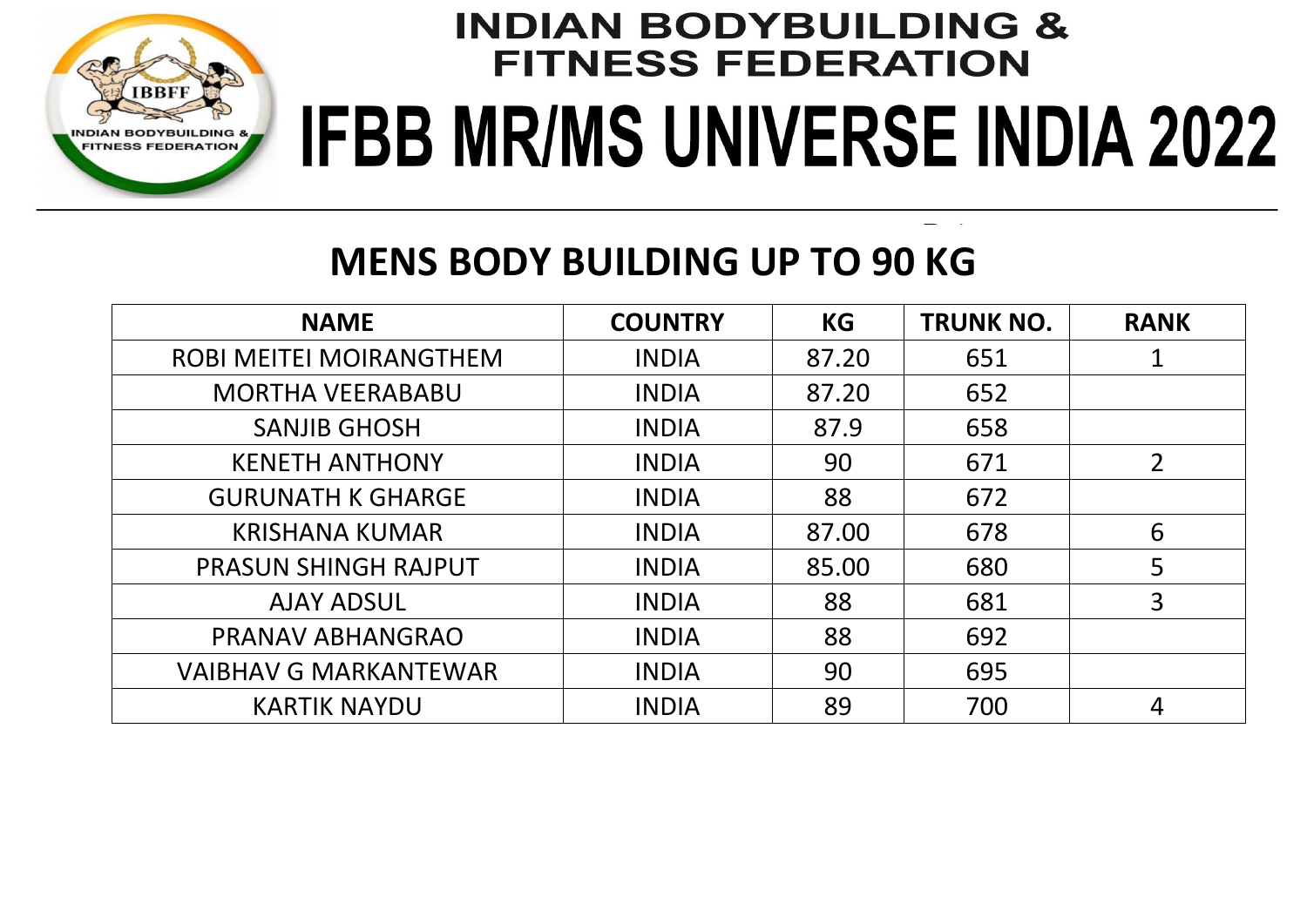

#### **MENS BODY BUILDING UP TO 100 KG**

| <b>NAME</b>                  | <b>COUNTRY</b> | <b>KG</b> | <b>TRUNK NO.</b> | <b>RANK</b> |
|------------------------------|----------------|-----------|------------------|-------------|
| P CHAITANYA PRABHU           | <b>INDIA</b>   | 96.1      | 554              |             |
| <b>AKSHAY MOGARKAR</b>       | <b>INDIA</b>   | 100       | 557              |             |
| <b>THOFFIC AHMED</b>         | <b>INDIA</b>   | 93        | 559              |             |
| <b>M R SATISH</b>            | <b>INDIA</b>   | 93.8      | 564              | 5           |
| <b>JOSE PT</b>               | <b>INDIA</b>   | 92.1      | 570              |             |
| <b>KRISHNA BHATTACHARJEE</b> | <b>INDIA</b>   | 91.3      | 572              | 6           |
| <b>ABHISHEKH SING</b>        | <b>INDIA</b>   | 99.200    | 586              | 3           |
| <b>SANTOSH WAGH</b>          | <b>INDIA</b>   | 91.8      | 595              |             |